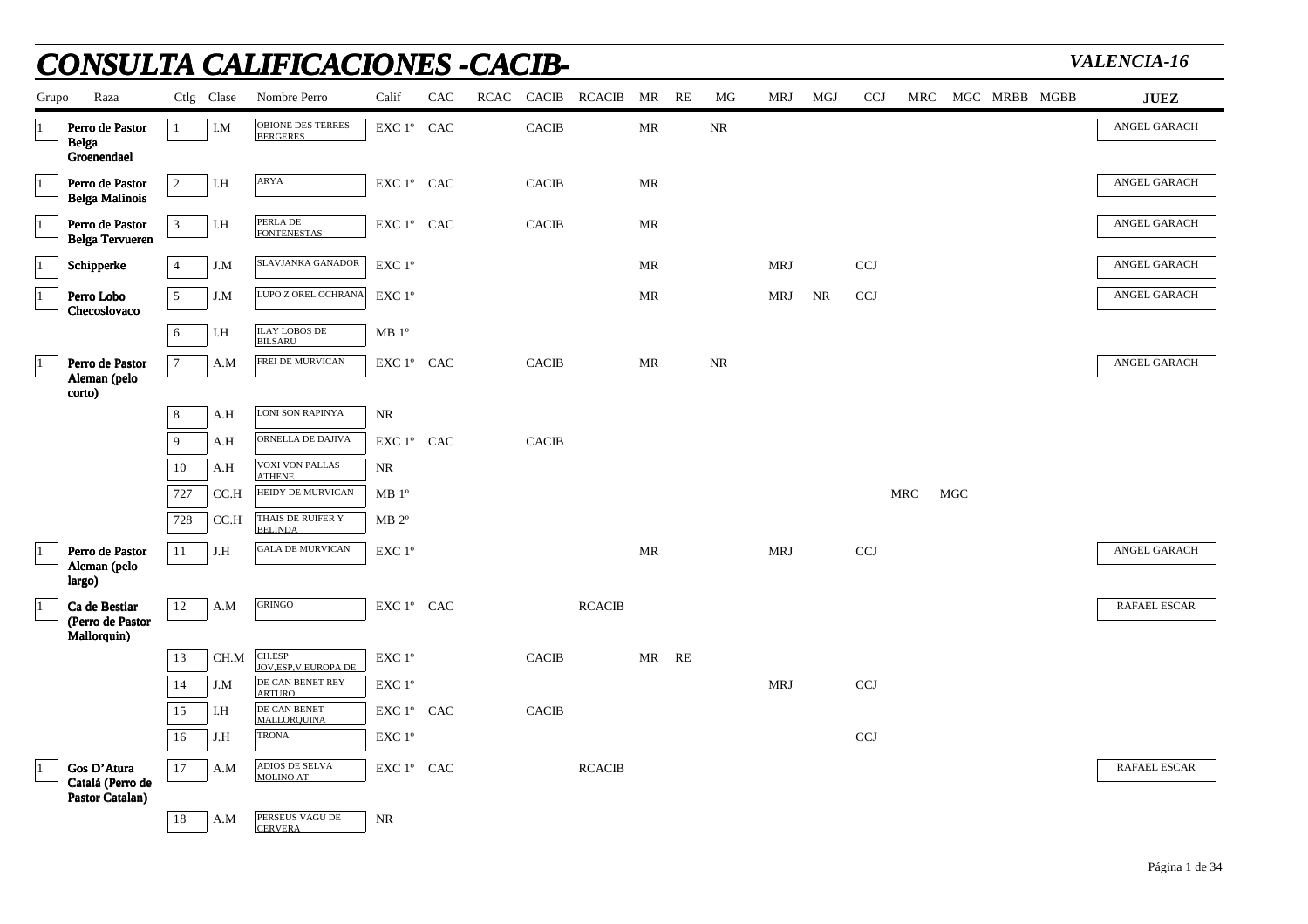| Grupo       | Raza                                               |     | Ctlg Clase | Nombre Perro                                      | Calif                                        | CAC |             | RCAC CACIB   | RCACIB MR RE  |                                   |    | MG | MRJ        | MGJ | <b>CCJ</b>  | MRC        | MGC MRBB MGBB | ${\bf JUEZ}$        |
|-------------|----------------------------------------------------|-----|------------|---------------------------------------------------|----------------------------------------------|-----|-------------|--------------|---------------|-----------------------------------|----|----|------------|-----|-------------|------------|---------------|---------------------|
| l 1         | Gos D'Atura<br>Catalá (Perro de<br>Pastor Catalan) | 19  | CH.M       | <b>QUETZAL DE PASTORS</b><br>DE BLO               | EXC 1°                                       |     |             | CACIB        |               |                                   |    |    |            |     |             |            |               | <b>RAFAEL ESCAR</b> |
|             |                                                    | 20  | J.M        | ATLAS DE CAN BLAU                                 | EXC 2°                                       |     |             |              |               |                                   |    |    |            |     | <b>RCCJ</b> |            |               |                     |
|             |                                                    | 21  | J.M        | REIG DE<br><b>VALLESPINOSA</b>                    | EXC 1°                                       |     |             |              |               |                                   |    |    | MRJ        | NR. | <b>CCJ</b>  |            |               |                     |
|             |                                                    | 22  | I.H        | XYEBRA DE PASTORS<br>DE BLO                       | EXC 2°                                       |     |             |              |               |                                   |    |    |            |     |             |            |               |                     |
|             |                                                    | 23  | I.H        | YUKA DE PASTORS DE<br><b>BLO</b>                  | EXC 1° CAC                                   |     |             |              | <b>RCACIB</b> |                                   |    |    |            |     |             |            |               |                     |
|             |                                                    | 24  | A.H        | <b>BALDUFA I</b><br><b>D'ESPINAVESSA</b>          | EXC 2°                                       |     |             |              |               |                                   |    |    |            |     |             |            |               |                     |
|             |                                                    | 25  | A.H        | EZKABA DE PASTORS<br>DE BLO                       | EXC 1°                                       |     | <b>RCAC</b> |              |               |                                   |    |    |            |     |             |            |               |                     |
|             |                                                    | 26  | A.H        | LLOBA DE PASTORS DE<br><b>BLO</b>                 | $\rm NR$                                     |     |             |              |               |                                   |    |    |            |     |             |            |               |                     |
|             |                                                    | 27  | CH.H       | CH CHESCA<br>D'ESPINAVESA                         | EXC 2 <sup>o</sup>                           |     |             |              |               |                                   |    |    |            |     |             |            |               |                     |
|             |                                                    | 28  | CH.H       | CH. BRUIXETA DE<br>PASTORS DE BLO                 | EXC 1°                                       |     |             | <b>CACIB</b> |               | MR RE                             |    | NR |            |     |             |            |               |                     |
|             |                                                    | 29  | V.H        | CH BALERA DE L'ALBA<br>DE SANT FOST               | NR                                           |     |             |              |               |                                   |    |    |            |     |             |            |               |                     |
| $ 1\rangle$ | Perro de Pastor                                    | 30  | J.H        | VÉNUS DE BEDESTIA                                 | EXC 1°                                       |     |             |              |               | MR                                | RE | NR | MRJ        | NR  | <b>CCJ</b>  |            |               | <b>RAFAEL ESCAR</b> |
|             | Garafiano (No<br>aceptado FCI)                     |     |            |                                                   |                                              |     |             |              |               |                                   |    |    |            |     |             |            |               |                     |
|             |                                                    | 729 | BB.M       | ODIN DE GARAFISETER                               | MB 1 <sup>o</sup>                            |     |             |              |               |                                   |    |    |            |     |             |            |               |                     |
|             |                                                    | 730 | BB.H       | <b>EVEREST</b>                                    | $MB1^{\circ}$                                |     |             |              |               |                                   |    |    |            |     |             |            | <b>MRBB</b>   |                     |
| $ 1\rangle$ | Perro de Pastor de 31                              |     | A.M        | <b>J'IGOR DES BERGERS</b><br><b>DULAC</b>         | EXC 1° CAC                                   |     |             | <b>CACIB</b> |               | $\ensuremath{\mathsf{MR}}\xspace$ |    |    |            |     |             |            |               | ANGEL GARACH        |
|             | <b>Beauce</b><br>(Beauceron)                       |     |            |                                                   |                                              |     |             |              |               |                                   |    |    |            |     |             |            |               |                     |
| $ 1\rangle$ | Perro de Pastor de 32<br>Brie (Leonados)           |     | A.M        | SHELDOM DE LOS<br><b>TRES SAUCES</b>              | EXC 1° CAC                                   |     |             | <b>CACIB</b> |               |                                   |    |    |            |     |             |            |               | ANGEL GARACH        |
|             |                                                    | 33  | CH.H       | CASSYOPEA DE<br><b>DASILVA</b>                    | EXC 1° CAC                                   |     |             | <b>CACIB</b> |               | MR                                |    |    |            |     |             |            |               |                     |
| 11          | <b>Bearded Collie</b>                              | 34  | A.M        | JOUR ET NUIT DES<br><b>EMERAUDES DU LAC</b>       | NR                                           |     |             |              |               |                                   |    |    |            |     |             |            |               | ANGEL GARACH        |
|             |                                                    | 35  | A.H        | JOYCE DU GRAND<br>FRENE DE NEVEN                  | ${\rm EXC}\ 1^{\circ}$ $\hbox{ CAC}$         |     |             | <b>CACIB</b> |               | MR                                |    |    |            |     |             |            |               |                     |
|             |                                                    | 36  | J.H        | <b>LOVELY BLUE DES</b><br><b>GARDES CHAMPETRE</b> | EXC 1°                                       |     |             |              |               |                                   |    |    | MRJ        | MGJ | <b>CCJ</b>  |            |               |                     |
| 11          | <b>Border Collie</b>                               | 37  | J.M        | CHICK DE LA<br><b>SOLANILLA</b>                   | $\ensuremath{\mathrm{EXC}}$ $1^{\mathrm{o}}$ |     |             |              |               |                                   |    |    | <b>MRJ</b> |     | <b>CCJ</b>  |            |               | ANGEL GARACH        |
|             |                                                    | 38  | A.H        | <b>DIAMANTINA</b>                                 | EXC 1° CAC                                   |     |             | <b>CACIB</b> |               | MR                                |    |    |            |     |             |            |               |                     |
|             |                                                    | 731 | CC.M       | <b>SHADOW BLACK DE</b><br><b>LOS TRASTOLILLOS</b> | $MB1^{\circ}$                                |     |             |              |               |                                   |    |    |            |     |             | <b>MRC</b> |               |                     |
|             |                                                    | 732 | CC.H       | LEIVA'S BLUE FLOWER                               | MB 1 <sup>o</sup>                            |     |             |              |               |                                   |    |    |            |     |             |            |               |                     |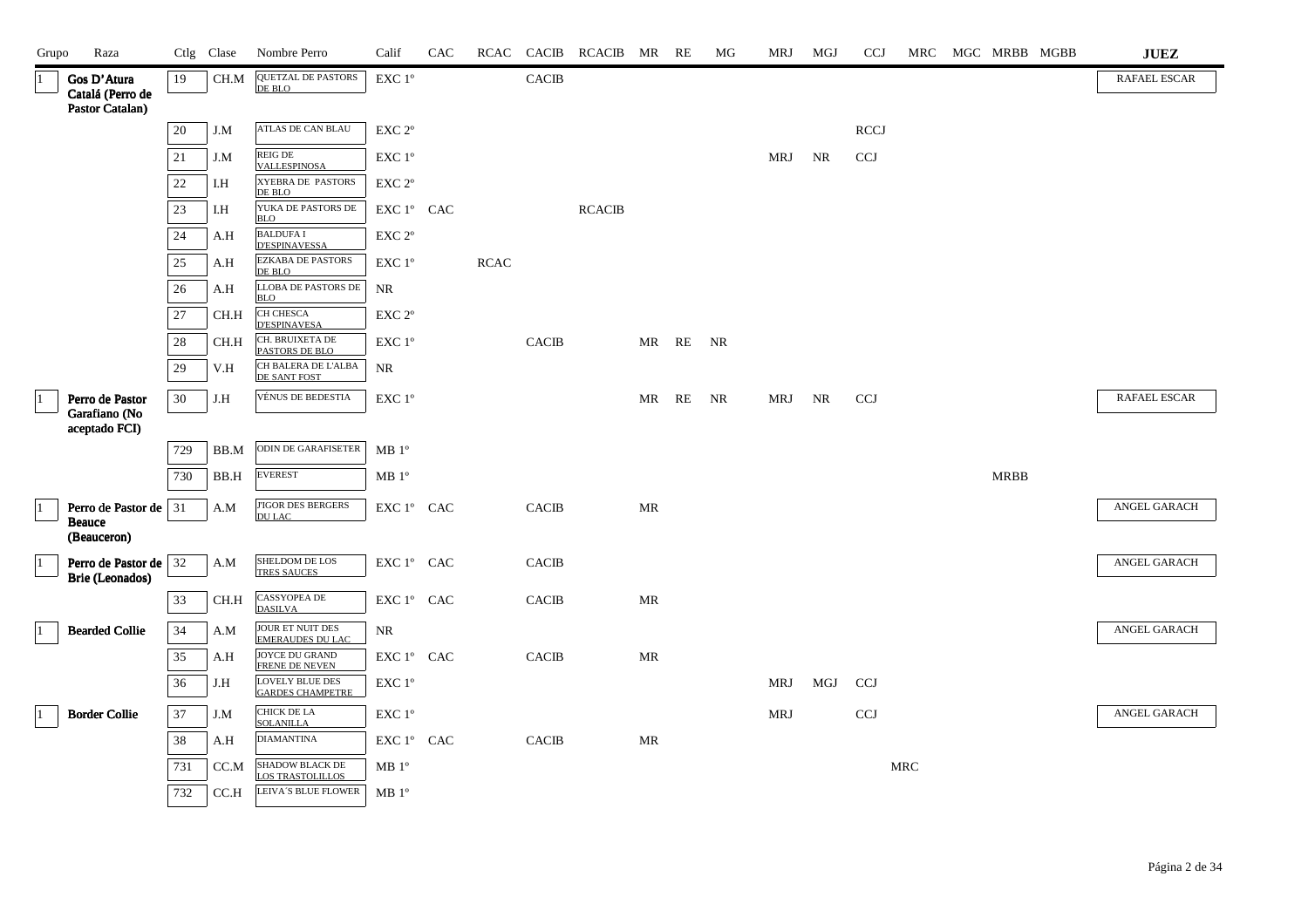| Grupo        | Raza                                                  |        | Ctlg Clase | Nombre Perro                                  | Calif                                        | CAC |             |              | RCAC CACIB RCACIB MR RE |                                   | MG             | <b>MRJ</b> | MGJ | <b>CCJ</b>  |                      | MRC MGC MRBB MGBB | ${\bf JUEZ}$ |
|--------------|-------------------------------------------------------|--------|------------|-----------------------------------------------|----------------------------------------------|-----|-------------|--------------|-------------------------|-----------------------------------|----------------|------------|-----|-------------|----------------------|-------------------|--------------|
| $\vert$ 1    | <b>Rough Collie</b><br>(Perro de pastor<br>escoces)   | 39     | A.M        | DELFLUVIA MOON<br><b>SHADOW</b>               | MB1°                                         |     |             |              |                         |                                   |                |            |     |             |                      |                   | ANGEL GARACH |
|              |                                                       | 40     | A.M        | <b>GRAN DIAMANTE</b><br><b>LOVELY OF THE</b>  | $EXC1^{\circ}$ CAC                           |     |             | <b>CACIB</b> |                         |                                   |                |            |     |             |                      |                   |              |
|              |                                                       | 41     | A.M        | MALOUINE'S ZIGGY<br><b>STARDUST</b>           | $EXC 2^{\circ}$                              |     | <b>RCAC</b> |              | <b>RCACIB</b>           |                                   |                |            |     |             |                      |                   |              |
|              |                                                       | 42     | J.M        | FRIDENS STARDUST                              | EXC 1°                                       |     |             |              |                         |                                   |                | <b>MRJ</b> |     | <b>CCJ</b>  |                      |                   |              |
|              |                                                       | 43     | J.M        | TORRINO VIVA LAS<br><b>VEGAS</b>              | EXC 2°                                       |     |             |              |                         |                                   |                |            |     | <b>RCCJ</b> |                      |                   |              |
|              |                                                       | 44     | I.H        | BE FIRST AMAZING<br>LOVE AT DELFLUVIA         | EXC 1°                                       |     | <b>RCAC</b> |              | <b>RCACIB</b>           |                                   |                |            |     |             |                      |                   |              |
|              |                                                       | 45     | A.H        | CHJ. DE LA NIT<br>ADDICTED TO YOUR            | EXC 1° CAC                                   |     |             | <b>CACIB</b> |                         | MR                                |                |            |     |             |                      |                   |              |
|              |                                                       | 46     | J.H        | DE LA NIT MY SEXY<br><b>GILDA</b>             | EXC 1°                                       |     |             |              |                         |                                   |                |            |     | <b>CCJ</b>  |                      |                   |              |
|              |                                                       | 733    | BB.M       | KENAI DE CAL FARRÉ                            | MB 1 <sup>o</sup>                            |     |             |              |                         |                                   |                |            |     |             |                      | MRBB MGBB         |              |
|              |                                                       | 734    | CC.M       | <b>BOND-JAMES BOND<br/>FELLOW OF ETERNITY</b> | $\rm MB$ $1^{\rm o}$                         |     |             |              |                         |                                   |                |            |     |             | $\operatorname{MRC}$ |                   |              |
| $ 1\rangle$  | Antiguo Perro de<br><b>Pastor Ingles</b><br>(Bobtail) | $47\,$ | CH.M       | DANISH DELIGHT<br><b>QUANDO QUANDO</b>        | $\ensuremath{\mathrm{EXC}}$ $1^{\mathrm{o}}$ |     |             | <b>CACIB</b> |                         |                                   |                |            |     |             |                      |                   | ANGEL GARACH |
|              |                                                       | 48     | CH.H       | KIND A MAGIC DREAM<br><b>DELICIOSO</b>        | NR                                           |     |             |              |                         |                                   |                |            |     |             |                      |                   |              |
|              |                                                       | 49     | CH.H       | MULTI.CH.<br><b>RECORDBREAKING</b>            | $EXC1^{\circ}$                               |     |             | <b>CACIB</b> |                         | MR                                | MG             |            |     |             |                      |                   |              |
| $ 1 \rangle$ | Shetland<br>Sheepdog                                  | 50     | A.M        | JIGSAW DU DOMAINE<br>DE CORA DE               | EXC 1° CAC                                   |     |             | <b>CACIB</b> |                         | $\ensuremath{\mathsf{MR}}\xspace$ |                |            |     |             |                      |                   | ANGEL GARACH |
|              |                                                       | 51     | J.H        | DE LA NIT GRETTEL                             | EXC 1°                                       |     |             |              |                         |                                   |                | <b>MRJ</b> |     | <b>CCJ</b>  |                      |                   |              |
|              |                                                       | 52     | J.H        | DE LA NIT SWEET<br><b>ATHANA</b>              | EXC 2°                                       |     |             |              |                         |                                   |                |            |     | <b>RCCJ</b> |                      |                   |              |
|              |                                                       | 735    | BB.M       | <b>BLUE WITCH MAGNUS</b>                      | MB 1 <sup>o</sup>                            |     |             |              |                         |                                   |                |            |     |             |                      | <b>MRBB</b>       |              |
| 1            | Welsh Corgi<br>Pembroke                               | 53     | I.H        | <b>BELLANINI DE</b><br><b>SIMAGUE</b>         | EXC 1° CAC                                   |     |             | <b>CACIB</b> |                         | MR                                |                |            |     |             |                      |                   | ANGEL GARACH |
|              |                                                       | 736    | BB.M       | <b>LEMON VC LIME</b><br><b>DUBENSKY ZAMOK</b> | $MB 1^{\circ}$                               |     |             |              |                         |                                   |                |            |     |             |                      | <b>MRBB</b>       |              |
| $\vert$ 1    | Perro de Pastor<br>Australiano                        | 54     | V.M        | <b>CH.MCMATT BLUE</b><br><b>GRAFFITI</b>      | EXC 1°                                       |     |             |              |                         | MR                                | $2^{\circ}$ MG |            |     |             |                      |                   | ANGEL GARACH |
|              | (Australian<br>Shepherdog)                            |        |            |                                               |                                              |     |             |              |                         |                                   |                |            |     |             |                      |                   |              |
|              |                                                       | 55     | A.H        | CAU FOSCA YOUR<br><b>COUPIT NAME</b>          | EXC 1° CAC                                   |     |             | <b>CACIB</b> |                         |                                   |                |            |     |             |                      |                   |              |
|              |                                                       | 737    | CC.H       | <b>CAUFOSCA BLUE</b><br><b>SEDUCTION</b>      | MB 1 <sup>o</sup>                            |     |             |              |                         |                                   |                |            |     |             | <b>MRC</b>           |                   |              |
|              |                                                       | 738    | CC.H       | <b>DURGA</b>                                  | $\rm MB$ $3^o$                               |     |             |              |                         |                                   |                |            |     |             |                      |                   |              |
|              |                                                       | 739    | CC.H       | <b>ELEGANCE EYWA</b>                          | $MB 2^{\circ}$                               |     |             |              |                         |                                   |                |            |     |             |                      |                   |              |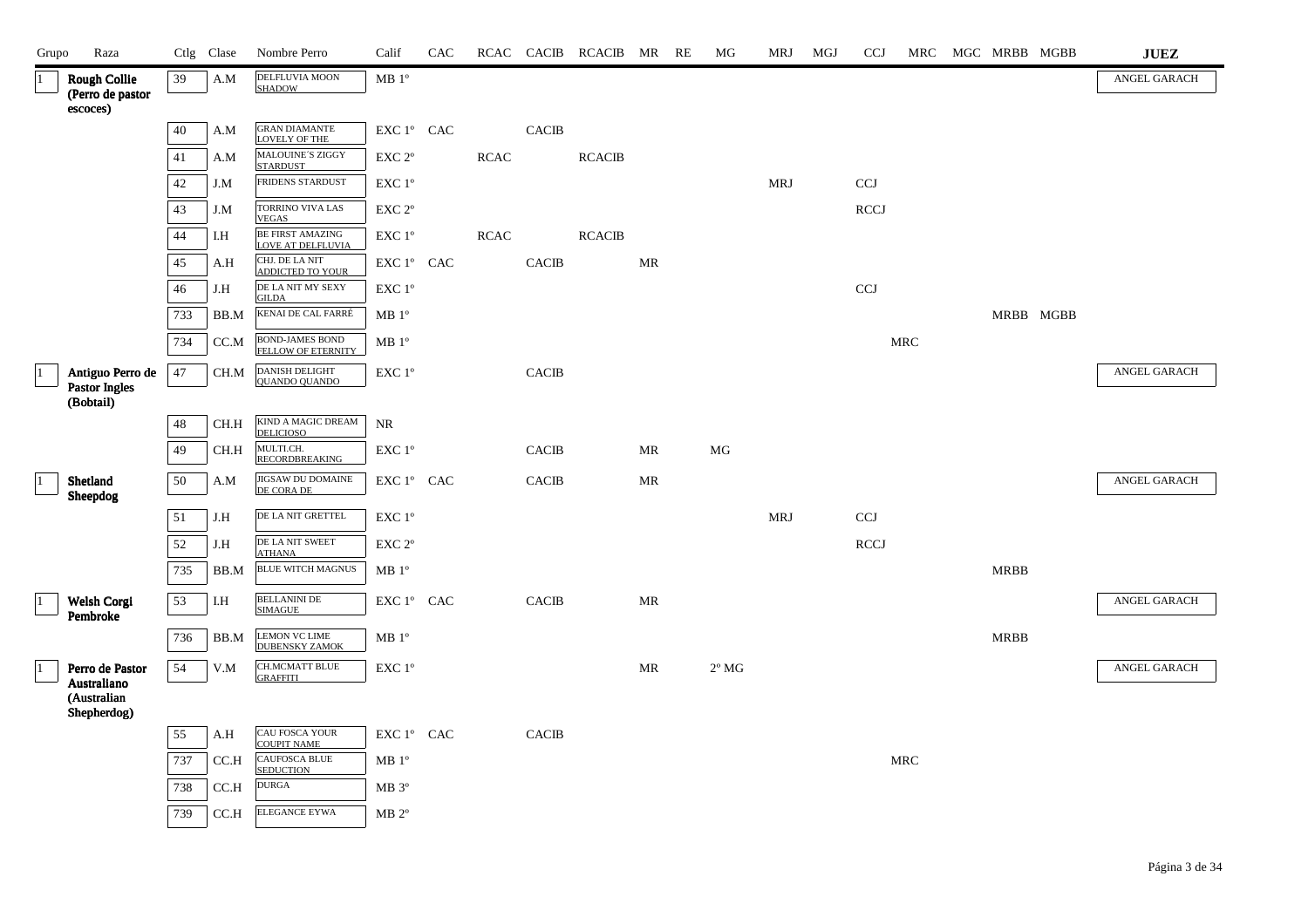| Grupo           | Raza                          |     | Ctlg Clase | Nombre Perro                                      | Calif                                        | CAC |             |                        | RCAC CACIB RCACIB MR RE |    | MG             | MRJ        | MGJ | <b>CCJ</b> | MRC        | MGC MRBB MGBB | <b>JUEZ</b>                 |
|-----------------|-------------------------------|-----|------------|---------------------------------------------------|----------------------------------------------|-----|-------------|------------------------|-------------------------|----|----------------|------------|-----|------------|------------|---------------|-----------------------------|
| $\vert$ 1       | Australian<br>Cattledog       | 740 | CC.M       | <b>BROTHER FRIEND</b><br><b>EPILA DE LA RIOJA</b> | MB 1 <sup>o</sup>                            |     |             |                        |                         |    |                |            |     |            | <b>MRC</b> |               | ANGEL GARACH                |
| $\vert$ 1       | Bouvier de<br>Flandes         | 56  | I.M        | ARAGON DE DASILVA                                 | EXC 1° CAC                                   |     |             | <b>CACIB</b>           |                         |    |                |            |     |            |            |               | ANGEL GARACH                |
|                 |                               | 57  | J.M        | RAY DE DASILVA                                    | EXC 1°                                       |     |             |                        |                         |    |                |            |     | <b>CCJ</b> |            |               |                             |
|                 |                               | 58  | CH.H       | MOLA TROYA DE<br><b>DASILVA</b>                   | EXC 1°                                       |     |             | <b>CACIB</b>           |                         | MR | $3^{\circ}$ MG |            |     |            |            |               |                             |
|                 |                               | 59  | J.H        | NIGGORA DE DASILVA                                | $\ensuremath{\mathrm{EXC}}$ $2^{\mathrm{o}}$ |     |             |                        |                         |    |                |            |     |            |            |               |                             |
|                 |                               | 60  | J.H        | RASLA BANDERYTA<br>DE DASILVA                     | EXC 1°                                       |     |             |                        |                         |    |                | <b>MRJ</b> |     | <b>CCJ</b> |            |               |                             |
| $\vert$ 2       | Dobermann<br>(negro y fuego)  | 61  | I.M        | HECTOR DE MOLINO<br><b>BLANCO</b>                 | $\rm NR$                                     |     |             |                        |                         |    |                |            |     |            |            |               | <b>MANUEL</b><br>SANTAMARIA |
|                 |                               | 62  | I.M        | PRIDE OF RUSSIA<br><b>SEVER</b>                   | EXC 1°                                       |     | <b>RCAC</b> |                        |                         |    |                |            |     |            |            |               |                             |
|                 |                               | 63  | I.M        | PRIDE OF RUSSIA<br><b>TEREK</b>                   | $\ensuremath{\mathrm{EXC}}$ $2^{\mathrm{o}}$ |     |             |                        |                         |    |                |            |     |            |            |               |                             |
|                 |                               | 64  | A.M        | <b>ILAY DI ALTOBELLO</b>                          | EXC 2°                                       |     |             |                        |                         |    |                |            |     |            |            |               |                             |
|                 |                               | 65  | A.M        | MURDOCK DE LLAMA<br><b>ETERNA</b>                 | EXC 1° CAC                                   |     |             | $\operatorname{CACIB}$ |                         |    |                |            |     |            |            |               |                             |
|                 |                               | 66  | I.H        | KIEV STYLE AIDA                                   | EXC 2°                                       |     |             |                        |                         |    |                |            |     |            |            |               |                             |
|                 |                               | 67  | I.H        | PRIDE OF RUSSIA<br><b>SVOBODA</b>                 | EXC 1° CAC                                   |     |             |                        |                         |    |                |            |     |            |            |               |                             |
|                 |                               | 68  | A.H        | HOLLY DE MOLINO<br><b>BLANCO</b>                  | EXC 1°                                       |     | <b>RCAC</b> |                        |                         |    |                |            |     |            |            |               |                             |
|                 |                               | 69  | CH.H       | MULTI CH AKIRA DE<br><b>LANCES "VEGA"</b>         | EXC 1°                                       |     |             | $\operatorname{CACIB}$ |                         | MR |                |            |     |            |            |               |                             |
|                 |                               | 741 | CC.M       | <b>BEAST OF VEGA</b><br><b>ALFORT</b>             | B                                            |     |             |                        |                         |    |                |            |     |            |            |               |                             |
|                 |                               | 742 | CC.M       | <b>BEAST OF VEGA</b><br><b>ARTAX "SHENRON"</b>    | $MB 2^{\circ}$                               |     |             |                        |                         |    |                |            |     |            |            |               |                             |
|                 |                               | 743 | CC.M       | <b>BEST OF VEGA</b><br><b>ANTONIUS</b>            | $\rm MB$ $1^{\circ}$                         |     |             |                        |                         |    |                |            |     |            | MRC        |               |                             |
|                 |                               | 744 | CC.H       | <b>BEAST OF VEGA AKIRA</b><br>"PACA"              | MB 1 <sup>o</sup>                            |     |             |                        |                         |    |                |            |     |            |            |               |                             |
|                 |                               | 745 | CC.H       | TYLER DE COVALTA                                  | $MB 2^{\circ}$                               |     |             |                        |                         |    |                |            |     |            |            |               |                             |
| $ 2\rangle$     | Dobermann<br>(marrón y fuego) | 70  | A.M        | CONNOR CASANOVAS<br><b>DE SIREX</b>               | EXC 1° CAC                                   |     |             |                        | <b>RCACIB</b>           |    |                |            |     |            |            |               | <b>MANUEL</b><br>SANTAMARIA |
|                 |                               | 71  | A.H        | SANT KREAL MISTRAL                                | EXC 1° CAC                                   |     |             |                        | <b>RCACIB</b>           |    |                |            |     |            |            |               |                             |
|                 |                               | 72  | J.H        | CHJ GIB. Y ESP. ARI BY<br>THE OSADIA              | EXC 1°                                       |     |             |                        |                         |    |                | <b>MRJ</b> |     | <b>CCJ</b> |            |               |                             |
| $\vert 2 \vert$ | Zwergpinscher                 | 73  | A.M        | CHOCOLAT DE MALLO<br><b>CHICO</b>                 | $EXC1^{\circ}$ CAC                           |     |             | <b>CACIB</b>           |                         | MR |                |            |     |            |            |               | <b>JUAN CENTELLES</b>       |
|                 |                               | 74  | A.M        | COQUE DE TOTANA                                   | $EXC 2^{\circ}$                              |     | <b>RCAC</b> |                        | <b>RCACIB</b>           |    |                |            |     |            |            |               |                             |
|                 |                               | 75  | J.M        | DE LA BULERIA EL<br><b>CONDE</b>                  | NR                                           |     |             |                        |                         |    |                |            |     |            |            |               |                             |
|                 |                               | 76  | J.M        | MAGNUS DE TOTANA                                  | EXC 2°                                       |     |             |                        |                         |    |                |            |     |            |            |               |                             |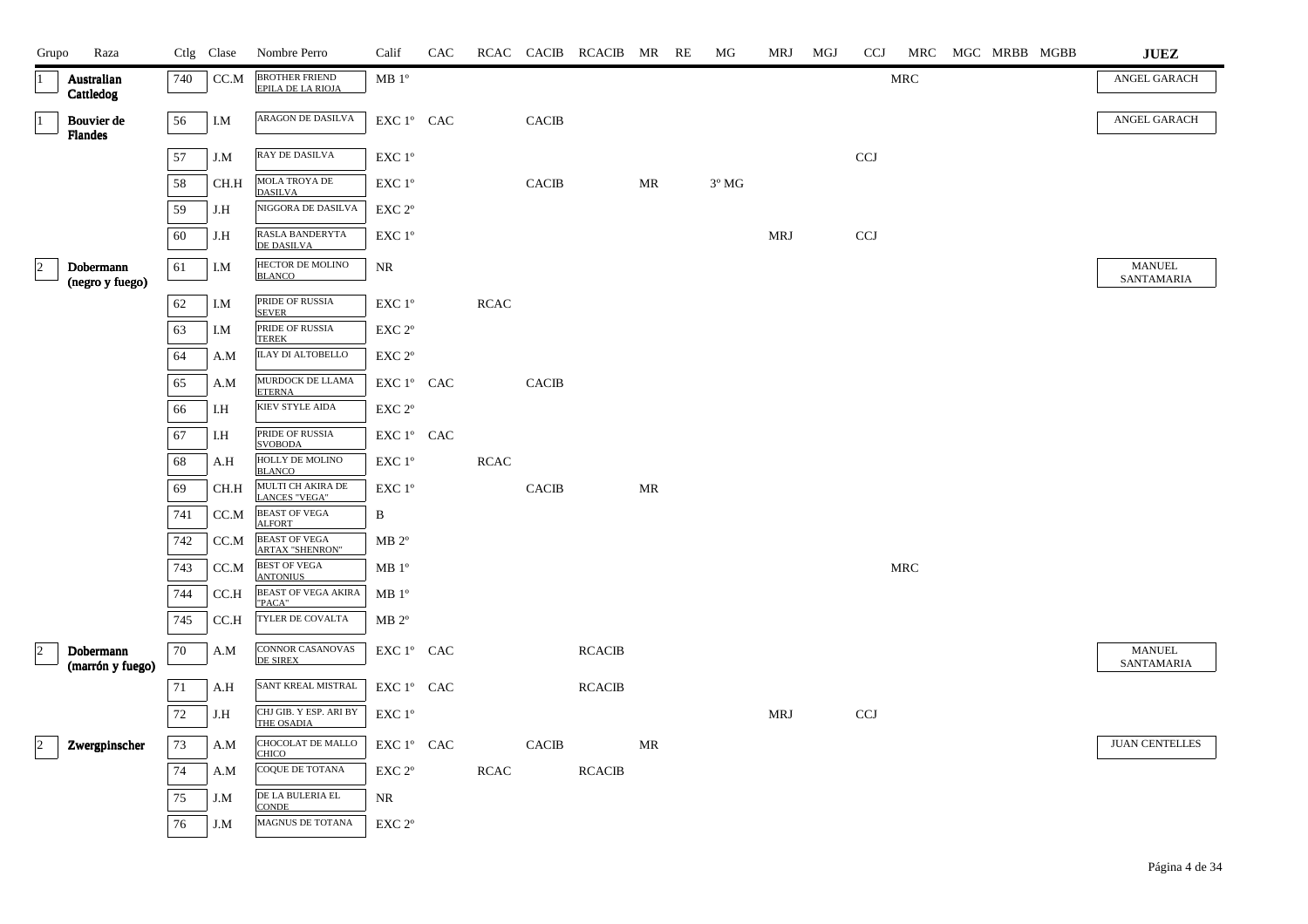| Raza<br>Grupo                                                         |     | Ctlg Clase | Nombre Perro                                    | Calif                                      | <b>CAC</b> |             | RCAC CACIB   | RCACIB MR     |    | RE | МG | MRJ        | MGJ | <b>CCJ</b>   | MRC | MGC MRBB MGBB | ${\bf JUEZ}$                  |
|-----------------------------------------------------------------------|-----|------------|-------------------------------------------------|--------------------------------------------|------------|-------------|--------------|---------------|----|----|----|------------|-----|--------------|-----|---------------|-------------------------------|
| $\overline{2}$<br>Zwergpinscher                                       | 77  | J.M        | TRUMAN IZ ZAMKA<br><b>PRIORA</b>                | EXC 1°                                     |            |             |              |               |    |    |    | <b>MRJ</b> |     | $_{\rm CCJ}$ |     |               | <b>JUAN CENTELLES</b>         |
|                                                                       | 78  | A.H        | SAMMY DE TOTANA                                 | EXC 2°                                     |            | RCAC        |              | <b>RCACIB</b> |    |    |    |            |     |              |     |               |                               |
|                                                                       | 79  | A.H        | TEN LUNY DZHENIFER<br><b>DIAN</b>               | EXC 1° CAC                                 |            |             | <b>CACIB</b> |               |    |    |    |            |     |              |     |               |                               |
|                                                                       | 80  | A.H        | TEN LUNY VELONA<br><b>VELSI DE MEU CAN</b>      | NR                                         |            |             |              |               |    |    |    |            |     |              |     |               |                               |
|                                                                       | 81  | J.H        | DIANA DE YAGO SAINT<br><b>HONORE</b>            | $\ensuremath{\mathrm{EXC}}$ $1^\mathrm{o}$ |            |             |              |               |    |    |    |            |     | <b>CCJ</b>   |     |               |                               |
| $\overline{a}$<br>Schnauzer                                           | 82  | A.M        | <b>SILVERSAGA'S JAMES</b><br><b>BOND</b>        | EXC 1° CAC                                 |            |             | <b>CACIB</b> |               | MR |    |    |            |     |              |     |               | <b>CHRISTOFER HABIG</b>       |
| Gigante(sal y<br>pimienta)                                            |     |            |                                                 |                                            |            |             |              |               |    |    |    |            |     |              |     |               |                               |
| $\vert$ <sup>2</sup><br>Schnauzer<br>Gigante (negro)                  | 83  | A.M        | <b>JOY DIVISION DE</b><br><b>LORDSHIP'S</b>     | ${\rm EXC}$ $1^{\circ}$ $\;$ CAC           |            |             | <b>CACIB</b> |               |    |    |    |            |     |              |     |               | <b>CHRISTOFER HABIG</b>       |
|                                                                       | 84  | A.M        | POSSUM DE PICHERA                               | EXC 2°                                     |            | <b>RCAC</b> |              | <b>RCACIB</b> |    |    |    |            |     |              |     |               |                               |
|                                                                       | 85  | J.M        | <b>HERR RIESEN</b><br><b>LANCELOT</b>           | $\ensuremath{\mathrm{EXC}}$ $1^\mathrm{o}$ |            |             |              |               |    |    |    | <b>MRJ</b> | MGJ | <b>CCJ</b>   |     |               |                               |
|                                                                       | 86  | I.H        | HERR RIESEN LADY<br><b>MILLION DOLLAR</b>       | EXC 1° CAC                                 |            |             | <b>CACIB</b> |               | MR |    |    |            |     |              |     |               |                               |
|                                                                       | 87  | I.H        | ZARINA'S DESIGN<br>TOCANDO LA GLORIA            | EXC 2°                                     |            | <b>RCAC</b> |              | <b>RCACIB</b> |    |    |    |            |     |              |     |               |                               |
|                                                                       | 88  | J.H        | HERR RIESEN LUA DOS<br>MEUS SONHOS              | EXC 1°                                     |            |             |              |               |    |    |    |            |     | $_{\rm CCJ}$ |     |               |                               |
| $\overline{2}$<br>Schnauzer<br>mediano(sal y                          | 89  | A.M        | CH JOKER DU<br><b>DOMAINE DES</b>               | NR                                         |            |             |              |               |    |    |    |            |     |              |     |               | JOSE HOMEM DE<br><b>MELLO</b> |
| pimienta)                                                             |     |            |                                                 |                                            |            |             |              |               |    |    |    |            |     |              |     |               |                               |
|                                                                       | 90  | I.H        | EINERSTAD'S FIT FOR<br><b>FIGHT</b>             | EXC 1°                                     |            | <b>RCAC</b> |              | <b>RCACIB</b> |    |    |    |            |     |              |     |               |                               |
|                                                                       | 91  | A.H        | BABY BOO SALTUS ZE<br><b>ZHARABSKE</b>          | EXC 1° CAC                                 |            |             | <b>CACIB</b> |               | MR |    |    |            |     |              |     |               |                               |
|                                                                       | 92  | A.H        | <b>JUST PERFECT DU</b><br><b>DOMAINE DES</b>    | NR                                         |            |             |              |               |    |    |    |            |     |              |     |               |                               |
| $\overline{\phantom{a}}$<br>Schnauzer<br>miniatura(sal y<br>pimienta) | 93  | CH.M       | <b>ANTHARES NEW</b><br><b>BLOOD BILL TURNER</b> | $EXC1^{\circ}$                             |            |             | <b>CACIB</b> |               | MR |    |    |            |     |              |     |               | ANGEL GARACH                  |
|                                                                       | 94  | J.M        | MINUTEMAN ROCK<br><b>HARD TEN</b>               | EXC 1°                                     |            |             |              |               |    |    |    | <b>MRJ</b> |     | <b>CCJ</b>   |     |               |                               |
|                                                                       | 95  | I.H        | <b>DUNA DE BARBADURA</b>                        | EXC 1° CAC                                 |            |             | <b>CACIB</b> |               |    |    |    |            |     |              |     |               |                               |
|                                                                       | 96  | I.H        | RAIKA DEL BERROCAL                              | NR                                         |            |             |              |               |    |    |    |            |     |              |     |               |                               |
|                                                                       | 97  | A.H        | MANOTERAS ENIA                                  | EXC 1 <sup>o</sup>                         |            | <b>RCAC</b> |              | <b>RCACIB</b> |    |    |    |            |     |              |     |               |                               |
| $\vert$ 2<br>Schnauzer<br>miniatura(negro)                            | 98  | I.M        | DEL REAL ÉBANO JACK                             | EXC 3°                                     |            |             |              |               |    |    |    |            |     |              |     |               | ANGEL GARACH                  |
|                                                                       | 99  | I.M        | <b>DREAMER DE CAN</b><br><b>RAYO</b>            | EXC <sub>2°</sub>                          |            |             |              |               |    |    |    |            |     |              |     |               |                               |
|                                                                       | 100 | I.M        | <b>MADE IN SPAIN</b><br><b>OUIDAM I</b>         | EXC 4°                                     |            |             |              |               |    |    |    |            |     |              |     |               |                               |
|                                                                       | 101 | I.M        | STRIKE DE ADUANA                                | EXC 1° CAC                                 |            |             | <b>CACIB</b> |               | MR |    |    |            |     |              |     |               |                               |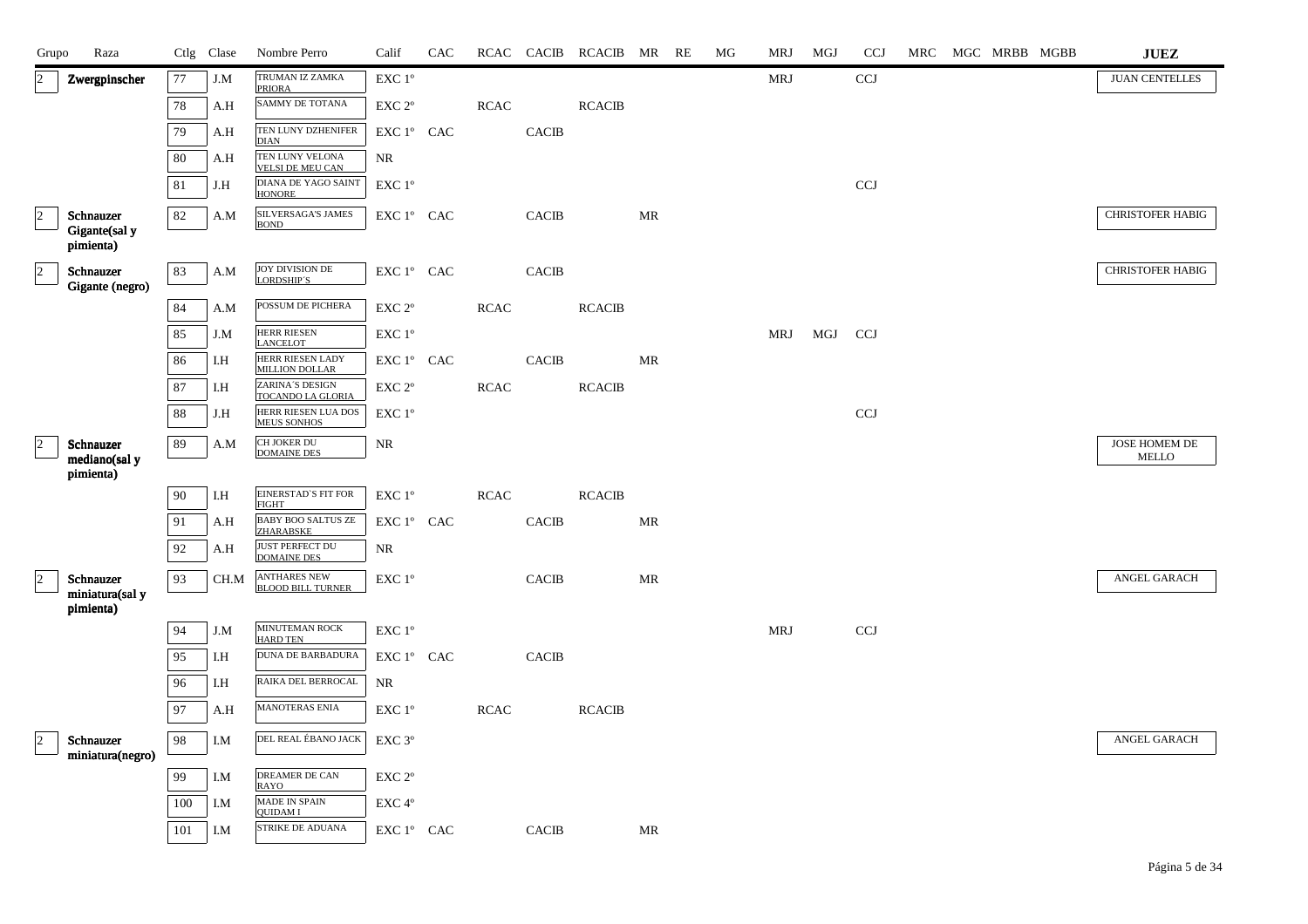| Grupo          | Raza                           |            | Ctlg Clase | Nombre Perro                                     | Calif             | CAC |             |              | RCAC CACIB RCACIB MR RE |           | MG | MRJ        | MGJ | <b>CCJ</b>   |            |  | MRC MGC MRBB MGBB | <b>JUEZ</b>                 |
|----------------|--------------------------------|------------|------------|--------------------------------------------------|-------------------|-----|-------------|--------------|-------------------------|-----------|----|------------|-----|--------------|------------|--|-------------------|-----------------------------|
| $\vert$ 2      | Schnauzer<br>miniatura(negro)  | 102        | A.M        | <b>DEL REAL EBANO</b><br><b>MILIKI</b>           | EXC <sub>2°</sub> |     |             |              |                         |           |    |            |     |              |            |  |                   | <b>ANGEL GARACH</b>         |
|                |                                | 103        | A.M        | VICTORIOUS STAR TO<br><b>CAN RAYO</b>            | EXC 1°            |     | <b>RCAC</b> |              | <b>RCACIB</b>           |           |    |            |     |              |            |  |                   |                             |
|                |                                | 104        | J.M        | MADE IN SPAIN<br>UTOPIA II                       | EXC <sub>2°</sub> |     |             |              |                         |           |    |            |     |              |            |  |                   |                             |
|                |                                | 105        | J.M        | <b>VICTORIOUS STAR</b><br><b>FUEGO NEGRO</b>     | EXC 1°            |     |             |              |                         |           |    | MRJ        | NR  | <b>CCJ</b>   |            |  |                   |                             |
|                |                                | 106        | A.H        | POMPEYA DE ADUANA                                | EXC 1° CAC        |     |             | <b>CACIB</b> |                         |           |    |            |     |              |            |  |                   |                             |
|                |                                | 107        | J.H        | CARLA WILD WILD<br><b>GIRL</b>                   | EXC 1°            |     |             |              |                         |           |    |            |     | $_{\rm CCJ}$ |            |  |                   |                             |
|                |                                | 746        | BB.M       | NIKY DEL REAL EBANO                              | $MB1^{\circ}$     |     |             |              |                         |           |    |            |     |              |            |  | MRBB MGBB         |                             |
|                |                                | 747        | CC.M       | TAJINASTES HERCULES                              | MB 1 <sup>o</sup> |     |             |              |                         |           |    |            |     |              | <b>MRC</b> |  |                   |                             |
| $\vert$ 2      | Schnauzer<br>miniatura(negro y | 108        | I.M        | SWEETSCHNAUZERS<br>GLADIATOR                     | EXC 1° CAC        |     |             | <b>CACIB</b> |                         | MR        | MG |            |     |              |            |  |                   | ANGEL GARACH                |
|                | plata)                         |            | A.M        | <b>Z DE YERAY</b>                                | EXC 1°            |     | <b>RCAC</b> |              | <b>RCACIB</b>           |           |    |            |     |              |            |  |                   |                             |
|                |                                | 109<br>748 | CC.H       | <b>KISA</b>                                      | MB 1 <sup>o</sup> |     |             |              |                         |           |    |            |     |              | <b>MRC</b> |  |                   |                             |
|                |                                |            |            | MADE IN SPAIN                                    |                   |     |             |              |                         |           |    |            |     |              |            |  |                   | ANGEL GARACH                |
| $\overline{2}$ | Schnauzer<br>miniatura(blanco) | 110        | J.M        | <b>LISTERINE</b>                                 | EXC 1°            |     |             |              |                         |           |    | MRJ        |     | <b>CCJ</b>   |            |  |                   |                             |
|                |                                | 111        | J.M        | <b>OSCAR DE RUIFER Y</b><br><b>BELINDA</b>       | MB 1 <sup>o</sup> |     |             |              |                         |           |    |            |     |              |            |  |                   |                             |
|                |                                | 112        | I.H        | <b>MURA'S DESIGN</b><br><b>DONNA KARAN</b>       | EXC 1° CAC        |     |             | <b>CACIB</b> |                         | <b>MR</b> |    |            |     |              |            |  |                   |                             |
|                |                                | 113        | J.H        | COCO WANDA DE LA<br><b>VILLA Y ROBLE</b>         | EXC 1°            |     |             |              |                         |           |    |            |     | <b>CCJ</b>   |            |  |                   |                             |
|                |                                | 114        | J.H        | ROSSA DE PICHERA                                 | EXC <sub>2°</sub> |     |             |              |                         |           |    |            |     | <b>RCCJ</b>  |            |  |                   |                             |
| $ 2\rangle$    | Dogo Argentino                 | 115        | A.M        | CHJ SIKU DEL BAGUAL                              | EXC 1° CAC        |     |             | <b>CACIB</b> |                         | MR        |    |            |     |              |            |  |                   | <b>MANUEL</b><br>SANTAMARIA |
|                |                                | 116        | A.M        | QUERIDO DE JAURÍA<br><b>BRAVA</b>                | EXC <sub>2°</sub> |     | <b>RCAC</b> |              | <b>RCACIB</b>           |           |    |            |     |              |            |  |                   |                             |
|                |                                | 117        | J.M        | AZOTE HNOS DEL NILO                              | EXC 1°            |     |             |              |                         |           |    | <b>MRJ</b> | NR  | <b>CCJ</b>   |            |  |                   |                             |
|                |                                | 118        | A.H        | SABINA DEL BAGUAL                                | EXC 1° CAC        |     |             | <b>CACIB</b> |                         |           |    |            |     |              |            |  |                   |                             |
|                |                                | 119        | J.H        | ALANIS DE LA YERBITA                             | EXC 1°            |     |             |              |                         |           |    |            |     | <b>CCJ</b>   |            |  |                   |                             |
|                |                                | 749        | CC.M       | <b>ESPARTANO DEL</b><br><b>BAGUAL</b>            | MB 1 <sup>o</sup> |     |             |              |                         |           |    |            |     |              | <b>MRC</b> |  |                   |                             |
| $\vert$ 2      | Fila Brasileiro                | 120        | A.M        | FANTO DE EL SILEDIN                              | NR                |     |             |              |                         |           |    |            |     |              |            |  |                   | <b>MANUEL</b><br>SANTAMARIA |
|                |                                | 121        | CH.H       | ELMA DE EL SILEDIN                               | EXC 1°            |     |             | <b>CACIB</b> |                         | MR        |    |            |     |              |            |  |                   |                             |
| $\vert$ 2      | Shar Pei                       | 122        | A.H        | <b>GCH CH JADE EAST</b><br>TALKING BOUT THESE    | EXC 1° CAC        |     |             | <b>CACIB</b> |                         | MR        |    |            |     |              |            |  |                   | <b>MANUEL</b><br>SANTAMARIA |
|                |                                | 123        | J.H        | <b>EBONY FAITHFUL</b><br><b>OBSERVER ANALYST</b> | EXC <sub>2°</sub> |     |             |              |                         |           |    |            |     | <b>RCCJ</b>  |            |  |                   |                             |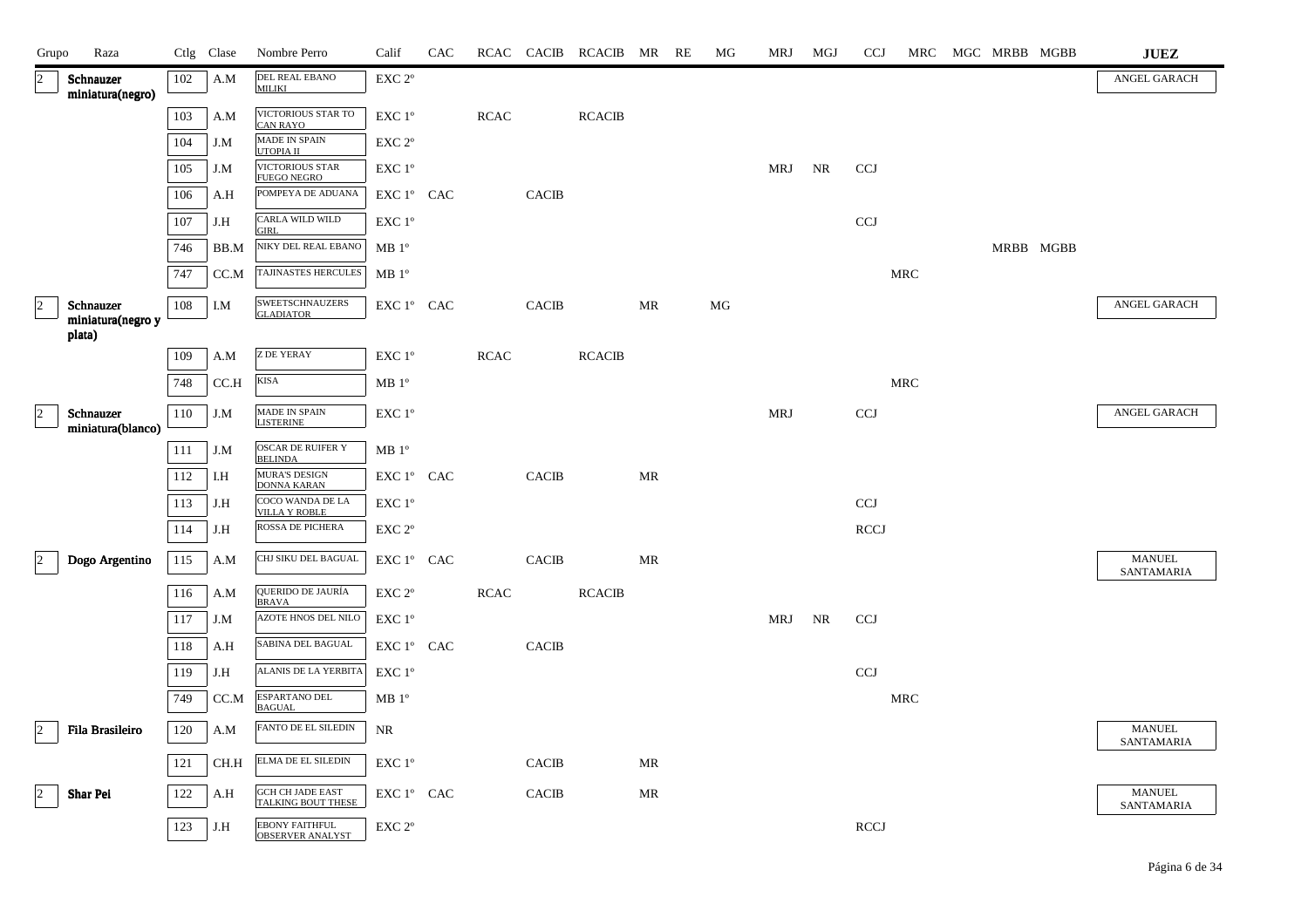| Grupo       | Raza            |     | Ctlg Clase | Nombre Perro                                | Calif              | CAC |             |              | RCAC CACIB RCACIB MR RE |    | MG             | MRJ    | MGJ | <b>CCJ</b>  |     | MRC MGC MRBB MGBB | <b>JUEZ</b>                 |
|-------------|-----------------|-----|------------|---------------------------------------------|--------------------|-----|-------------|--------------|-------------------------|----|----------------|--------|-----|-------------|-----|-------------------|-----------------------------|
| 2           | <b>Shar Pei</b> | 124 | J.H        | PISPITA IF YOU DANCE<br>YOU PAY THE FIDDLER | EXC 1 <sup>°</sup> |     |             |              |                         |    |                | MRJ    |     | <b>CCJ</b>  |     |                   | <b>MANUEL</b><br>SANTAMARIA |
|             |                 | 750 | BB.H       | PISPITA TWIST OF FATE                       | MB 1 <sup>o</sup>  |     |             |              |                         |    |                |        |     |             |     | <b>MRBB</b>       |                             |
|             |                 | 751 | CC.M       | DRAGON DE KOSHI ZHU                         | MB 1 <sup>o</sup>  |     |             |              |                         |    |                |        |     |             | MRC |                   |                             |
| $ 2\rangle$ | Boxer dorado    | 125 | I.M        | BELIRE UK IRON MAN                          | EXC 1°             |     | <b>RCAC</b> |              |                         |    |                |        |     |             |     |                   | <b>ALEX PALACIN</b>         |
|             |                 | 126 | T.M        | BECKS DEL CABEZO DE<br><b>LA JARA</b>       | NR                 |     |             |              |                         |    |                |        |     |             |     |                   |                             |
|             |                 | 127 | A.M        | ARES DE BELLANUSH                           | <b>NR</b>          |     |             |              |                         |    |                |        |     |             |     |                   |                             |
|             |                 | 128 | A.M        | FULKO DE LOERMO                             | NR                 |     |             |              |                         |    |                |        |     |             |     |                   |                             |
|             |                 | 129 | A.M        | KIRIOS DEL GUARRACH                         | EXC 1° CAC         |     |             |              | <b>RCACIB</b>           |    |                |        |     |             |     |                   |                             |
|             |                 | 130 | CH.M       | ÑOQUI SANTA CRUZ<br>DEL IUS NATURA          | <b>NR</b>          |     |             |              |                         |    |                |        |     |             |     |                   |                             |
|             |                 | 131 | J.M        | BERTIN DE LOS NIETOS<br>DEL TIO PLACIDO     | EXC 2°             |     |             |              |                         |    |                |        |     | <b>RCCJ</b> |     |                   |                             |
|             |                 | 132 | J.M        | CRISTIANO RONALDO<br>DE VILLAPLASAN         | EXC 1°             |     |             |              |                         |    |                |        |     | <b>CCJ</b>  |     |                   |                             |
|             |                 | 133 | A.H        | HISPANIA DE LOERMO                          | EXC 1° CAC         |     |             |              | <b>RCACIB</b>           |    |                |        |     |             |     |                   |                             |
|             |                 | 134 | A.H        | Q'VICTORIA OPTIMA<br><b>GRATA</b>           | NR                 |     |             |              |                         |    |                |        |     |             |     |                   |                             |
|             |                 | 135 | CH.H       | <b>DANKE DE</b><br><b>BEARHUNTER</b>        | NR                 |     |             |              |                         |    |                |        |     |             |     |                   |                             |
|             |                 | 136 | CH.H       | DISNEY DE BOXER DE<br>LA SENDA DE LOS       | NR                 |     |             |              |                         |    |                |        |     |             |     |                   |                             |
|             |                 | 137 | CH.H       | FREYJA DE ALIDOG                            | EXC 1°             |     |             |              |                         |    |                |        |     |             |     |                   |                             |
|             |                 | 138 | J.H        | IZADORA DE MIRIERI                          | NR                 |     |             |              |                         |    |                |        |     |             |     |                   |                             |
|             |                 | 139 | J.H        | JAKARTA DE LOERMO                           | EXC 1 <sup>o</sup> |     |             |              |                         |    |                | MRJ NR |     | <b>CCJ</b>  |     |                   |                             |
|             |                 | 752 | BB.M       | FANTASTIC VON DOM                           | MB 1 <sup>o</sup>  |     |             |              |                         |    |                |        |     |             |     | MRBB              |                             |
| $\vert$ 2   | Boxer atigrado  | 140 | I.M        | AARÓN DEL PENIEL                            | EXC <sub>2°</sub>  |     |             |              |                         |    |                |        |     |             |     |                   | <b>ALEX PALACIN</b>         |
|             |                 | 141 | I.M        | AIDAN DE VILLALCOR                          | EXC 1° CAC         |     |             | <b>CACIB</b> |                         | MR | $2^{\circ}$ MG |        |     |             |     |                   |                             |
|             |                 | 142 | T.M        | IBAN DEL ROLANUS                            | EXC 1°             |     | RCAC        |              |                         |    |                |        |     |             |     |                   |                             |
|             |                 | 143 | J.M        | <b>AZORAN DEL IUS</b><br><b>NATURA</b>      | NR                 |     |             |              |                         |    |                |        |     |             |     |                   |                             |
|             |                 | 144 | J.M        | <b>JACKSONI DE MIRIERI</b>                  | EXC 1°             |     |             |              |                         |    |                |        |     | <b>CCJ</b>  |     |                   |                             |
|             |                 | 145 | J.M        | JAZZ DE LOERMO                              | EXC <sub>2°</sub>  |     |             |              |                         |    |                |        |     | <b>RCCJ</b> |     |                   |                             |
|             |                 | 146 | J.M        | <b>URANO DE TECKBOX</b>                     | <b>NR</b>          |     |             |              |                         |    |                |        |     |             |     |                   |                             |
|             |                 | 147 | A.H        | <b>DAFNE DE</b><br><b>BEARHUNTER</b>        | NR                 |     |             |              |                         |    |                |        |     |             |     |                   |                             |
|             |                 | 148 | A.H        | HEIDY DE EDERIT DEL<br><b>NORTE</b>         | EXC 2°             |     | <b>RCAC</b> |              |                         |    |                |        |     |             |     |                   |                             |
|             |                 | 149 | A.H        | <b>JP CATALINA</b>                          | EXC <sub>3°</sub>  |     |             |              |                         |    |                |        |     |             |     |                   |                             |
|             |                 |     |            |                                             |                    |     |             |              |                         |    |                |        |     |             |     |                   |                             |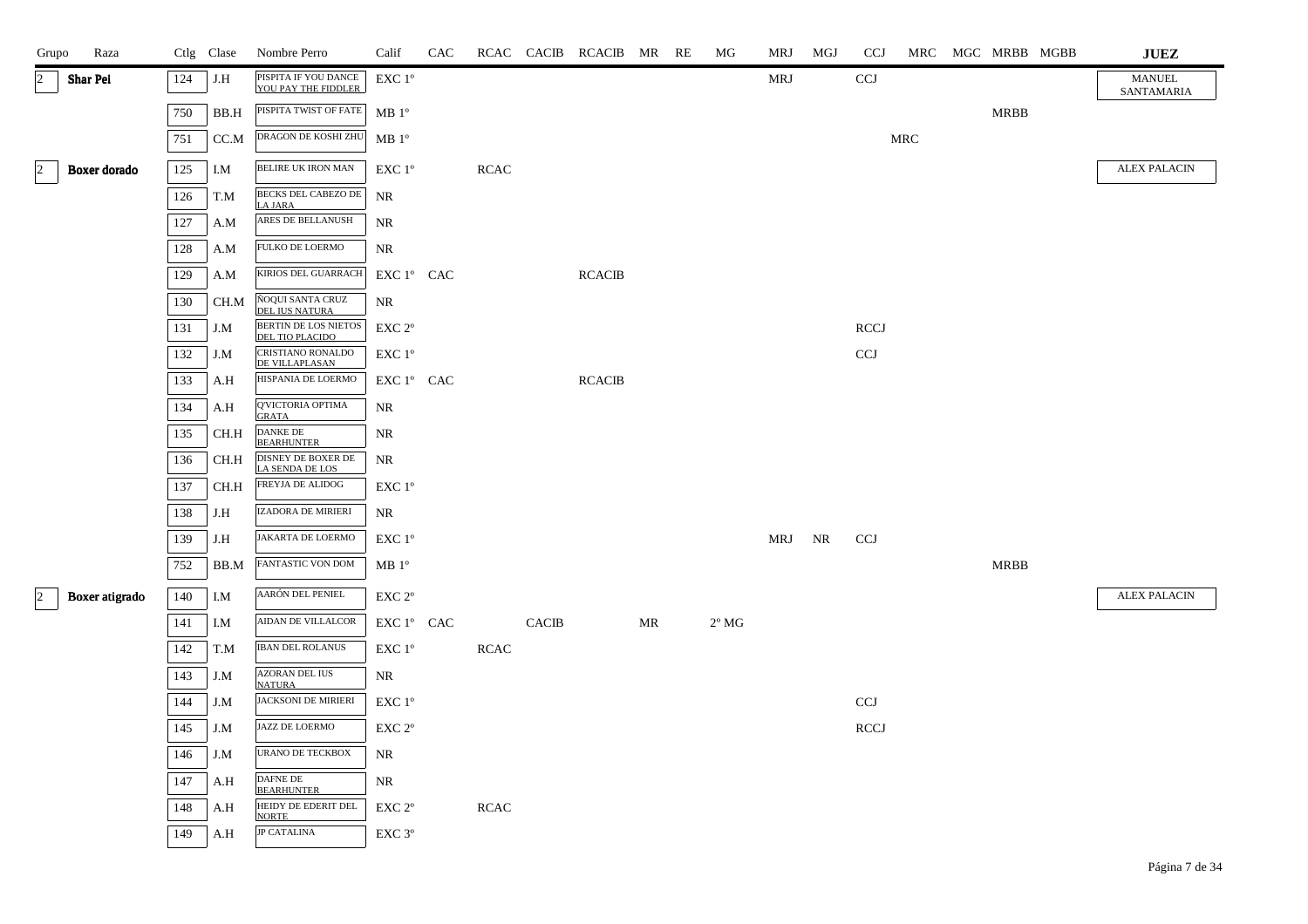| Grupo                | Raza                    |     | Ctlg Clase | Nombre Perro                               | Calif                            | CAC | RCAC        | <b>CACIB</b> | RCACIB MR     |    | RE | МG             | <b>MRJ</b> | MGJ | <b>CCJ</b>   | <b>MRC</b> | MGC MRBB MGBB | <b>JUEZ</b>             |
|----------------------|-------------------------|-----|------------|--------------------------------------------|----------------------------------|-----|-------------|--------------|---------------|----|----|----------------|------------|-----|--------------|------------|---------------|-------------------------|
| $ 2\rangle$          | Boxer atigrado          | 150 | A.H        | STARLIGHT DO VALE<br><b>DO LETHES</b>      | EXC 1° CAC                       |     |             | <b>CACIB</b> |               |    |    |                |            |     |              |            |               | <b>ALEX PALACIN</b>     |
|                      |                         | 151 | J.H        | <b>BILMA DE VILLALCOR</b>                  | EXC <sub>3°</sub>                |     |             |              |               |    |    |                |            |     |              |            |               |                         |
|                      |                         | 152 | J.H        | LIBERTY DE LAS ISLAS                       | EXC 4°                           |     |             |              |               |    |    |                |            |     |              |            |               |                         |
|                      |                         | 153 | J.H        | <b>MEDEA DEL</b><br><b>GUARRACH</b>        | EXC 1°                           |     |             |              |               |    |    |                |            |     | CCJ          |            |               |                         |
|                      |                         | 154 | J.H        | SAT'ELIT XANDRIA                           | EXC <sub>2°</sub>                |     |             |              |               |    |    |                |            |     | <b>RCCJ</b>  |            |               |                         |
|                      |                         | 753 | BB.M       | <b>ALMADINAKS</b><br><b>EUROPEYSKIY</b>    | $MB1^{\circ}$                    |     |             |              |               |    |    |                |            |     |              |            |               |                         |
|                      |                         | 754 | CC.M       | <b>BELIRE UK THE BOSS</b><br><b>MAN</b>    | MB 1 <sup>o</sup>                |     |             |              |               |    |    |                |            |     |              | <b>MRC</b> |               |                         |
| $\vert$ <sup>2</sup> | Dogo Aleman<br>dorado   | 155 | I.M        | MULTI CHJ IN NOMINE<br>PATRIS DE ALDAMA    | EXC 1°                           |     | <b>RCAC</b> |              |               |    |    |                |            |     |              |            |               | <b>CHRISTOFER HABIG</b> |
|                      |                         | 156 | A.M        | Y'AK-RAM DE ULMER                          | EXC 1° CAC                       |     |             | <b>CACIB</b> |               |    |    |                |            |     |              |            |               |                         |
|                      |                         | 157 | I.H        | MAKORÉ DE SIERRA<br>DE LA ESPADA           | EXC 1°                           |     | <b>RCAC</b> |              |               |    |    |                |            |     |              |            |               |                         |
|                      |                         | 158 | A.H        | <b>BELLA SAMBA DE</b><br><b>MAYESTE</b>    | МB                               |     |             |              |               |    |    |                |            |     |              |            |               |                         |
|                      |                         | 159 | A.H        | ZUBIA DE ULMER                             | EXC 1° CAC                       |     |             | <b>CACIB</b> |               | MR |    | $3^{\circ}$ MG |            |     |              |            |               |                         |
|                      |                         | 160 | J.H        | MULTICHJ BY ALDA DE<br><b>LOS TEATINOS</b> | EXC 1°                           |     |             |              |               |    |    |                | MRJ        |     | <b>CCJ</b>   |            |               |                         |
| $\vert$ 2            | Dogo Aleman             | 161 | I.M        | IMPERATRIX MUNDI<br>DE ALDAMA              | EXC 1° CAC                       |     |             |              | <b>RCACIB</b> |    |    |                |            |     |              |            |               | <b>CHRISTOFER HABIG</b> |
|                      | atigrado                | 162 | I.H        | IN GRATTIA PLENA DEI                       | EXC 1° CAC                       |     |             |              | <b>RCACIB</b> |    |    |                |            |     |              |            |               |                         |
|                      |                         | 163 | J.H        | RECULA DE MAYESTE                          | MB                               |     |             |              |               |    |    |                |            |     |              |            |               |                         |
| $\vert$ <sub>2</sub> | Dogo Aleman             | 164 | A.H        | ADA DE DOGOS DE                            | EXC 1° CAC                       |     |             | <b>CACIB</b> |               | MR |    |                |            |     |              |            |               | <b>CHRISTOFER HABIG</b> |
|                      | negro                   |     |            | <b>EXPARTA</b>                             |                                  |     |             |              |               |    |    |                |            |     |              |            |               |                         |
|                      |                         | 755 | CC.H       | VELICANGOL ACBARA                          | MB 1 <sup>o</sup>                |     |             |              |               |    |    |                |            |     |              | MRC        |               |                         |
| $ 2\rangle$          | Dogo Aleman<br>arlequin | 165 | A.M        | ABU DHABI DE JALAU                         | NR                               |     |             |              |               |    |    |                |            |     |              |            |               | <b>CHRISTOFER HABIG</b> |
| $\vert$ <sub>2</sub> | Dogo Aleman<br>(azul)   | 166 | I.M        | COCO DE TURCAM                             | NR                               |     |             |              |               |    |    |                |            |     |              |            |               | <b>CHRISTOFER HABIG</b> |
|                      |                         | 167 | I.M        | JAVO DE DOGOKO                             | EXC 1° CAC                       |     |             | <b>CACIB</b> |               | MR |    |                |            |     |              |            |               |                         |
|                      |                         | 168 | I.H        | CHANEL DE TURCAM                           | <b>NR</b>                        |     |             |              |               |    |    |                |            |     |              |            |               |                         |
|                      |                         | 169 | J.H        | CLOE DE CASA HERCAS                        | EXC 1°                           |     |             |              |               |    |    |                | MRJ        |     | $_{\rm CCJ}$ |            |               |                         |
|                      |                         | 756 | BB.H       | NAGYIREGI LUANA                            | NR                               |     |             |              |               |    |    |                |            |     |              |            |               |                         |
|                      |                         | 757 | CC.H       | QUICK DE CASALBERO                         | MB 1 <sup>o</sup>                |     |             |              |               |    |    |                |            |     |              | MRC        |               |                         |
| $\vert$ <sub>2</sub> | Rottweiler              | 170 | I.M        | <b>GODO VOM</b><br><b>KUMMELSEE</b>        | ${\rm EXC}$ $1^{\circ}$ $\;$ CAC |     |             | <b>CACIB</b> |               |    |    |                |            |     |              |            |               | <b>CHRISTOFER HABIG</b> |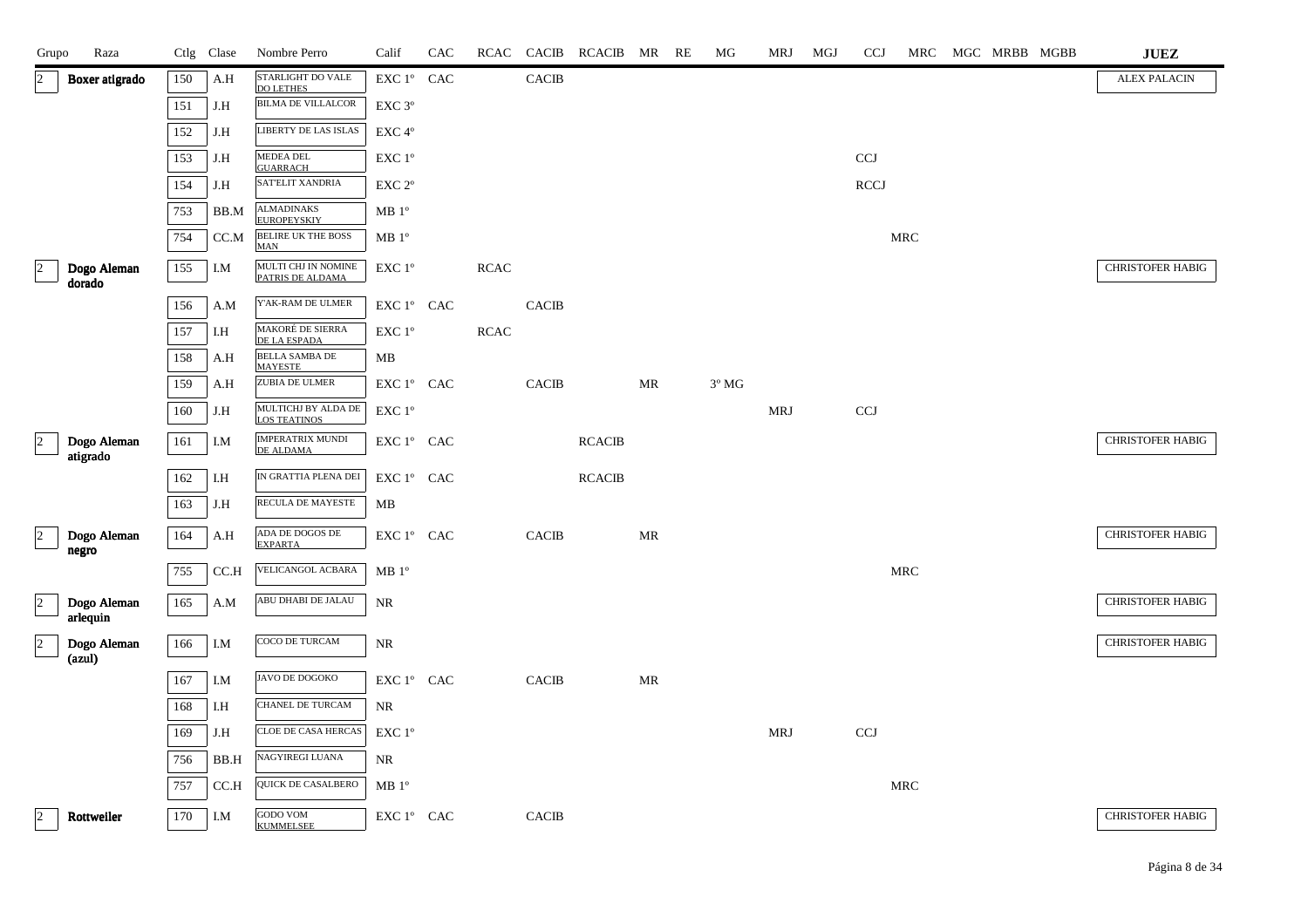| Raza<br>Grupo                                |     | Ctlg Clase | Nombre Perro                                                   | Calif                                                              | <b>CAC</b> |             |                        | RCAC CACIB RCACIB MR RE |       | MG | <b>MRJ</b> | MGJ | <b>CCJ</b>   |     | MRC MGC MRBB MGBB | <b>JUEZ</b>             |
|----------------------------------------------|-----|------------|----------------------------------------------------------------|--------------------------------------------------------------------|------------|-------------|------------------------|-------------------------|-------|----|------------|-----|--------------|-----|-------------------|-------------------------|
| Rottweiler<br>$ 2\rangle$                    | 171 | J.M        | <b>CHEKO D'MARTINEZ</b>                                        | NR                                                                 |            |             |                        |                         |       |    |            |     |              |     |                   | <b>CHRISTOFER HABIG</b> |
|                                              | 172 | J.M        | M-FARUQ DE YOLCRIS                                             | $\ensuremath{\mathrm{EXC}}$ $1^\mathrm{o}$                         |            |             |                        |                         |       |    |            |     | <b>CCJ</b>   |     |                   |                         |
|                                              | 173 | I.H        | <b>BADY D'MARTINEZ</b>                                         | <b>NR</b>                                                          |            |             |                        |                         |       |    |            |     |              |     |                   |                         |
|                                              | 174 | I.H        | <b>BRISA VOM EISWAPPEN</b>                                     | ${\bf MB}$                                                         |            |             |                        |                         |       |    |            |     |              |     |                   |                         |
|                                              | 175 | T.H        | WOKI DARK FORCE                                                | $\mathop{\rm EXC}\nolimits 1^{\circ }$ $\mathop{\rm CAC}\nolimits$ |            |             | <b>CACIB</b>           |                         |       |    |            |     |              |     |                   |                         |
|                                              | 176 | A.H        | ARIZONA DE ROTTLION                                            | $\ensuremath{\mathrm{EXC}}$ $1^\mathrm{o}$                         |            | <b>RCAC</b> |                        | <b>RCACIB</b>           |       |    |            |     |              |     |                   |                         |
|                                              | 177 | J.H        | $\overline{\mathsf{ABA}\,\mathsf{HOUSE}}$ OF BLACK<br>KNIGHT'S | EXC 2°                                                             |            |             |                        |                         |       |    |            |     | <b>RCCJ</b>  |     |                   |                         |
|                                              | 178 | J.H        | HERA DE ROTTMAVI                                               | $EXC1^{\circ}$                                                     |            |             |                        |                         | MR    |    | MRJ        |     | <b>CCJ</b>   |     |                   |                         |
|                                              | 179 | J.H        | <b>ROTMANBULLS</b><br>PASION POR TI                            | MВ                                                                 |            |             |                        |                         |       |    |            |     |              |     |                   |                         |
|                                              | 180 | J.H        | TRAYA DE SOLAPENA                                              | EXC 3°                                                             |            |             |                        |                         |       |    |            |     |              |     |                   |                         |
|                                              | 758 | CC.M       | NERON DO PAZO DO<br><b>ESPINO</b>                              | МB                                                                 |            |             |                        |                         |       |    |            |     |              |     |                   |                         |
|                                              | 759 | CC.H       | NELY DO PAZO DO<br><b>ESPINO</b>                               | $\rm MB$ $1^{\rm o}$                                               |            |             |                        |                         |       |    |            |     |              | MRC |                   |                         |
| $\vert$ 2<br>Dogo Canario-<br>Presa Canario  | 181 | I.M        | GUAJIRO                                                        | $\mathop{\hbox{\rm EXC}}$ $1^{\circ}$ $\;$ CAC                     |            |             |                        | <b>RCACIB</b>           |       |    |            |     |              |     |                   | <b>CHRISTOFER HABIG</b> |
|                                              | 182 | A.M        | BERDY DE ATLANTIDA                                             | NR                                                                 |            |             |                        |                         |       |    |            |     |              |     |                   |                         |
|                                              | 183 | CH.M       | <b>CAN</b><br>CH ARICO DE SAMCOR                               | EXC 1 <sup>o</sup>                                                 |            |             | $\operatorname{CACIB}$ |                         | MR RE |    |            |     |              |     |                   |                         |
|                                              | 184 | J.M        | AFUR DE SAMCOR                                                 | EXC 2°                                                             |            |             |                        |                         |       |    |            |     | <b>RCCJ</b>  |     |                   |                         |
|                                              | 185 | J.M        | SULTÁN                                                         | EXC 1°                                                             |            |             |                        |                         |       |    |            |     | $_{\rm CCJ}$ |     |                   |                         |
|                                              | 186 | I.H        | CAROL                                                          | $\ensuremath{\mathrm{EXC}}$ $2^\mathrm{o}$                         |            | RCAC        |                        | <b>RCACIB</b>           |       |    |            |     |              |     |                   |                         |
|                                              | 187 | I.H        | VIOLETA DE CANMUC                                              | EXC 1° CAC                                                         |            |             | <b>CACIB</b>           |                         |       |    |            |     |              |     |                   |                         |
|                                              | 188 | A.H        | MARA DEL CIELO DE<br><b>CANARIAS</b>                           | <b>NR</b>                                                          |            |             |                        |                         |       |    |            |     |              |     |                   |                         |
|                                              | 189 | J.H        | CONDESA DE SAMCOR                                              | $\rm NR$                                                           |            |             |                        |                         |       |    |            |     |              |     |                   |                         |
|                                              | 190 | J.H        | LIMA DE SAMCOR                                                 | EXC 2°                                                             |            |             |                        |                         |       |    |            |     | <b>RCCJ</b>  |     |                   |                         |
|                                              | 191 | J.H        | LINDA DE SAMCOR                                                | MB                                                                 |            |             |                        |                         |       |    |            |     |              |     |                   |                         |
|                                              | 192 | J.H        | PODONA DE SELECTA<br>ADEJE                                     | <b>NR</b>                                                          |            |             |                        |                         |       |    |            |     |              |     |                   |                         |
|                                              | 193 | J.H        | <b>QUINOA DE SAMCOR</b>                                        | EXC 1°                                                             |            |             |                        |                         |       |    | <b>MRJ</b> |     | <b>CCJ</b>   |     |                   |                         |
|                                              | 760 | BB.M       | <b>BALOU DE CANCHAS</b><br>DE GUANCHOS                         | $MB 2^{\circ}$                                                     |            |             |                        |                         |       |    |            |     |              |     |                   |                         |
|                                              | 761 | BB.M       | SACRO DE SELECTA<br><b>ADEJE</b>                               | MB 1 <sup>o</sup>                                                  |            |             |                        |                         |       |    |            |     |              |     | MRBB              |                         |
| $\overline{a}$<br>Alano (No<br>aceptado FCI) | 194 | CH.M       | BRUJO DE VILLAR DEL<br><b>MONTE</b>                            | $\ensuremath{\mathrm{EXC}}$ $1^\mathrm{o}$                         |            |             |                        |                         | MR RE |    |            |     |              |     |                   | <b>JUAN CENTELLES</b>   |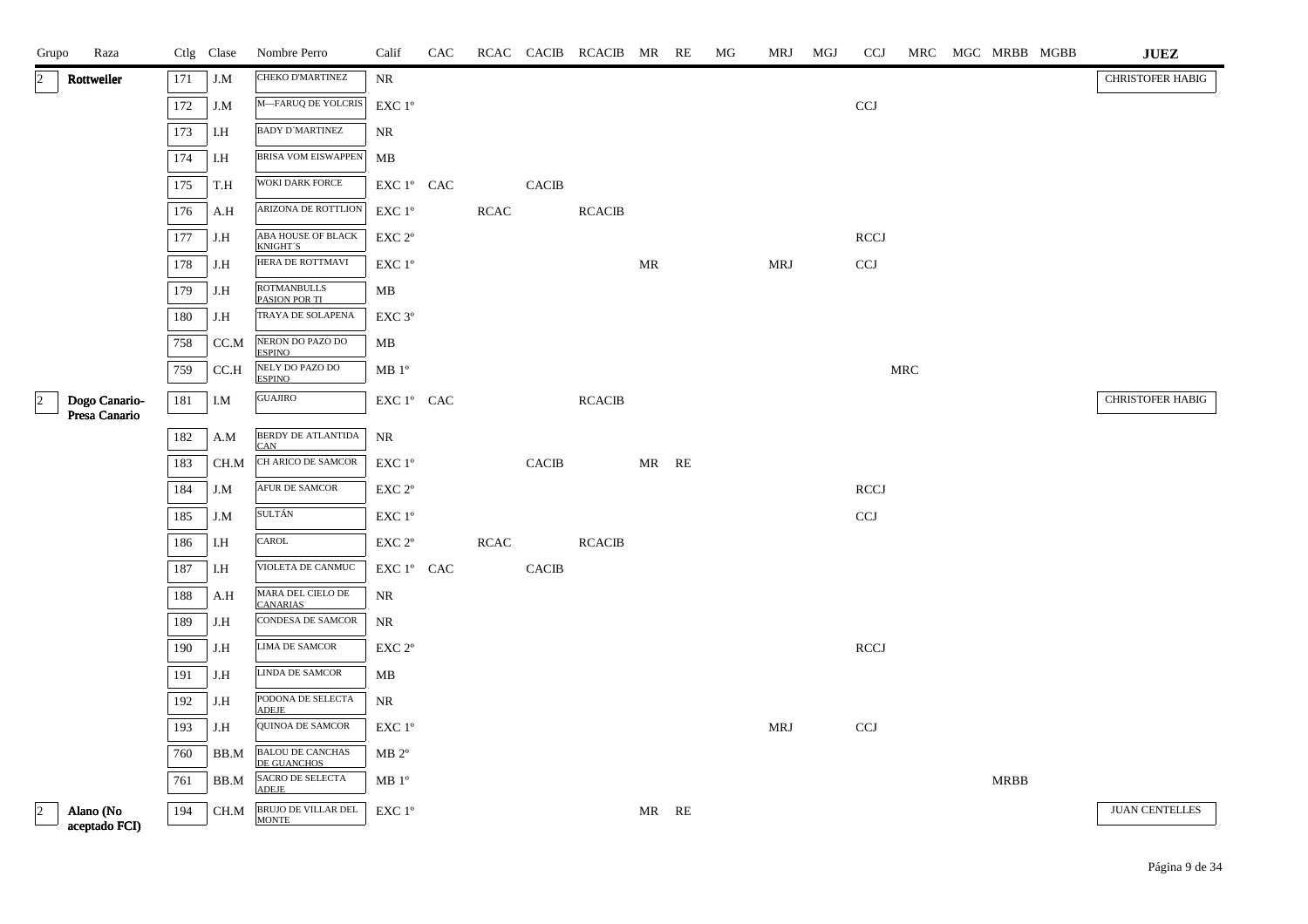| Grupo                | Raza                       |     | Ctlg Clase | Nombre Perro                                         | Calif                                        | CAC |             |              | RCAC CACIB RCACIB MR RE |    | MG | MRJ        | MGJ | <b>CCJ</b>   |  | MRC MGC MRBB MGBB | <b>JUEZ</b>             |
|----------------------|----------------------------|-----|------------|------------------------------------------------------|----------------------------------------------|-----|-------------|--------------|-------------------------|----|----|------------|-----|--------------|--|-------------------|-------------------------|
| $\sqrt{2}$           | Alano (No<br>aceptado FCI) | 195 | J.M        | <b>ENOCH</b>                                         | $\ensuremath{\mathrm{EXC}}$ $1^{\mathrm{o}}$ |     |             |              |                         |    |    |            |     | <b>CCJ</b>   |  |                   | <b>JUAN CENTELLES</b>   |
|                      |                            | 196 | J.H        | ELECTRA DE VILLAR<br><b>DEL MONTE</b>                | EXC 1°                                       |     |             |              |                         |    |    | <b>MRJ</b> |     | $_{\rm CCJ}$ |  |                   |                         |
|                      |                            | 197 | J.H        | EPICA DE VILLAR DEL<br><b>MONTE</b>                  | EXC 2°                                       |     |             |              |                         |    |    |            |     |              |  |                   |                         |
| $\vert$ <sup>2</sup> | Dogo de Burdeos            | 198 | A.M        | ARON IV DEL<br><b>MATACHIN</b>                       | EXC 2°                                       |     | RCAC        |              | <b>RCACIB</b>           |    |    |            |     |              |  |                   | <b>CHRISTOFER HABIG</b> |
|                      |                            | 199 | A.M        | <b>FONZIE</b>                                        | EXC 1° CAC                                   |     |             | <b>CACIB</b> |                         | MR |    |            |     |              |  |                   |                         |
|                      |                            | 200 | A.M        | SHIBARKO MURDOCK                                     | NR                                           |     |             |              |                         |    |    |            |     |              |  |                   |                         |
|                      |                            | 201 | I.H        | <b>LADY MILLION DES</b><br><b>TERRES IMMORTELLES</b> | EXC 1° CAC                                   |     |             | <b>CACIB</b> |                         |    |    |            |     |              |  |                   |                         |
|                      |                            | 762 | BB.H       | <b>ROMINA</b>                                        | <b>NR</b>                                    |     |             |              |                         |    |    |            |     |              |  |                   |                         |
| $\vert$ 2            | <b>Bulldog Ingles</b>      | 202 | I.M        | <b>BULKYBULL BALBOA</b>                              | EXC 1° CAC                                   |     |             |              |                         |    |    |            |     |              |  |                   | ZAZA OMAROV             |
|                      |                            | 203 | I.M        | DEL PAPIOL TORSTEIN                                  | EXC <sub>2°</sub>                            |     | <b>RCAC</b> |              |                         |    |    |            |     |              |  |                   |                         |
|                      |                            | 204 | I.M        | KING'S FELLING BULL<br>AC/DC                         | EXC <sub>3°</sub>                            |     |             |              |                         |    |    |            |     |              |  |                   |                         |
|                      |                            | 205 | I.M        | WW16 JR. CH.<br><b>CASANOVA DE OS</b>                | EXC 4°                                       |     |             |              |                         |    |    |            |     |              |  |                   |                         |
|                      |                            | 206 | A.M        | CH. OBI WAN KENOBI                                   | EXC 1°                                       |     |             |              |                         |    |    |            |     |              |  |                   |                         |
|                      |                            | 207 | A.M        | <b>IRONSPIRIT COCKNEY</b><br>REBEL AT BULKYBULL      | EXC 3°                                       |     |             |              |                         |    |    |            |     |              |  |                   |                         |
|                      |                            | 208 | A.M        | LA GRANDE GRIFO<br><b>BACK</b>                       | NR                                           |     |             |              |                         |    |    |            |     |              |  |                   |                         |
|                      |                            | 209 | A.M        | REMBOMBORY MIPAD                                     | EXC 2 <sup>o</sup>                           |     |             |              |                         |    |    |            |     |              |  |                   |                         |
|                      |                            | 210 | CH.M       | CH CANDYBULLS<br><b>CRONOS</b>                       | EXC <sub>2°</sub>                            |     |             |              | <b>RCACIB</b>           |    |    |            |     |              |  |                   |                         |
|                      |                            | 211 | CH.M       | CH VULCANSBULL DID<br>IT MAY WAY                     | EXC 1°                                       |     |             | <b>CACIB</b> |                         | MR |    |            |     |              |  |                   |                         |
|                      |                            | 212 | J.M        | DEN DE OS TOLINOS<br><b>DO FERROL</b>                | EXC 2 <sup>o</sup>                           |     |             |              |                         |    |    |            |     | <b>RCCJ</b>  |  |                   |                         |
|                      |                            | 213 | J.M        | <b>REMBOMBORY OREO</b>                               | EXC 1°                                       |     |             |              |                         |    |    | MRJ        |     | CCJ          |  |                   |                         |
|                      |                            | 214 | J.M        | REMBOMBORY TITTUS                                    | NR                                           |     |             |              |                         |    |    |            |     |              |  |                   |                         |
|                      |                            | 215 | I.H        | <b>CULTURE OF BULLS</b><br><b>KHORA JOLLY</b>        | EXC 1°                                       |     |             |              |                         |    |    |            |     |              |  |                   |                         |
|                      |                            | 216 | A.H        | <b>ACHINETBULL GARA</b>                              | EXC 1° CAC                                   |     |             | <b>CACIB</b> |                         |    |    |            |     |              |  |                   |                         |
|                      |                            | 217 | A.H        | <b>BULKYBULL BROWN</b><br><b>SUGAR AT</b>            | EXC 2°                                       |     | <b>RCAC</b> |              | <b>RCACIB</b>           |    |    |            |     |              |  |                   |                         |
|                      |                            | 218 | A.H        | <b>I'M READY</b>                                     | EXC <sub>3°</sub>                            |     |             |              |                         |    |    |            |     |              |  |                   |                         |
|                      |                            | 219 | J.H        | KUPAKOS EARLY<br>SUNSHINE MELJANE                    | NR                                           |     |             |              |                         |    |    |            |     |              |  |                   |                         |
|                      |                            | 220 | J.H        | NEFERTITI EGYPTIAN<br><b>QUEEN DE OS TOLINOS</b>     | NR                                           |     |             |              |                         |    |    |            |     |              |  |                   |                         |
|                      |                            | 763 | BB.M       | <b>ATHOS DE</b><br><b>SHERRYPUPPIES</b>              | MB 1 <sup>o</sup>                            |     |             |              |                         |    |    |            |     |              |  |                   |                         |
|                      |                            | 764 | BB.M       | <b>GARCEL BULL XTREME</b><br><b>BOY</b>              | $MB 2^{\circ}$                               |     |             |              |                         |    |    |            |     |              |  |                   |                         |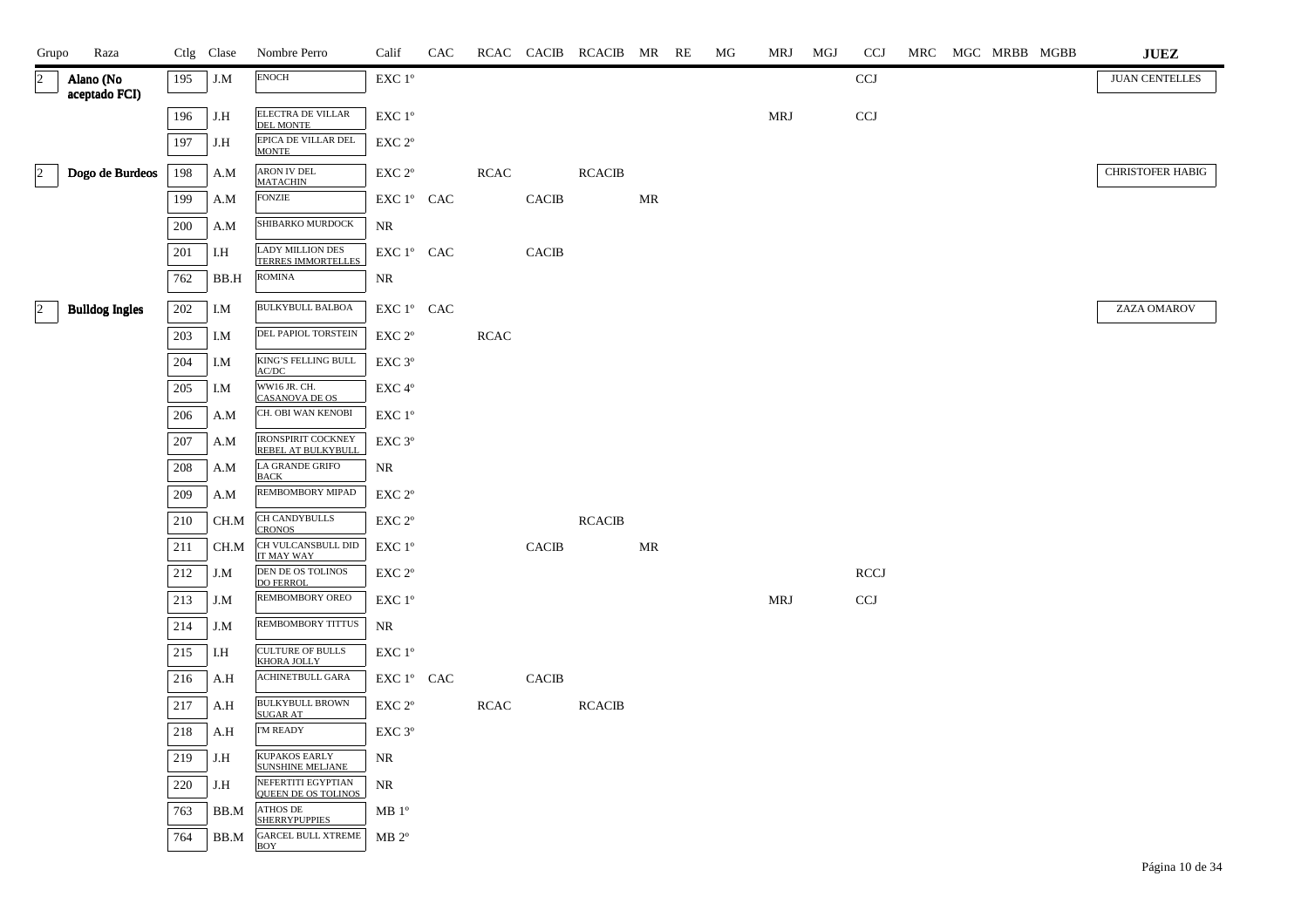| Grupo          | Raza                                      | Ctlg Clase |      | Nombre Perro                                   | Calif                                | CAC |             |              | RCAC CACIB RCACIB MR RE |       | МG | MRJ        | MGJ | <b>CCJ</b> | MRC |     |             | MGC MRBB MGBB | $\mathbf{J}\mathbf{U}\mathbf{E}\mathbf{Z}$ |
|----------------|-------------------------------------------|------------|------|------------------------------------------------|--------------------------------------|-----|-------------|--------------|-------------------------|-------|----|------------|-----|------------|-----|-----|-------------|---------------|--------------------------------------------|
|                | <b>Bulldog Ingles</b>                     | 765        | BB.M | <b>HEROBULLS</b><br><b>ILLUMINATED BY A</b>    | MB 3°                                |     |             |              |                         |       |    |            |     |            |     |     |             |               | ZAZA OMAROV                                |
|                |                                           | 766        | BB.H | <b>BULKYBULL SOPHIA</b>                        | MB 1 <sup>o</sup>                    |     |             |              |                         |       |    |            |     |            |     |     | <b>MRBB</b> |               |                                            |
|                |                                           | 767        | CC.M | REMBOMBORY LIBAI                               | MB 1 <sup>o</sup>                    |     |             |              |                         |       |    |            |     |            | MRC | MGC |             |               |                                            |
|                |                                           | 768        | CC.H | <b>BRITISHBULLHOUSE</b><br><b>PENELOPE</b>     | $MB1^{\circ}$                        |     |             |              |                         |       |    |            |     |            |     |     |             |               |                                            |
| $\vert$ 2      | Mastin Napolitano 221                     |            | J.H  | <b>NAMUR</b>                                   | EXC 1°                               |     |             |              |                         | MR    | NR | MRJ NR     |     | <b>CCJ</b> |     |     |             |               | <b>CHRISTOFER HABIG</b>                    |
| $\vert$ 2      | Terranova                                 | 222        | A.M  | NEBRU THIRD WATER<br>LION DE GEDELFE           | EXC 1° CAC                           |     |             | <b>CACIB</b> |                         |       |    |            |     |            |     |     |             |               | <b>JUAN CENTELLES</b>                      |
|                |                                           | 223        | I.H  | AINA QUEEN OF MY<br>LIFE DE JACSHIVA           | ${\rm EXC}\ 1^{\circ}$ $\hbox{ CAC}$ |     |             |              | <b>RCACIB</b>           |       |    |            |     |            |     |     |             |               |                                            |
|                |                                           | 224        | CH.H | CH STARRY TOWN IN<br>CA-INNA                   | EXC 1°                               |     |             | <b>CACIB</b> |                         | MR    |    |            |     |            |     |     |             |               |                                            |
|                |                                           | 225        | J.H  | <b>BABYLON PROMISE DE</b><br><b>JACSHIVA</b>   | EXC 1°                               |     |             |              |                         |       |    | <b>MRJ</b> |     | <b>CCJ</b> |     |     |             |               |                                            |
|                |                                           | 226        | J.H  | MIO GRANDE AMOR<br>BLACK GOLD                  | EXC <sub>2°</sub>                    |     |             |              |                         |       |    |            |     |            |     |     |             |               |                                            |
|                | Mastín Español                            | 227        | A.M  | <b>BOLERO II DE MONTES</b><br><b>DEL PARDO</b> | EXC 1° CAC                           |     |             | <b>CACIB</b> |                         |       |    |            |     |            |     |     |             |               | <b>CHRISTOFER HABIG</b>                    |
|                |                                           | 228        | I.H  | AFRICA DE BRUMAWA                              | EXC 1 <sup>o</sup>                   |     | <b>RCAC</b> |              | <b>RCACIB</b>           |       |    |            |     |            |     |     |             |               |                                            |
|                |                                           | 229        | A.H  | <b>CARMEN DEL</b><br><b>AGOSTADERO</b>         | NR                                   |     |             |              |                         |       |    |            |     |            |     |     |             |               |                                            |
|                |                                           | 230        | A.H  | <b>LOLA DEL</b><br><b>AGOSTADERO</b>           | NR                                   |     |             |              |                         |       |    |            |     |            |     |     |             |               |                                            |
|                |                                           | 231        | A.H  | <b>ROCA</b>                                    | EXC 1° CAC                           |     |             | <b>CACIB</b> |                         | MR RE |    |            |     |            |     |     |             |               |                                            |
|                |                                           | 769        | CC.H | UNUIKA DE BRUMAWA                              | $MB1^{\circ}$                        |     |             |              |                         |       |    |            |     |            | MRC |     |             |               |                                            |
| 2              | Mastín del Pirineo   232                  |            | A.M  | TRAMPAS DE MORALET                             | NR                                   |     |             |              |                         |       |    |            |     |            |     |     |             |               | <b>JUAN CENTELLES</b>                      |
|                |                                           | 233        | CH.M | PONCIO DE CABESO<br><b>ROIG</b>                | NR                                   |     |             |              |                         |       |    |            |     |            |     |     |             |               |                                            |
|                |                                           | 234        | CH.M | VITO VERSACE DE<br>CABAÑA DE OTAULA            | EXC 1°                               |     |             | <b>CACIB</b> |                         |       |    |            |     |            |     |     |             |               |                                            |
|                |                                           | 235        | J.M  | <b>NIEBLA</b>                                  | $EXC1^{\circ}$                       |     |             |              |                         |       |    |            |     | <b>CCJ</b> |     |     |             |               |                                            |
|                |                                           | 236        | A.H  | SERENA DE MORALET                              | EXC 1° CAC                           |     |             | <b>CACIB</b> |                         | MR RE |    |            |     |            |     |     |             |               |                                            |
|                |                                           | 237        | CH.H | <b>JOYA DE LA</b><br>MONTAGNE AUX OURS         | $EXC1^{\circ}$                       |     |             |              | <b>RCACIB</b>           |       |    |            |     |            |     |     |             |               |                                            |
|                |                                           | 238        | CH.H | NARUJITA DE FONT<br><b>ROJA</b>                | EXC 2 <sup>o</sup>                   |     |             |              |                         |       |    |            |     |            |     |     |             |               |                                            |
|                |                                           | 239        | J.H  | LIRI DE REIS D'ARAGON                          | $EXC1^{\circ}$                       |     |             |              |                         |       |    | <b>MRJ</b> |     | <b>CCJ</b> |     |     |             |               |                                            |
|                |                                           | 240        | J.H  | <b>XOANA DE</b><br><b>GASPALLEIRA</b>          | EXC <sub>2°</sub>                    |     |             |              |                         |       |    |            |     |            |     |     |             |               |                                            |
| $\overline{2}$ | Perro de Montaña   241<br>de los Pirineos |            | A.M  | LIROS LIZARD LA JOIE<br><b>BLANCHE</b>         | EXC <sub>2°</sub>                    |     | <b>RCAC</b> |              |                         |       |    |            |     |            |     |     |             |               | <b>MANUEL</b><br>SANTAMARIA                |
|                |                                           | 242        | A.M  | OROEL DE ALBA DE<br><b>LOS DANZANTES</b>       | EXC 1° CAC                           |     |             | <b>CACIB</b> |                         | MR    |    |            |     |            |     |     |             |               |                                            |
|                |                                           | 243        | J.M  | YASO DE ALBA DE LOS<br><b>DANZANTES</b>        | EXC 1°                               |     |             |              |                         |       |    | MRJ        |     | CCJ        |     |     |             |               |                                            |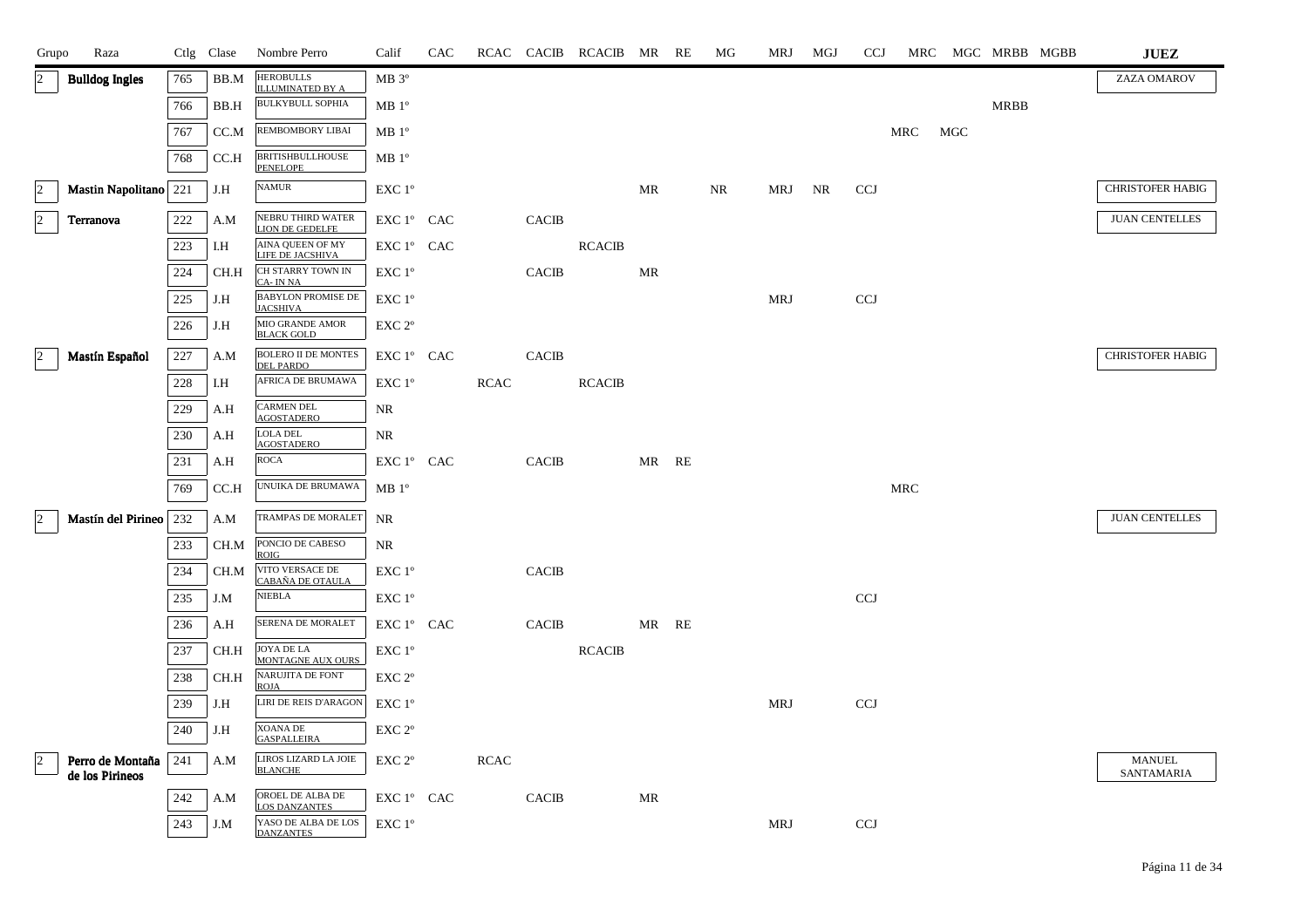| Grupo           | Raza                                |         | Ctlg Clase | Nombre Perro                               | Calif                                      | <b>CAC</b> |             | RCAC CACIB   | RCACIB MR RE  |    | МG | <b>MRJ</b> | MGJ | <b>CCJ</b> | MRC                  | MGC MRBB MGBB | JUEZ                        |
|-----------------|-------------------------------------|---------|------------|--------------------------------------------|--------------------------------------------|------------|-------------|--------------|---------------|----|----|------------|-----|------------|----------------------|---------------|-----------------------------|
| $\overline{2}$  | Perro de Montaña<br>de los Pirineos | 244     | A.H        | HOURSE DE LA<br>VALLÉE DU GIROU            | EXC 1° CAC                                 |            |             | <b>CACIB</b> |               |    |    |            |     |            |                      |               | <b>MANUEL</b><br>SANTAMARIA |
| $\vert$ 2       | Cane Corso<br>Italiano              | $245\,$ | A.M        | ROTHORM JY DREAM<br><b>RAMMER JAMMER</b>   | ${\rm EXC}$ $1^{\circ}$ $\;$ CAC           |            |             | <b>CACIB</b> |               | MR |    |            |     |            |                      |               | <b>CHRISTOFER HABIG</b>     |
|                 |                                     | 246     | I.H        | ELEKTRA DE DECLINO<br>DI BAYONNE           | EXC 2 <sup>o</sup>                         |            | <b>RCAC</b> |              | <b>RCACIB</b> |    |    |            |     |            |                      |               |                             |
|                 |                                     | 247     | I.H        | <b>GALIA DE</b><br><b>GUARDIANES DEL</b>   | EXC 1° CAC                                 |            |             | <b>CACIB</b> |               |    |    |            |     |            |                      |               |                             |
|                 |                                     | 770     | BB.M       | <b>GYLIAN RAYLA DI</b><br><b>CORS</b>      | MB1°                                       |            |             |              |               |    |    |            |     |            |                      |               |                             |
|                 |                                     | 771     | BB.M       | <b>IKRAM RAYLA DI CORS</b>                 | $MB 2^{\circ}$                             |            |             |              |               |    |    |            |     |            |                      |               |                             |
|                 |                                     | 772     | BB.M       | JAWKER RAYLA DI<br>CORS                    | NR                                         |            |             |              |               |    |    |            |     |            |                      |               |                             |
|                 |                                     | 773     | BB.H       | ROTHORM JY DREAM<br><b>GOOD VIBRATIONS</b> | $MB 2^{\circ}$                             |            |             |              |               |    |    |            |     |            |                      |               |                             |
|                 |                                     | 774     | BB.H       | <b>GROWLEY RAYLA DI</b><br><b>CORS</b>     | $MB 3^{\circ}$                             |            |             |              |               |    |    |            |     |            |                      |               |                             |
|                 |                                     | 775     | BB.H       | <b>IWA RAYLA DI CORS</b>                   | MB1°                                       |            |             |              |               |    |    |            |     |            |                      | <b>MRBB</b>   |                             |
| $ 2\rangle$     | Perro de Pastor<br>del Caucaso      | 248     | J.M        | <b>CANDYBULLS</b><br><b>ANATOLY</b>        | $\ensuremath{\mathrm{EXC}}$ $1^\mathrm{o}$ |            |             |              |               | MR |    | <b>MRJ</b> |     | CCJ        |                      |               | ZAZA OMAROV                 |
| $\overline{2}$  | Dogo del Tibet                      | 249     | J.M        | $\operatorname{ANGEL}$                     | NR                                         |            |             |              |               |    |    |            |     |            |                      |               | <b>JUAN CENTELLES</b>       |
|                 |                                     | 250     | J.M        | DAYU                                       | EXC 1°                                     |            |             |              |               | MR |    | <b>MRJ</b> |     | <b>CCJ</b> |                      |               |                             |
| $\vert$ 2       | Bouvier de Berna                    | 251     | A.M        | BUON GIORNO DE<br><b>BOSQUES AZULES</b>    | EXC 1° CAC                                 |            |             | <b>CACIB</b> |               |    |    |            |     |            |                      |               | <b>CHRISTOFER HABIG</b>     |
|                 |                                     | $252\,$ | A.M        | MARSEY DNIPROVSKIY<br><b>FLY</b>           | NR                                         |            |             |              |               |    |    |            |     |            |                      |               |                             |
|                 |                                     | 253     | A.H        | TÄSCH                                      | EXC 1° CAC                                 |            |             | <b>CACIB</b> |               | MR |    |            |     |            |                      |               |                             |
|                 |                                     | 776     | CC.H       | XANADU RIOMADEA<br><b>GRANDE</b>           | MB1°                                       |            |             |              |               |    |    |            |     |            | $\operatorname{MRC}$ |               |                             |
| $\vert$ 3       | Terrier Alemán de<br>Caza           | 254     | A.M        | HISCO DE LAS<br><b>CAVENES</b>             | EXC 1° CAC                                 |            |             | <b>CACIB</b> |               | MR |    |            |     |            |                      |               | <b>MARIAM</b><br>DRAGANESCU |
|                 | (D.Jagdterrier)                     |         |            |                                            |                                            |            |             |              |               |    |    |            |     |            |                      |               |                             |
|                 |                                     | 255     | I.H        | SIRA                                       | MB                                         |            |             |              |               |    |    |            |     |            |                      |               |                             |
|                 |                                     | 256     | A.H        | REA VON HOUSE<br>PANICKANKILL              | EXC 1° CAC                                 |            |             | <b>CACIB</b> |               |    |    |            |     |            |                      |               |                             |
| $\vert 3 \vert$ | <b>Airedale Terrier</b>             | $257\,$ | I.M        | KEVIN COSTNER DE<br><b>AIRENEIMEYER</b>    | NR                                         |            |             |              |               |    |    |            |     |            |                      |               | <b>MARIAM</b><br>DRAGANESCU |
|                 |                                     | 258     | A.H        | CUM LAUDE DE AIRE-<br><b>NIEMEYER</b>      | MB                                         |            |             |              |               |    |    |            |     |            |                      |               |                             |
| $\vert 3 \vert$ | <b>Bedlington Terrier</b> 259       |         | I.M        | TSUYOSHI DE CA LA<br><b>TARA</b>           | EXC 1° CAC                                 |            |             |              | <b>RCACIB</b> |    |    |            |     |            |                      |               | <b>MARIAM</b><br>DRAGANESCU |
|                 |                                     | 260     | CH.M       | MULTI CH. INVADERS<br>OF CELTIC ODYSSEY    | EXC 1°                                     |            |             | <b>CACIB</b> |               | MR |    |            |     |            |                      |               |                             |
|                 |                                     | 261     | I.H        | NATSUKI DE CA LA<br><b>TARA</b>            | EXC 1° CAC                                 |            |             |              | <b>RCACIB</b> |    |    |            |     |            |                      |               |                             |
|                 |                                     | 262     | CH.H       | CH. YURIKO DE CA LA<br>TARA                | EXC 1°                                     |            |             | <b>CACIB</b> |               |    |    |            |     |            |                      |               |                             |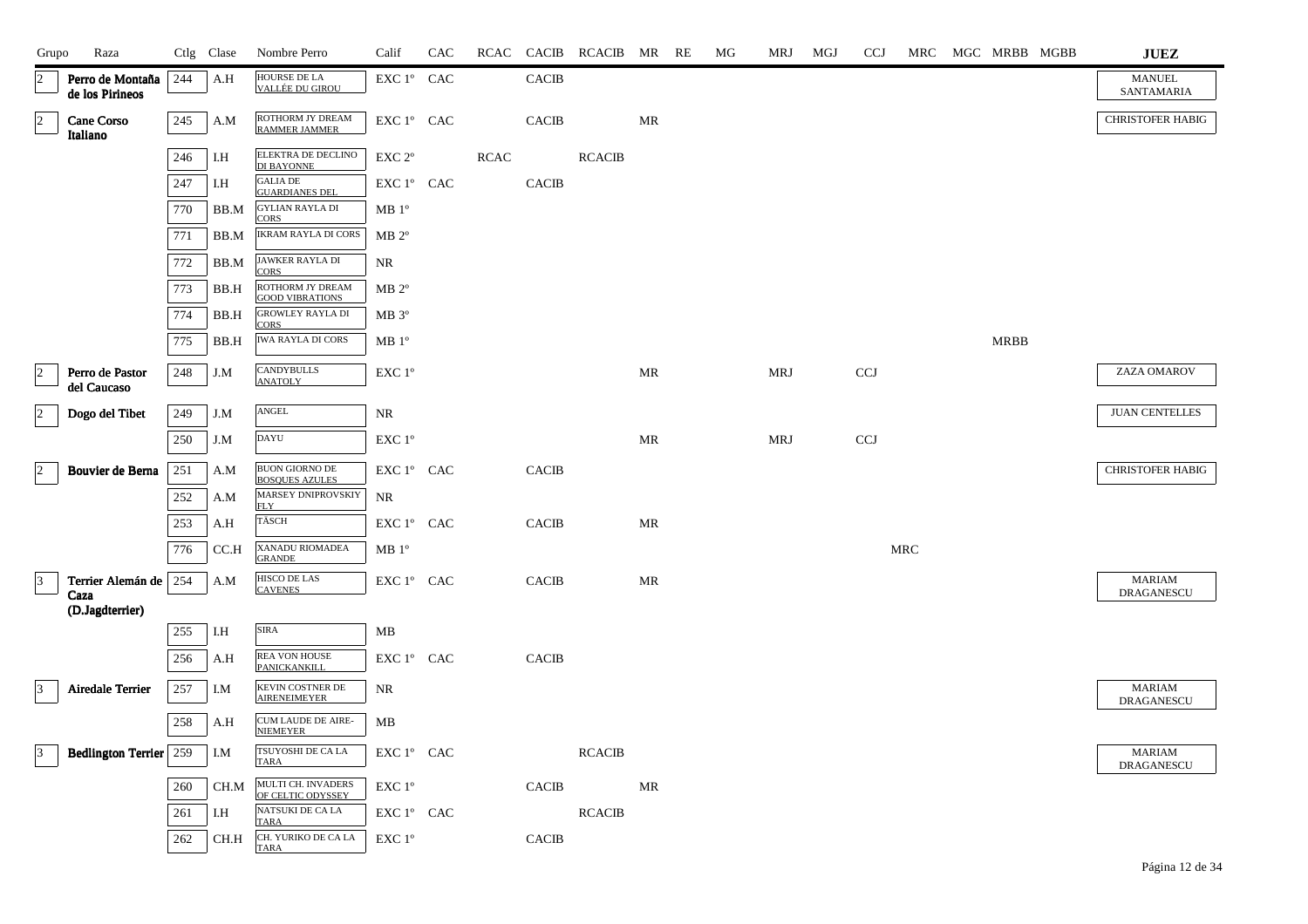| Grupo           | Raza                             |     | Ctlg Clase    | Nombre Perro                                 | Calif                                        | CAC |             |              | RCAC CACIB RCACIB MR RE |       |    | MG             | <b>MRJ</b> | MGJ | <b>CCJ</b> |                      | MRC MGC MRBB MGBB | <b>JUEZ</b>                        |
|-----------------|----------------------------------|-----|---------------|----------------------------------------------|----------------------------------------------|-----|-------------|--------------|-------------------------|-------|----|----------------|------------|-----|------------|----------------------|-------------------|------------------------------------|
| 3               | <b>Bedlington Terrier</b> 263    |     | J.H           | PIONONO QUÉDATE A<br>MI LADO                 | $\ensuremath{\mathrm{EXC}}$ $1^{\mathrm{o}}$ |     |             |              |                         |       |    |                | <b>MRJ</b> |     | <b>CCJ</b> |                      |                   | <b>MARIAM</b><br><b>DRAGANESCU</b> |
| $\overline{3}$  | Fox Terrier de<br>pelo liso      | 264 | A.M           | <b>CREEK ALDO</b>                            | EXC 1° CAC                                   |     |             | <b>CACIB</b> |                         | MR    |    | MG             |            |     |            |                      |                   | <b>MARIAM</b><br><b>DRAGANESCU</b> |
| $\vert 3 \vert$ | Fox Terrier de<br>pelo duro      | 265 | A.M           | CACOPOULOS VLAD<br><b>DRACULA</b>            | EXC 1° CAC                                   |     |             |              | <b>RCACIB</b>           |       |    |                |            |     |            |                      |                   | <b>MARIAM</b><br><b>DRAGANESCU</b> |
|                 |                                  | 266 | A.M           | <b>CACOPOULOS</b><br><b>VLADIMIR VOLTURI</b> | EXC <sub>2°</sub>                            |     | <b>RCAC</b> |              |                         |       |    |                |            |     |            |                      |                   |                                    |
|                 |                                  | 267 | CH.M          | <b>CACOPOULOS EL</b><br><b>PERTUR</b>        | EXC 1°                                       |     |             | <b>CACIB</b> |                         | MR    |    |                |            |     |            |                      |                   |                                    |
|                 |                                  | 268 | J.M           | OTHELLO VAN FOLINY<br><b>HOME</b>            | EXC 1°                                       |     |             |              |                         |       |    |                | <b>MRJ</b> |     | <b>CCJ</b> |                      |                   |                                    |
|                 |                                  | 269 | A.H           | CACOPOULOS LA<br><b>PELIRROJA</b>            | EXC 1° CAC                                   |     |             | <b>CACIB</b> |                         |       |    |                |            |     |            |                      |                   |                                    |
|                 |                                  | 270 | A.H           | CACOPOULOS NIRVANA                           | EXC 2°                                       |     | <b>RCAC</b> |              | <b>RCACIB</b>           |       |    |                |            |     |            |                      |                   |                                    |
|                 |                                  | 777 | CC.H          | <b>CACOPOULOS</b><br><b>MORTICIA</b>         | $MB1^{\circ}$                                |     |             |              |                         |       |    |                |            |     |            | $\operatorname{MRC}$ |                   |                                    |
| $\vert$ 3       | <b>Lakeland Terrier</b>          | 271 | CH.M          | ZAVETNAYA MECHTA<br><b>IMPERIAL</b>          | EXC 1° CAC                                   |     |             | <b>CACIB</b> |                         | MR    |    | $2^{\circ}$ MG |            |     |            |                      |                   | <b>MARIAM</b><br>DRAGANESCU        |
| $\vert$ 3       | Kerry Blue Terrier 272           |     | I.M           | <b>DINNYESVAROSI</b><br><b>PEGAZUS FOR</b>   | $\rm NR$                                     |     |             |              |                         |       |    |                |            |     |            |                      |                   | <b>MARIAM</b><br><b>DRAGANESCU</b> |
|                 |                                  | 273 | I.H           | <b>VIOLETA</b>                               | EXC 1°                                       |     | <b>RCAC</b> |              | <b>RCACIB</b>           |       |    |                |            |     |            |                      |                   |                                    |
|                 |                                  | 274 | A.H           | ARTERRIERS CAMILLE<br><b>EXTREME</b>         | EXC 1° CAC                                   |     |             | <b>CACIB</b> |                         | MR    |    |                |            |     |            |                      |                   |                                    |
|                 |                                  | 778 | $_{\rm BB.H}$ | FANTASIA DE LA<br>BRUIXETA                   | $\rm NR$                                     |     |             |              |                         |       |    |                |            |     |            |                      |                   |                                    |
| $\vert$ 3       | Ratonero-<br><b>Bodeguero</b>    | 275 | J.H           | ADEGA DE FRAGUEL'S                           | EXC 1°                                       |     |             |              |                         | MR    | RE | NR             | MRJ        | NR  | <b>CCJ</b> |                      |                   | ANGEL GARACH                       |
|                 | Andaluz (no<br>aceptado FCI)     |     |               |                                              |                                              |     |             |              |                         |       |    |                |            |     |            |                      |                   |                                    |
| 3               | <b>Gos Rater</b><br>Valencia (No | 276 | I.M           | HAREN DE LAS BRISAS<br><b>DEL MAR</b>        | EXC 1°                                       |     |             |              |                         |       |    |                |            |     |            |                      |                   | RAFAEL ESCAR                       |
|                 | aceptado FCI)                    |     |               |                                              |                                              |     |             |              |                         |       |    |                |            |     |            |                      |                   |                                    |
|                 |                                  | 277 | I.M           | JUNCO DE EL LEGADO<br>DE LOS LOBOS           | EXC <sub>2°</sub>                            |     |             |              |                         |       |    |                |            |     |            |                      |                   |                                    |
|                 |                                  | 278 | A.M           | <b>GOLIAT DE MACHACO</b>                     | EXC <sub>2°</sub>                            |     | <b>RCAC</b> |              |                         |       |    |                |            |     |            |                      |                   |                                    |
|                 |                                  | 279 | A.M           | <b>IDOL DEL LLEVANT</b>                      | NR                                           |     |             |              |                         |       |    |                |            |     |            |                      |                   |                                    |
|                 |                                  | 280 | A.M           | RAYMA WARHOL                                 | NR                                           |     |             |              |                         |       |    |                |            |     |            |                      |                   |                                    |
|                 |                                  | 281 | A.M           | RAYMA XULO                                   | ${\rm EXC}\ 1^{\circ}$ $\hbox{ CAC}$         |     |             |              |                         |       |    |                |            |     |            |                      |                   |                                    |
|                 |                                  | 282 | CH.M          | JORDAN DE CA BATISTE<br>ELENA DE GORAVA      | EXC 1°                                       |     |             |              |                         |       |    |                |            |     |            |                      |                   |                                    |
|                 |                                  | 283 | A.H           |                                              | EXC 1° CAC                                   |     |             |              |                         | MR RE |    |                |            |     |            |                      |                   |                                    |
|                 |                                  | 284 | A.H           | HOLLY DE LAS BRISAS<br><b>DEL MAR</b>        | EXC 2°                                       |     | <b>RCAC</b> |              |                         |       |    |                |            |     |            |                      |                   |                                    |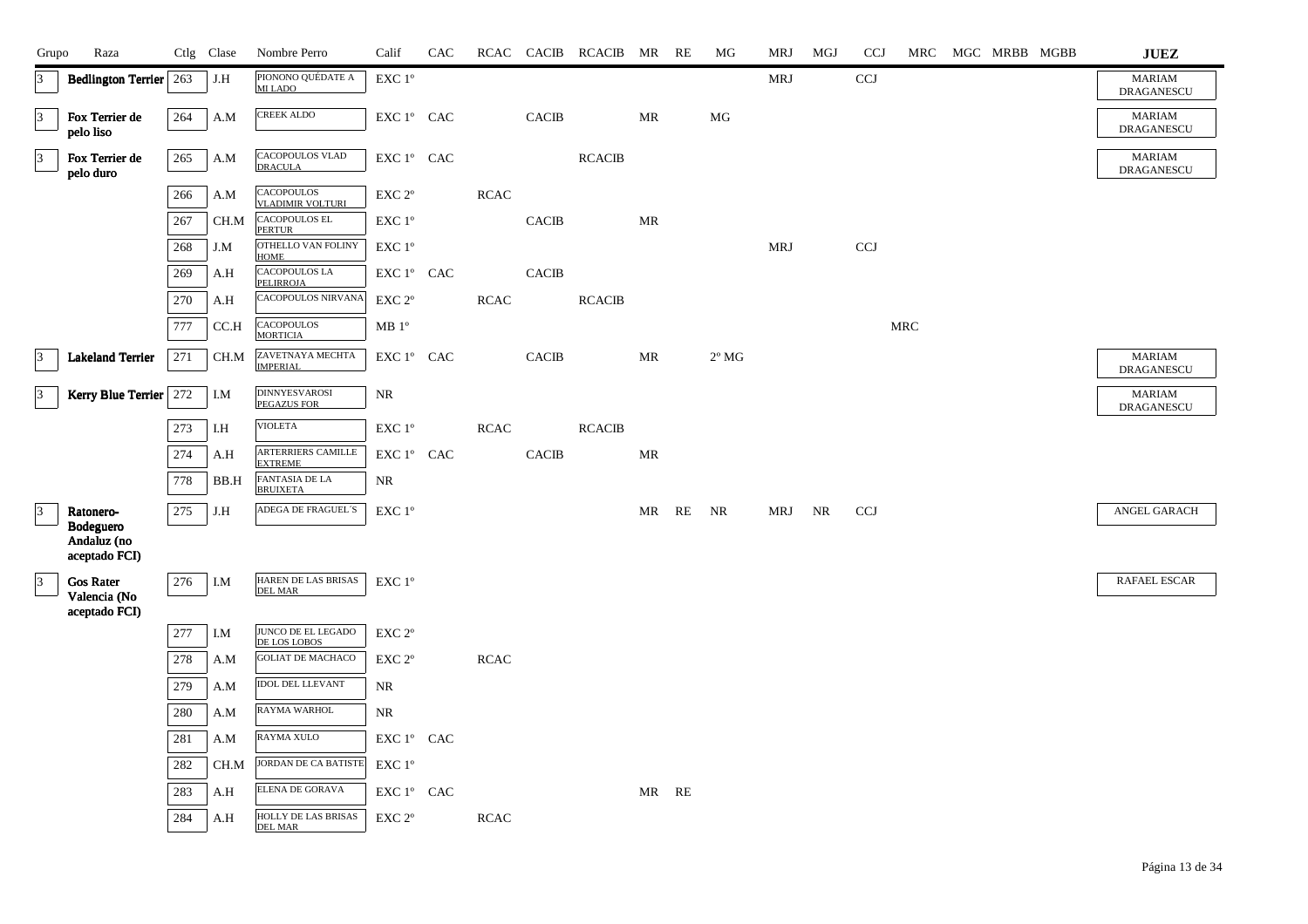| Grupo           | Raza                             |     | Ctlg Clase | Nombre Perro                            | Calif             | CAC |             |                | RCAC CACIB RCACIB MR RE |    | ΜG | MRJ        | MGJ | <b>CCJ</b>  |     | MRC MGC MRBB MGBB | <b>JUEZ</b>                        |
|-----------------|----------------------------------|-----|------------|-----------------------------------------|-------------------|-----|-------------|----------------|-------------------------|----|----|------------|-----|-------------|-----|-------------------|------------------------------------|
| $\vert 3 \vert$ | <b>Gos Rater</b><br>Valencia (No | 285 | J.H        | <b>RANDEROS BEATRIZ</b>                 | EXC 1°            |     |             |                |                         |    |    | MRJ        | NR  | <b>CCJ</b>  |     |                   | <b>RAFAEL ESCAR</b>                |
|                 | aceptado FCI)                    | 286 | J.H        | RAYMA YESCA                             | EXC <sub>2°</sub> |     |             |                |                         |    |    |            |     | <b>RCCJ</b> |     |                   |                                    |
|                 |                                  | 779 | BB.M       | LUPO DE CA BATISTE                      | $MB 2^{\circ}$    |     |             |                |                         |    |    |            |     |             |     |                   |                                    |
|                 |                                  | 780 | BB.M       | RANDEROS FABRE                          | MB 1 <sup>o</sup> |     |             |                |                         |    |    |            |     |             |     | <b>MRBB</b>       |                                    |
|                 |                                  | 781 | CC.M       | <b>BALLANTINE</b><br>RAYMA ATOMIC       | $MB 2^{\circ}$    |     |             |                |                         |    |    |            |     |             |     |                   |                                    |
|                 |                                  | 782 | CC.M       | RAYMA BINGO                             | NR                |     |             |                |                         |    |    |            |     |             |     |                   |                                    |
|                 |                                  | 783 | CC.M       | VAN GOGH DE                             | $MB1^{\circ}$     |     |             |                |                         |    |    |            |     |             |     |                   |                                    |
|                 |                                  |     |            | <b>VORARIU</b><br>VARON DE VORARIU      |                   |     |             |                |                         |    |    |            |     |             |     |                   |                                    |
|                 |                                  | 784 | CC.M       | <b>RAYMA ZOE</b>                        | $MB 3^{\circ}$    |     |             |                |                         |    |    |            |     |             |     |                   |                                    |
|                 |                                  | 785 | CC.H       |                                         | $MB 2^{\circ}$    |     |             |                |                         |    |    |            |     |             |     |                   |                                    |
|                 |                                  | 786 | CC.H       | WANDA DE VORARIU                        | MB 1 <sup>o</sup> |     |             |                |                         |    |    |            |     |             | MRC |                   |                                    |
| $ 3\rangle$     | <b>Cairn Terrier</b>             | 287 | A.M        | TARA COTTAGE<br><b>ISLAND OF JERSEY</b> | EXC 1º CAC        |     |             | <b>CACIB</b>   |                         | MR |    |            |     |             |     |                   | <b>MARIAM</b><br><b>DRAGANESCU</b> |
| 3               | <b>Dandie Dinmont</b><br>Terrier | 288 | J.H        | <b>DANCHESTER'S QUAKE</b><br>YOUR WORLD | EXC 1°            |     |             |                |                         | MR |    | MRJ        |     | <b>CCJ</b>  |     |                   | <b>MARIAM</b><br><b>DRAGANESCU</b> |
|                 |                                  | 787 | BB.H       | DANCHESTER'S SHH<br>AND KISS MY ASS     | $MB1^{\circ}$     |     |             |                |                         |    |    |            |     |             |     | MRBB MGBB         |                                    |
| $\vert$ 3       | <b>Jack Russel</b><br>Terrier    | 289 | I.M        | JONU'S JR AFFIRMED                      | EXC 1° CAC        |     |             |                | <b>RCACIB</b>           |    |    |            |     |             |     |                   | <b>RAFAEL ESCAR</b>                |
|                 |                                  | 290 | I.M        | OLMO DE LUPERCA                         | EXC <sub>2°</sub> |     | <b>RCAC</b> |                |                         |    |    |            |     |             |     |                   |                                    |
|                 |                                  | 291 | CH.M       | ALGRAFS ATOS                            | EXC 1°            |     |             | <b>CACIB</b>   |                         | MR |    |            |     |             |     |                   |                                    |
|                 |                                  | 292 | I.H        | <b>ALTAJARA DANCING</b><br><b>OUEEN</b> | EXC 1° CAC        |     |             | <b>CACIB</b>   |                         |    |    |            |     |             |     |                   |                                    |
|                 |                                  | 293 | J.H        | <b>TIZA DE LIBERTY BOX</b>              | EXC 1°            |     |             |                |                         |    |    | <b>MRJ</b> |     | <b>CCJ</b>  |     |                   |                                    |
|                 |                                  | 788 | CC.M       | TODD BE TERRIER                         | NR                |     |             |                |                         |    |    |            |     |             |     |                   |                                    |
| $ 3\rangle$     | <b>Norfolk Terrier</b>           | 294 | A.H        | KINSRIDGE HALF A<br><b>SIXPENCE</b>     | EXC 1° CAC        |     |             | <b>CACIB</b>   |                         | MR |    |            |     |             |     |                   | <b>MARIAM</b><br>DRAGANESCU        |
| $\vert$ 3       | Norwich Terrier                  | 295 | A.H        | <b>FATALE KIARA</b>                     | MB                |     |             |                |                         |    |    |            |     |             |     |                   | <b>MARIAM</b><br>DRAGANESCU        |
| $ 3\rangle$     | <b>Scottish Terrier</b>          | 296 | CH.M       | CH KENY Z<br>KLICPEROVA CHLUMCE         | EXC 1°            |     |             | <b>CACIB</b>   |                         | MR |    |            |     |             |     |                   | <b>MARIAM</b><br>DRAGANESCU        |
|                 |                                  | 297 | J.M        | SNAILAND LEGALAZ<br><b>AT TREYSAS</b>   | <b>NR</b>         |     |             |                |                         |    |    |            |     |             |     |                   |                                    |
|                 |                                  | 298 | A.H        | DE MAGIC ILLUSION<br><b>DOLCE VITA</b>  | EXC 1° CAC        |     |             | $\mbox{CACIB}$ |                         |    |    |            |     |             |     |                   |                                    |
|                 |                                  | 299 | A.H        | VICTORIA DE TREYSAS                     | EXC <sub>2°</sub> |     | <b>RCAC</b> |                | <b>RCACIB</b>           |    |    |            |     |             |     |                   |                                    |
|                 |                                  | 789 | BB.H       | JAZMÍN DE<br>VALLSERENA                 | $MB1^{\circ}$     |     |             |                |                         |    |    |            |     |             |     | <b>MRBB</b>       |                                    |

Página 14 de 34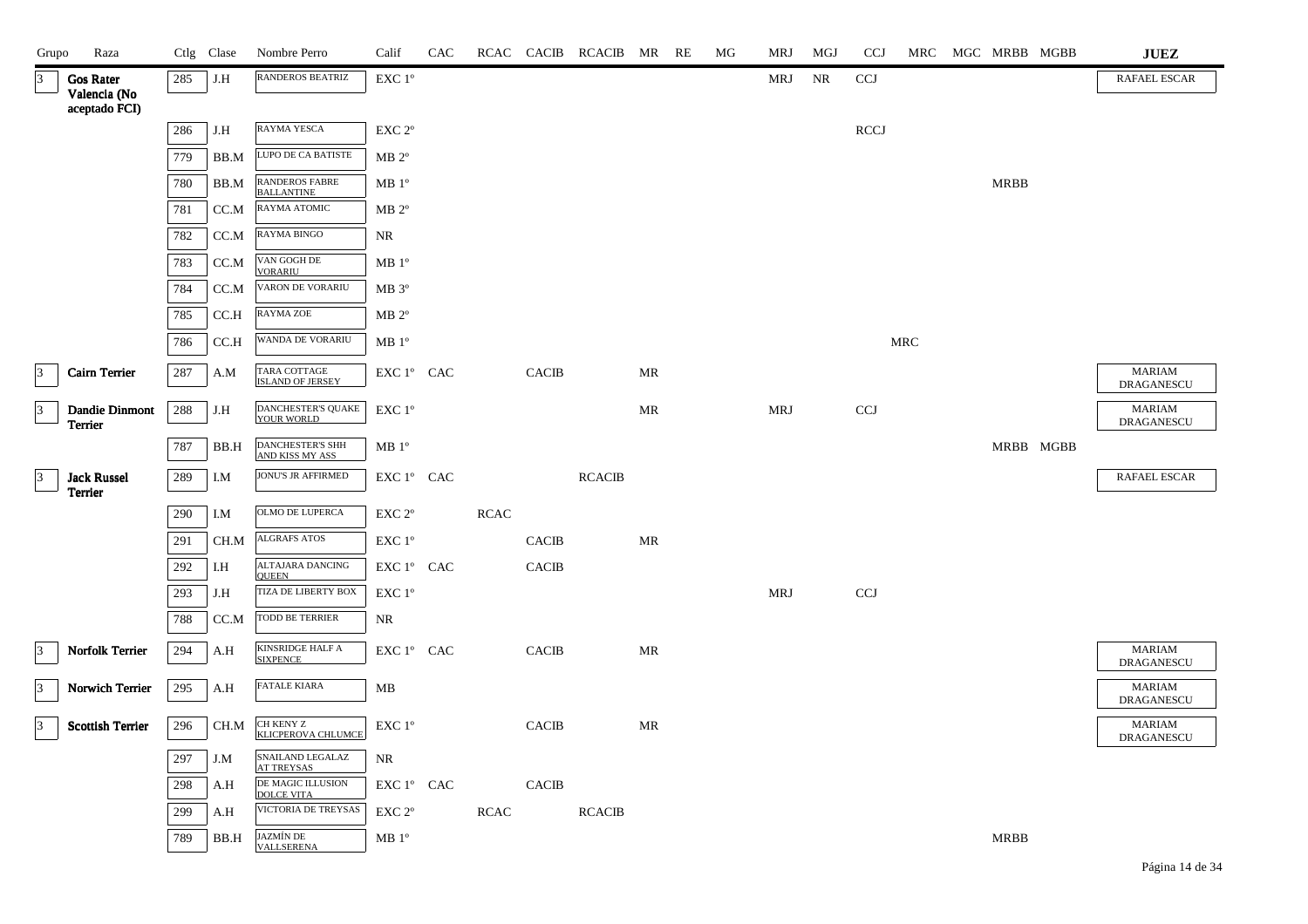| Grupo           | Raza                                   |       | Ctlg Clase | Nombre Perro                                   | Calif                                | CAC |             |              | RCAC CACIB RCACIB MR RE |    | МG | MRJ    | MGJ     | <b>CCJ</b> |     |     |             | MRC MGC MRBB MGBB | <b>JUEZ</b>                   |
|-----------------|----------------------------------------|-------|------------|------------------------------------------------|--------------------------------------|-----|-------------|--------------|-------------------------|----|----|--------|---------|------------|-----|-----|-------------|-------------------|-------------------------------|
| $\vert 3 \vert$ | West Highland<br><b>White Terrier</b>  | 300   | A.M        | <b>HILLCLOUD ICEBURG</b><br>WITH ASHGATE       | EXC 1° CAC                           |     |             |              | <b>RCACIB</b>           |    |    |        |         |            |     |     |             |                   | <b>MARIAM</b><br>DRAGANESCU   |
|                 |                                        | 301   | CH.M       | <b>KRYSTOF SUNSHINE</b><br><b>CELEBRATION</b>  | EXC 1°                               |     |             | <b>CACIB</b> |                         | MR |    |        |         |            |     |     |             |                   |                               |
|                 |                                        | 302   | J.M        | <b>DON JUAN DE NEW</b><br><b>GRYFFINDOR</b>    | EXC 1°                               |     |             |              |                         |    |    | MRJ NR |         | <b>CCJ</b> |     |     |             |                   |                               |
|                 |                                        | 303   | J.M        | PERLA CHICA CASTER                             | NR.                                  |     |             |              |                         |    |    |        |         |            |     |     |             |                   |                               |
|                 |                                        | 304   | A.H        | ALBORADA SHE'S THE<br><b>ONE</b>               | EXC 1° CAC                           |     |             | <b>CACIB</b> |                         |    |    |        |         |            |     |     |             |                   |                               |
|                 |                                        | 790   | BB.H       | PIZPIRETAS JARCHA                              | MB1°                                 |     |             |              |                         |    |    |        |         |            |     |     | <b>MRBB</b> |                   |                               |
| $\vert$ 3       | <b>Bull Terrier</b><br><b>Standard</b> | 305   | I.H        | <b>COSTANBULL WHITE</b><br><b>STAR</b>         | EXC 1° CAC                           |     |             | <b>CACIB</b> |                         | MR |    |        |         |            |     |     |             |                   | <b>ALEX PALACIN</b>           |
|                 |                                        | 306   | A.M        | TSUNEO DE CABANAS                              | ${\rm EXC}\ 1^{\circ}$ $\hbox{ CAC}$ |     |             | <b>CACIB</b> |                         |    |    |        |         |            |     |     |             |                   |                               |
|                 |                                        | 307   | I.H        | GOTHAM DE HAND OF<br><b>KING</b>               | $EXC 2^{\circ}$                      |     |             |              |                         |    |    |        |         |            |     |     |             |                   |                               |
|                 |                                        | 308   | A.H        | JWW.JCH.MONRUSIAN<br><b>XIADA DE CABANAS</b>   | EXC 1 <sup>o</sup>                   |     | <b>RCAC</b> |              |                         |    |    |        |         |            |     |     |             |                   |                               |
| 3               | <b>Bull Terrier</b><br>Miniatura       | 309   | A.M        | RED INDIAN DE RILUC<br><b>BULL</b>             | EXC 1° CAC                           |     |             |              | <b>RCACIB</b>           |    |    |        |         |            |     |     |             |                   | <b>ALEX PALACIN</b>           |
|                 |                                        | 310   | CH.M       | <b>BRINDLE PURE DE</b><br><b>ALMATBULL</b>     | EXC 1°                               |     |             | <b>CACIB</b> |                         | MR |    |        |         |            |     |     |             |                   |                               |
|                 |                                        | 311   | A.H        | <b>HIRA DE</b><br>DIAMONDMINIBULL              | NR                                   |     |             |              |                         |    |    |        |         |            |     |     |             |                   |                               |
|                 |                                        | 312   | A.H        | <b>MILKYWAY</b><br>MINIATURE GINA              | EXC 1° CAC                           |     |             |              | <b>RCACIB</b>           |    |    |        |         |            |     |     |             |                   |                               |
|                 |                                        | 313   | CH.H       | MALA SOMBRA DE<br><b>ALMATBULL</b>             | EXC 1 <sup>o</sup>                   |     |             | <b>CACIB</b> |                         |    |    |        |         |            |     |     |             |                   |                               |
|                 |                                        | 314   | J.H        | ISLA NUMBER FIVE DE<br>DIAMONDMINIBULL         | EXC 1 <sup>o</sup>                   |     |             |              |                         |    |    | MRJ    |         | <b>CCJ</b> |     |     |             |                   |                               |
|                 |                                        | 791   | BB.M       | <b>BATMAN DE</b><br>MAXXBULL VALENCIA          | $MB1^{\circ}$                        |     |             |              |                         |    |    |        |         |            |     |     | MRBB        |                   |                               |
|                 |                                        | 792   | CC.H       | <b>DANA</b>                                    | $MB 3^{\circ}$                       |     |             |              |                         |    |    |        |         |            |     |     |             |                   |                               |
|                 |                                        | 793   | CC.H       | RADICAL ALMATBULL                              | $MB1^{\circ}$                        |     |             |              |                         |    |    |        |         |            | MRC | MGC |             |                   |                               |
|                 |                                        | 794   | CC.H       | SUNSHINE ALMATBULL                             | $MB 2^{\circ}$                       |     |             |              |                         |    |    |        |         |            |     |     |             |                   |                               |
| $\vert 3 \vert$ | Staffordshire Bull<br><b>Terrier</b>   | $315$ | I.M        | <b>SAMUEL</b>                                  | EXC 1° CAC                           |     |             | <b>CACIB</b> |                         |    |    |        |         |            |     |     |             |                   | JOSE HOMEM DE<br><b>MELLO</b> |
|                 |                                        | 316   | A.M        | <b>LEGENDSTAFF</b><br><b>NEMESIS</b>           | EXC 1°                               |     | <b>RCAC</b> |              | <b>RCACIB</b>           |    |    |        |         |            |     |     |             |                   |                               |
|                 |                                        | 317   | A.M        | <b>ROUGHNECKS</b><br><b>LEADING LIGHT</b>      | NR                                   |     |             |              |                         |    |    |        |         |            |     |     |             |                   |                               |
|                 |                                        | 318   | J.M        | VON FISHERTON STAFF<br><b>JACK</b>             | $EXC1^{\circ}$                       |     |             |              |                         | MR |    | MRJ    | MGJ CCJ |            |     |     |             |                   |                               |
|                 |                                        | 319   | A.H        | <b>LEGENDSTAFF</b><br><b>WONDER WOMAN</b>      | EXC 1° CAC                           |     |             | <b>CACIB</b> |                         |    |    |        |         |            |     |     |             |                   |                               |
|                 |                                        | 320   | A.H        | <b>STAFFYPARADISE</b><br><b>JAMAICAN PEARL</b> | <b>NR</b>                            |     |             |              |                         |    |    |        |         |            |     |     |             |                   |                               |
|                 |                                        | 321   | CH.H       | <b>SCRAFACE HAZEL</b><br><b>SWEET</b>          | NR                                   |     |             |              |                         |    |    |        |         |            |     |     |             |                   |                               |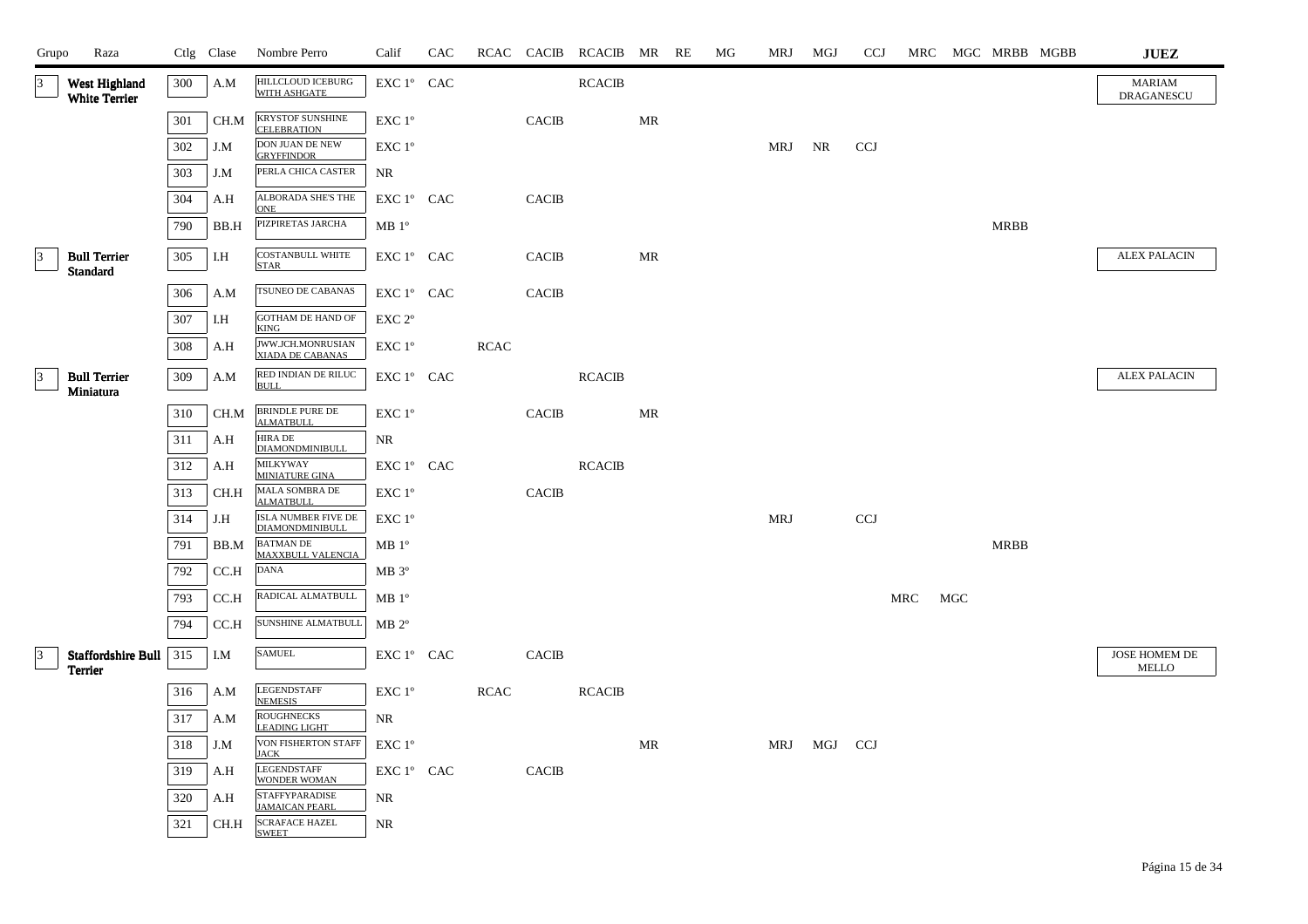| Grupo                   | Raza                                 |     | Ctlg Clase | Nombre Perro                                  | Calif                                        | CAC |             |              | RCAC CACIB RCACIB MR RE |    | MG             | MRJ | MGJ | CCJ                       |     | MRC MGC MRBB MGBB |  | <b>JUEZ</b>            |
|-------------------------|--------------------------------------|-----|------------|-----------------------------------------------|----------------------------------------------|-----|-------------|--------------|-------------------------|----|----------------|-----|-----|---------------------------|-----|-------------------|--|------------------------|
| $\overline{\mathbf{3}}$ | <b>Staffordshire Bull</b><br>Terrier | 322 | CH.H       | SIKAISTAFF BLACK<br>LEGEND                    | EXC 1°                                       |     |             |              | <b>RCACIB</b>           |    |                |     |     |                           |     |                   |  | JOSE HOMEM DE<br>MELLO |
|                         |                                      | 323 | J.H        | LEGENDSTAFF TILL WE<br><b>DIE</b>             | EXC 1°                                       |     |             |              |                         |    |                |     |     | $\ensuremath{\text{CCJ}}$ |     |                   |  |                        |
|                         |                                      | 795 | CC.M       | <b>RONY</b>                                   | MB 1 <sup>o</sup>                            |     |             |              |                         |    |                |     |     |                           | MRC |                   |  |                        |
| $\vert$ 3               | American                             | 324 | I.M        | <b>RIVER-SIDE STAFF</b>                       | EXC 1°                                       |     | RCAC        |              |                         |    |                |     |     |                           |     |                   |  | <b>ALEX PALACIN</b>    |
|                         | Staffordshire<br>Terrier             |     |            | <b>ODIN</b>                                   |                                              |     |             |              |                         |    |                |     |     |                           |     |                   |  |                        |
|                         |                                      | 325 | A.M        | CAPITÁN AMÉRICA DE                            | $\ensuremath{\mathrm{EXC}}$ $2^{\mathrm{o}}$ |     |             |              |                         |    |                |     |     |                           |     |                   |  |                        |
|                         |                                      | 326 | A.M        | <b>IBERO</b><br><b>DUK</b>                    | EXC 4°                                       |     |             |              |                         |    |                |     |     |                           |     |                   |  |                        |
|                         |                                      | 327 | A.M        | <b>IBERO PEARL HARBOR</b>                     | EXC 3°                                       |     |             |              |                         |    |                |     |     |                           |     |                   |  |                        |
|                         |                                      | 328 | A.M        | <b>LANDERSTAFFS SUGAR</b>                     | $\rm NR$                                     |     |             |              |                         |    |                |     |     |                           |     |                   |  |                        |
|                         |                                      | 329 | A.M        | LIKE FATHER LIKE SON<br>NGORONG NGORONG       | EXC <sub>5°</sub>                            |     |             |              |                         |    |                |     |     |                           |     |                   |  |                        |
|                         |                                      | 330 | A.M        | <b>ROMA</b><br>PERNALES BRUJO                 | EXC 1° CAC                                   |     |             |              |                         |    |                |     |     |                           |     |                   |  |                        |
|                         |                                      | 331 | A.M        | <b>SRCKY'S ALL THAT</b>                       | $\rm NR$                                     |     |             |              |                         |    |                |     |     |                           |     |                   |  |                        |
|                         |                                      | 332 | CH.M       | <b>MAGIC CRAZY CRYSS</b><br>CH D'ARTAGNAN DE  | EXC <sub>2°</sub>                            |     |             |              |                         |    |                |     |     |                           |     |                   |  |                        |
|                         |                                      | 333 | CH.M       | <b>IBERO</b><br>EROS DE CANSJUANSA            | $EXC$ 3 $^{\circ}$                           |     |             |              |                         |    |                |     |     |                           |     |                   |  |                        |
|                         |                                      | 334 | CH.M       | MULTI CH TOM DE                               | EXC 1 <sup>°</sup>                           |     |             | <b>CACIB</b> |                         | MR | $3^{\circ}$ MG |     |     |                           |     |                   |  |                        |
|                         |                                      |     |            | <b>CANS JUANSA</b><br>MULTI CH. NORTON DE     |                                              |     |             |              |                         |    |                |     |     |                           |     |                   |  |                        |
|                         |                                      | 335 | CH.M       | <b>CANS JUANSA</b><br>BATMAN TEARS OF         | NR                                           |     |             |              |                         |    |                |     |     |                           |     |                   |  |                        |
|                         |                                      | 336 | J.M        | FIRE DE CAMDORCAN<br><b>IBERO</b>             | EXC 3°                                       |     |             |              |                         |    |                |     |     |                           |     |                   |  |                        |
|                         |                                      | 337 | J.M        | <b>THUNDERSTRUCK</b><br>NGORONG-NGORONG       | EXC <sub>2°</sub>                            |     |             |              |                         |    |                |     |     | <b>RCCJ</b>               |     |                   |  |                        |
|                         |                                      | 338 | J.M        | DALÍ                                          | NR                                           |     |             |              |                         |    |                |     |     |                           |     |                   |  |                        |
|                         |                                      | 339 | J.M        | <b>TITANIUM DE</b><br>CANGUASCH               | EXC 1°                                       |     |             |              |                         |    |                |     |     | <b>CCJ</b>                |     |                   |  |                        |
|                         |                                      | 340 | I.H        | ADESTAFF'S DADDY'S<br><b>GIRL</b>             | NR                                           |     |             |              |                         |    |                |     |     |                           |     |                   |  |                        |
|                         |                                      | 341 | I.H        | RIVER-SIDE STAFF<br><b>FREIJA</b>             | EXC 1° CAC                                   |     |             |              |                         |    |                |     |     |                           |     |                   |  |                        |
|                         |                                      | 342 | A.H        | <b>BRIGIT DE CANS</b><br><b>JUANSA</b>        | EXC <sub>3°</sub>                            |     |             |              |                         |    |                |     |     |                           |     |                   |  |                        |
|                         |                                      | 343 | A.H        | HWW JCH. ALEA JACTA<br>EST UNA DI NOI         | EXC 2°                                       |     |             |              |                         |    |                |     |     |                           |     |                   |  |                        |
|                         |                                      | 344 | A.H        | MISSNAR'S I'M LOVING<br>ľТ                    | EXC 1°                                       |     | <b>RCAC</b> |              |                         |    |                |     |     |                           |     |                   |  |                        |
|                         |                                      | 345 | A.H        | PERNALES MEL DE<br><b>ROMER</b>               | EXC 4°                                       |     |             |              |                         |    |                |     |     |                           |     |                   |  |                        |
|                         |                                      | 346 | CH.H       | JWW EW MULTI CH<br><b>LANDERSTAFFS ALEA</b>   | EXC 1°                                       |     |             | <b>CACIB</b> |                         |    |                |     |     |                           |     |                   |  |                        |
|                         |                                      | 347 | J.H        | ENERGIA POSITIVA<br><b>HEROES DE CARTHAGO</b> | EXC 1°                                       |     |             |              |                         |    |                | MRJ |     | $_{\rm CCJ}$              |     |                   |  |                        |
|                         |                                      | 348 | J.H        | <b>IBERO EYES OF</b><br><b>RAINFOREST</b>     | EXC 3°                                       |     |             |              |                         |    |                |     |     |                           |     |                   |  |                        |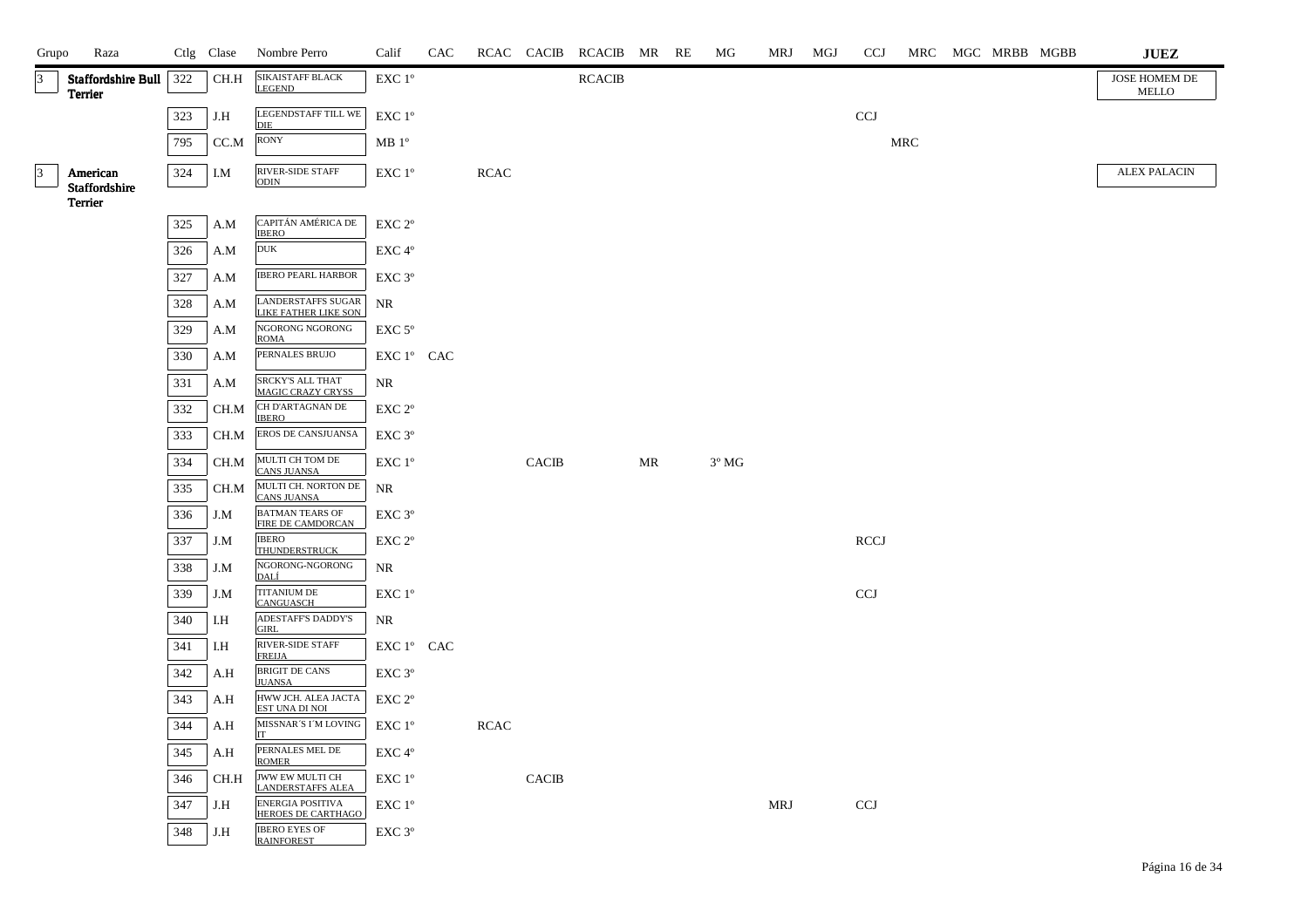| Grupo     | Raza                      |     | Ctlg Clase | Nombre Perro                                   | Calif                                | CAC |             |              | RCAC CACIB RCACIB MR RE |    | MG | MRJ | MGJ | <b>CCJ</b>  |            | MRC MGC MRBB MGBB | <b>JUEZ</b>                 |
|-----------|---------------------------|-----|------------|------------------------------------------------|--------------------------------------|-----|-------------|--------------|-------------------------|----|----|-----|-----|-------------|------------|-------------------|-----------------------------|
| $\vert$ 3 | American<br>Staffordshire | 349 | J.H        | <b>IBERO TAIPAN</b>                            | <b>NNR</b>                           |     |             |              |                         |    |    |     |     |             |            |                   | <b>ALEX PALACIN</b>         |
|           | Terrier                   |     |            |                                                |                                      |     |             |              |                         |    |    |     |     |             |            |                   |                             |
|           |                           | 350 | J.H        | NGORONG-NGORONG<br><b>PHARA</b>                | <b>NR</b>                            |     |             |              |                         |    |    |     |     |             |            |                   |                             |
|           |                           | 351 | J.H        | NGORONG-NGORONG<br><b>VIVIANE</b>              | NR                                   |     |             |              |                         |    |    |     |     |             |            |                   |                             |
|           |                           | 352 | J.H        | RIVER SÍDE STAFF<br><b>AKARI</b>               | EXC <sub>2°</sub>                    |     |             |              |                         |    |    |     |     | <b>RCCJ</b> |            |                   |                             |
|           |                           | 796 | BB.M       | OPTIMUS PRIME DE<br><b>THREEMERICAN</b>        | $MB 2^{\circ}$                       |     |             |              |                         |    |    |     |     |             |            |                   |                             |
|           |                           | 797 | BB.M       | PERNALES DEF CON<br><b>DOS</b>                 | MB 1 <sup>o</sup>                    |     |             |              |                         |    |    |     |     |             |            |                   |                             |
|           |                           | 798 | BB.M       | PLINIO DE CASTILLO<br><b>DE LOS PATOS</b>      | MB 3°                                |     |             |              |                         |    |    |     |     |             |            |                   |                             |
|           |                           | 799 | BB.H       | <b>KARBALLIDO STAFFS</b><br>MARNEL'S LOVE      | $MB 3^{\circ}$                       |     |             |              |                         |    |    |     |     |             |            |                   |                             |
|           |                           | 800 | BB.H       | MAGDA DE CAN<br><b>GUASCH</b>                  | $MB 2^{\circ}$                       |     |             |              |                         |    |    |     |     |             |            |                   |                             |
|           |                           | 801 | BB.H       | MISSNAR'S CHEAP<br><b>THRILLS</b>              | MB 1 <sup>o</sup>                    |     |             |              |                         |    |    |     |     |             |            | <b>MRBB</b>       |                             |
|           |                           | 802 | BB.H       | NGORONG NGORONG<br><b>OLD STARD</b>            | $MB 4^{\circ}$                       |     |             |              |                         |    |    |     |     |             |            |                   |                             |
|           |                           | 803 | CC.M       | NGORONG-NGORONG<br><b>MOLE</b>                 | NR                                   |     |             |              |                         |    |    |     |     |             |            |                   |                             |
|           |                           | 804 | CC.H       | <b>MARIA &amp; RAKI'S</b><br><b>CASABLANCA</b> | $MB 2^{\circ}$                       |     |             |              |                         |    |    |     |     |             |            |                   |                             |
|           |                           | 805 | CC.H       | NGORONG-NGORONG<br><b>NOVA</b>                 | <b>NR</b>                            |     |             |              |                         |    |    |     |     |             |            |                   |                             |
|           |                           | 806 | CC.H       | PERNALES INDIAN<br><b>PAINTED</b>              | MB 1 <sup>o</sup>                    |     |             |              |                         |    |    |     |     |             | <b>MRC</b> |                   |                             |
| $\vert$ 3 | <b>Yorkshire Terrier</b>  | 353 | A.M        | ALLEZ ET CROYEZ-MOI<br>ELOD?JA                 | NR                                   |     |             |              |                         |    |    |     |     |             |            |                   | MARIAM<br><b>DRAGANESCU</b> |
|           |                           | 354 | A.M        | HORFEO'S IT'S<br>WONDERFUL ACE                 | EXC 1° CAC                           |     |             | <b>CACIB</b> |                         | MR |    |     |     |             |            |                   |                             |
|           |                           | 355 | A.M        | JRCH. MR CLOONEY DE<br><b>NUBERALI</b>         | EXC 2 <sup>o</sup>                   |     | <b>RCAC</b> |              | <b>RCACIB</b>           |    |    |     |     |             |            |                   |                             |
|           |                           | 356 | A.M        | QOCCLE'S MY WAY                                | NR                                   |     |             |              |                         |    |    |     |     |             |            |                   |                             |
|           |                           | 357 | J.M        | <b>OSCARAY BEN</b><br><b>HUDDERSFIELD</b>      | NR                                   |     |             |              |                         |    |    |     |     |             |            |                   |                             |
|           |                           | 358 | J.M        | ROYAL BOUTIQUE<br>TIME TO WIN                  | EXC 1 <sup>o</sup>                   |     |             |              |                         |    |    | MRJ | NR  | <b>CCJ</b>  |            |                   |                             |
|           |                           | 359 | A.H        | JELLY BELLY DU<br><b>GALOP DU GLOBE</b>        | ${\rm EXC}\ 1^{\circ}$ $\hbox{ CAC}$ |     |             | <b>CACIB</b> |                         |    |    |     |     |             |            |                   |                             |
|           |                           | 360 | A.H        | KAT DE CUMBA                                   | NR.                                  |     |             |              |                         |    |    |     |     |             |            |                   |                             |
|           |                           | 361 | A.H        | OSCARAY AMANDINE<br><b>BAMBINA</b>             | EXC 2°                               |     | <b>RCAC</b> |              | <b>RCACIB</b>           |    |    |     |     |             |            |                   |                             |
|           |                           | 362 | J.H        | <b>BRAVA YORK TENIS</b><br>SAMBA (             | SIN CAL                              |     |             |              |                         |    |    |     |     |             |            |                   |                             |
|           |                           | 363 | J.H        | HORFEO'S NANAE<br><b>DREAM TOUR</b>            | EXC 1°                               |     |             |              |                         |    |    |     |     | <b>CCJ</b>  |            |                   |                             |
|           |                           | 364 | J.H        | MORGANA LE FAY DE<br><b>SEVENSHIRE</b>         | NR                                   |     |             |              |                         |    |    |     |     |             |            |                   |                             |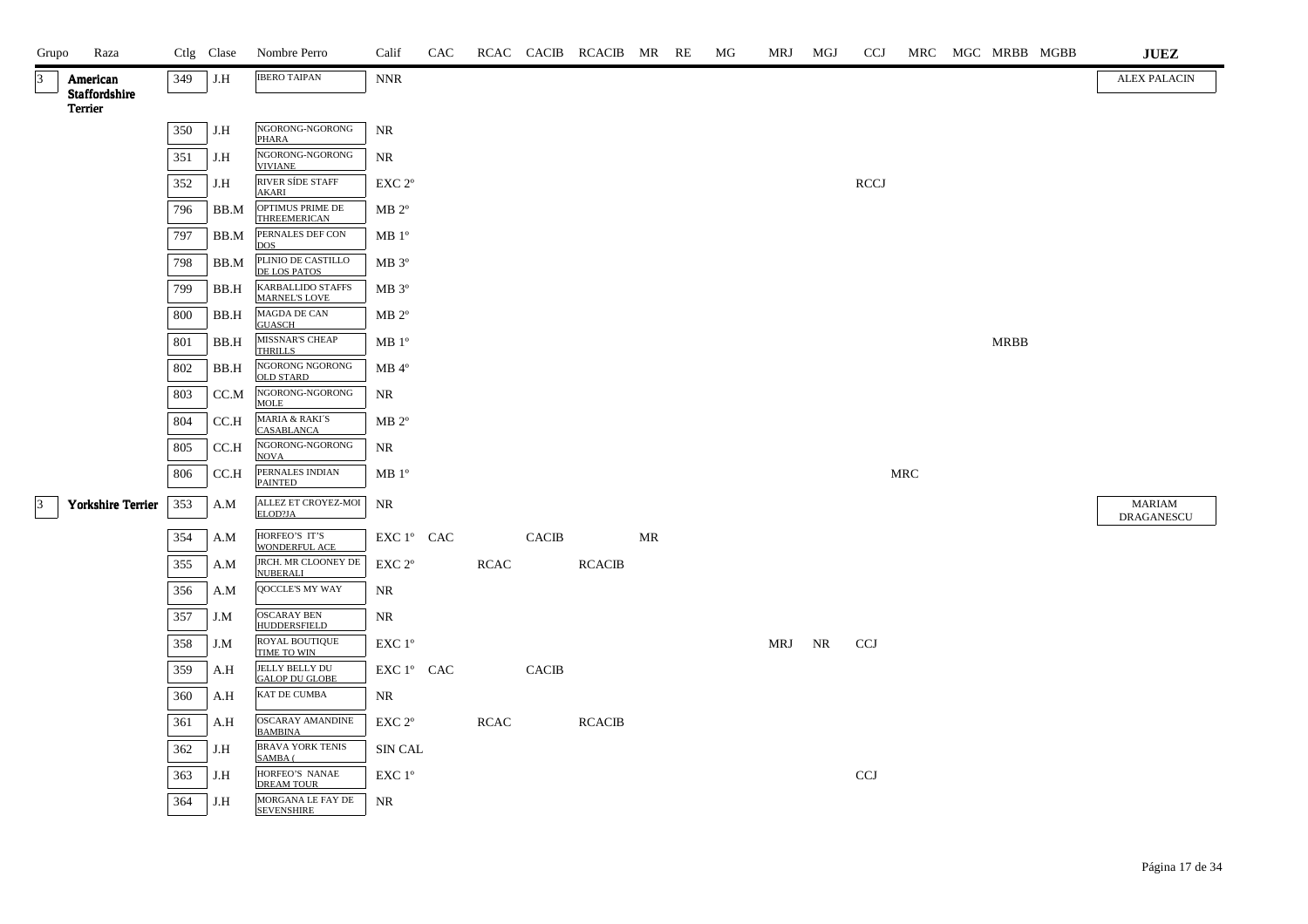| Grupo           | Raza                                          |     | Ctlg Clase | Nombre Perro                            | Calif             | CAC | RCAC       | <b>CACIB</b> | RCACIB MR RE  |    | МG             | MRJ        | MGJ | <b>CCJ</b> | MRC |  | MGC MRBB MGBB | $\mathbf{J}\mathbf{U}\mathbf{E}\mathbf{Z}$ |
|-----------------|-----------------------------------------------|-----|------------|-----------------------------------------|-------------------|-----|------------|--------------|---------------|----|----------------|------------|-----|------------|-----|--|---------------|--------------------------------------------|
| $\overline{4}$  | <b>Teckel Estandar</b><br>pelo duro           | 365 | I.M        | <b>DRACMON FERRARI</b>                  | EXC 1° CAC        |     |            | <b>CACIB</b> |               |    |                |            |     |            |     |  |               | <b>MARIAM</b><br>DRAGANESCU                |
|                 |                                               | 366 | A.M        | VALKO DE VIANZAR                        | EXC 1°            |     | $\sf RCAC$ |              | <b>RCACIB</b> |    |                |            |     |            |     |  |               |                                            |
|                 |                                               | 367 | I.H        | <b>BLACK STAR DE LA</b><br>ALBARIZA     | EXC 1° CAC        |     |            | <b>CACIB</b> |               | MR |                |            |     |            |     |  |               |                                            |
|                 |                                               | 368 | J.H        | VIDA DE LA YOSA                         | NR                |     |            |              |               |    |                |            |     |            |     |  |               |                                            |
|                 |                                               | 807 | BB.M       | CALSTELPETROIO<br><b>NESPOLO</b>        | NR                |     |            |              |               |    |                |            |     |            |     |  |               |                                            |
|                 |                                               | 808 | BB.M       | NIKO DE PRIGARCAN                       | MB 1 <sup>o</sup> |     |            |              |               |    |                |            |     |            |     |  | MRBB MGBB     |                                            |
|                 |                                               | 809 | CCA        | KLOE DE CAU RABOSES                     | B                 |     |            |              |               |    |                |            |     |            |     |  |               |                                            |
| $\vert 4 \vert$ | <b>Teckel Estandar</b><br>pelo largo          | 369 | CH.M       | FRITZE VON<br><b>CHARLOTTENHOF</b>      | NR                |     |            |              |               |    |                |            |     |            |     |  |               | <b>MARIAM</b><br><b>DRAGANESCU</b>         |
|                 |                                               | 370 | I.H        | YOGA DE LOS<br><b>CUBONES</b>           | EXC 1° CAC        |     |            | <b>CACIB</b> |               | MR |                |            |     |            |     |  |               |                                            |
|                 |                                               | 371 | J.H        | <b>OMEGA RUDE</b>                       | NR                |     |            |              |               |    |                |            |     |            |     |  |               |                                            |
| $\overline{4}$  | <b>Teckel Estandar</b><br>pelo corto          | 372 | J.M        | HEFESTO NERVA DE<br><b>GRAYALA</b>      | EXC 1°            |     |            |              |               | MR | $2^{\circ}$ MG | <b>MRJ</b> |     | <b>CCJ</b> |     |  |               | <b>MARIAM</b><br><b>DRAGANESCU</b>         |
|                 |                                               | 373 | I.H        | KOSTA FELICITAS<br><b>ORNIA</b>         | EXC 1° CAC        |     |            | <b>CACIB</b> |               |    |                |            |     |            |     |  |               |                                            |
|                 |                                               | 810 | CC.M       | KOSTA FELICITAS SAN<br><b>BASILIO</b>   | MB 1 <sup>o</sup> |     |            |              |               |    |                |            |     |            | MRC |  |               |                                            |
| $\vert 4 \vert$ | Teckel Miniatura<br>pelo duro (Zwerg)         | 374 | A.M        | ALPHERATZ<br><b>O'PROMONTORIO</b>       | EXC 1° CAC        |     |            |              | <b>RCACIB</b> |    |                |            |     |            |     |  |               | <b>MARIAM</b><br>DRAGANESCU                |
|                 |                                               | 375 | CH.M       | CH. ALPHERATZ THOR                      | EXC 1°            |     |            | <b>CACIB</b> |               | MR | $3^{\circ}$ MG |            |     |            |     |  |               |                                            |
|                 |                                               | 376 | J.M        | DRACMON TEDDY<br><b>BEAR</b>            | EXC 1°            |     |            |              |               |    |                |            |     | CCJ        |     |  |               |                                            |
|                 |                                               | 377 | A.H        | DRACMON MUSTANG                         | NR                |     |            |              |               |    |                |            |     |            |     |  |               |                                            |
|                 |                                               | 378 | A.H        | QUEEN OF MY DREAMS<br>DE LLUMO          | EXC 1° CAC        |     |            |              | <b>RCACIB</b> |    |                |            |     |            |     |  |               |                                            |
|                 |                                               | 379 | CH.H       | ALMARXILS TOPE<br><b>WILSON HAPPY</b>   | EXC 1°            |     |            | <b>CACIB</b> |               |    |                |            |     |            |     |  |               |                                            |
|                 |                                               | 380 | J.H        | DRACMON SINGLE IS<br><b>NICE</b>        | EXC 1°            |     |            |              |               |    |                | MRJ        |     | <b>CCJ</b> |     |  |               |                                            |
|                 |                                               | 811 | CC.H       | NOKA VOM<br><b>COPPELKAMP</b>           | NR                |     |            |              |               |    |                |            |     |            |     |  |               |                                            |
| $\overline{4}$  | <b>Teckel Miniatura</b><br>pelo largo (Zwerg) | 381 | A.H        | <b>LUNA CAPRESE</b><br>RABBIA LIBERTA E | EXC 1° CAC        |     |            | <b>CACIB</b> |               | MR |                |            |     |            |     |  |               | <b>MARIAM</b><br><b>DRAGANESCU</b>         |
| $\overline{4}$  | <b>Teckel Miniatura</b><br>pelo corto (Zwerg) | 382 | I.M        | <b>MAGIK RAINBOW</b><br><b>SAMURAI</b>  | NR                |     |            |              |               |    |                |            |     |            |     |  |               | <b>MARIAM</b><br>DRAGANESCU                |
|                 |                                               | 383 | A.M        | <b>DUALIS LINUX</b>                     | EXC 1° CAC        |     |            | <b>CACIB</b> |               |    |                |            |     |            |     |  |               |                                            |
|                 |                                               | 384 | J.M        | <b>JOHNNY</b>                           | EXC 1°            |     |            |              |               |    |                | MRJ        | NR  | <b>CCJ</b> |     |  |               |                                            |
|                 |                                               | 385 | I.H        | MONZA DE LLUMO                          | EXC 1° CAC        |     |            |              |               |    |                |            |     |            |     |  |               |                                            |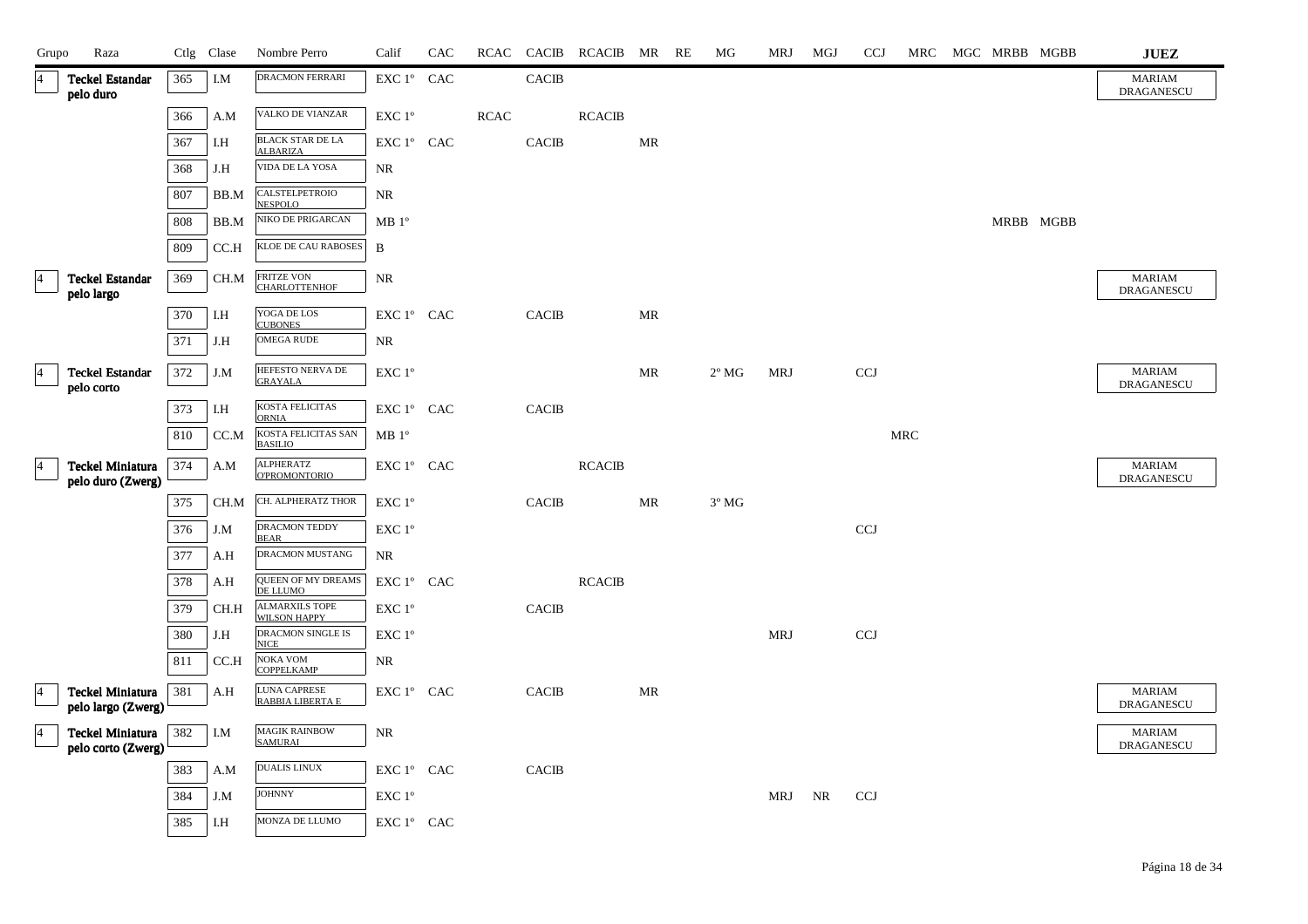| Grupo          | Raza                                          |     | Ctlg Clase | Nombre Perro                                   | Calif                                      | CAC |             |              | RCAC CACIB RCACIB MR RE |    | МG             | MRJ        | MGJ | <b>CCJ</b>  |            |     | MRC MGC MRBB MGBB | <b>JUEZ</b>                        |
|----------------|-----------------------------------------------|-----|------------|------------------------------------------------|--------------------------------------------|-----|-------------|--------------|-------------------------|----|----------------|------------|-----|-------------|------------|-----|-------------------|------------------------------------|
|                | <b>Teckel Miniatura</b><br>pelo corto (Zwerg) | 386 | A.H        | NURIA DE RUIFER Y<br><b>BELINDA</b>            | <b>NR</b>                                  |     |             |              |                         |    |                |            |     |             |            |     |                   | <b>MARIAM</b><br><b>DRAGANESCU</b> |
|                |                                               | 387 | CH.H       | ZIMERBUDE HANNA<br><b>MONTANA</b>              | EXC 1°                                     |     |             | <b>CACIB</b> |                         | MR |                |            |     |             |            |     |                   |                                    |
|                |                                               | 812 | BB.M       | ALPHERATZ TOO HOT<br>TO HANDLE                 | <b>NR</b>                                  |     |             |              |                         |    |                |            |     |             |            |     |                   |                                    |
|                |                                               | 813 | CC.M       | <b>JANNIS VON</b><br><b>HIMMELMOOR</b>         | NR                                         |     |             |              |                         |    |                |            |     |             |            |     |                   |                                    |
|                |                                               | 814 | CC.H       | HORTENSIA DE RUIFER<br>Y BELINDA               | $MB1^{\circ}$                              |     |             |              |                         |    |                |            |     |             | MRC        | MGC |                   |                                    |
|                | Teckel Kaninchen   388<br>pelo duro           |     | I.H        | ALPHERATZ LOVE ME<br><b>TENDER</b>             | NR                                         |     |             |              |                         |    |                |            |     |             |            |     |                   | <b>MARIAM</b><br><b>DRAGANESCU</b> |
|                |                                               | 389 | I.H        | ENERGY ELEGANCE<br>PININFARINA                 | EXC 1° CAC                                 |     |             | <b>CACIB</b> |                         |    |                |            |     |             |            |     |                   |                                    |
|                |                                               | 390 | J.H        | ALMARXILS LUCIA                                | EXC 1°                                     |     |             |              |                         | MR | MG             | MRJ        | MGJ | <b>CCJ</b>  |            |     |                   |                                    |
|                |                                               | 391 | J.H        | DRACMON MORGANA<br><b>LE FAI</b>               | $EXC 2^{\circ}$                            |     |             |              |                         |    |                |            |     | <b>RCCJ</b> |            |     |                   |                                    |
| $\overline{4}$ | Teckel Kaninchen   392<br>pelo largo          |     | I.H        | FLAUTA MÁGICA DE<br><b>LLUMO</b>               | EXC 1° CAC                                 |     |             | <b>CACIB</b> |                         | MR |                |            |     |             |            |     |                   | <b>MARIAM</b><br>DRAGANESCU        |
| $\overline{4}$ | <b>Teckel Kaninchen</b><br>pelo corto         | 393 | A.M        | FABELTIER SPIRIT IN<br><b>BLACK</b>            | EXC 1° CAC                                 |     |             | <b>CACIB</b> |                         |    |                |            |     |             |            |     |                   | <b>MARIAM</b><br>DRAGANESCU        |
|                |                                               | 394 | A.H        | CHATAL IZ OMSKKOI<br><b>KREPOSTI</b>           | EXC 2 <sup>o</sup>                         |     | <b>RCAC</b> |              | <b>RCACIB</b>           |    |                |            |     |             |            |     |                   |                                    |
|                |                                               | 395 | A.H        | CHIARA DE CHEARA                               | EXC 1° CAC                                 |     |             | <b>CACIB</b> |                         |    |                |            |     |             |            |     |                   |                                    |
|                |                                               | 396 | A.H        | MAITE DE RUIFER Y<br><b>BELINDA</b>            | EXC <sub>3°</sub>                          |     |             |              |                         |    |                |            |     |             |            |     |                   |                                    |
|                |                                               | 397 | CH.H       | ALPHERATZ TAKE IT<br>EASY                      | <b>NR</b>                                  |     |             |              |                         |    |                |            |     |             |            |     |                   |                                    |
|                |                                               | 398 | J.H        | PACA DE RUIFER Y<br><b>BELINDA</b>             | EXC 1°                                     |     |             |              |                         | MR |                | <b>MRJ</b> |     | <b>CCJ</b>  |            |     |                   |                                    |
|                |                                               | 399 | J.H        | PEPA DE RUIFER Y<br><b>BELINDA</b>             | B                                          |     |             |              |                         |    |                |            |     |             |            |     |                   |                                    |
| 15             | Samoyedo                                      | 400 | A.M        | CH. INCREDIBLE SNOW<br>DE SANNA GOURSKA        | EXC 1° CAC                                 |     |             | <b>CACIB</b> |                         | MR | $2^{\circ}$ MG |            |     |             |            |     |                   | <b>CARMEN NAVARRO</b>              |
|                |                                               | 401 | CH.H       | <b>OLYBKAS</b><br><b>IMPERTINENTE ISIS</b>     | $\ensuremath{\mathrm{EXC}}$ $1^\mathrm{o}$ |     |             | <b>CACIB</b> |                         |    |                |            |     |             |            |     |                   |                                    |
| $\sqrt{5}$     | Alaskan Malamute 402                          |     | A.M        | CHJ D'AISHMALS DARK<br><b>DEVIL</b>            | EXC 1° CAC                                 |     |             |              |                         |    |                |            |     |             |            |     |                   | RAFAEL GARCIA<br><b>PARRONDO</b>   |
|                |                                               | 403 | A.M        | THADERBAY<br><b>CROWPASS WARRIOR</b>           | EXC 2 <sup>o</sup>                         |     | <b>RCAC</b> |              |                         |    |                |            |     |             |            |     |                   |                                    |
|                |                                               | 404 | CH.M       | <b>ZULEM MORNING</b><br><b>SIMGER</b>          | EXC 1°                                     |     |             | <b>CACIB</b> |                         | MR |                |            |     |             |            |     |                   |                                    |
|                |                                               | 405 | CH.H       | <b>FALL MOON'S</b><br><b>TRAVELING GIRL TO</b> | EXC 1°                                     |     |             | <b>CACIB</b> |                         |    |                |            |     |             |            |     |                   |                                    |
|                |                                               | 815 | CC.M       | M'ATKA ARSE DE LA<br>TUNDRA D'ALASKA           | $MB1^{\circ}$                              |     |             |              |                         |    |                |            |     |             |            |     |                   |                                    |
|                |                                               | 816 | CC.H       | D'AISHMALS DE VEZ<br><b>EN CUANDO</b>          | $MB1^{\circ}$                              |     |             |              |                         |    |                |            |     |             | <b>MRC</b> |     |                   |                                    |
| 15             | Siberian Husky                                | 406 | I.M        | MULTI CHJ ELEGANCE<br><b>STYLE MYLADY FOX</b>  | EXC 1°                                     |     | <b>RCAC</b> |              | <b>RCACIB</b>           |    |                |            |     |             |            |     |                   | RAFAEL GARCIA<br><b>PARRONDO</b>   |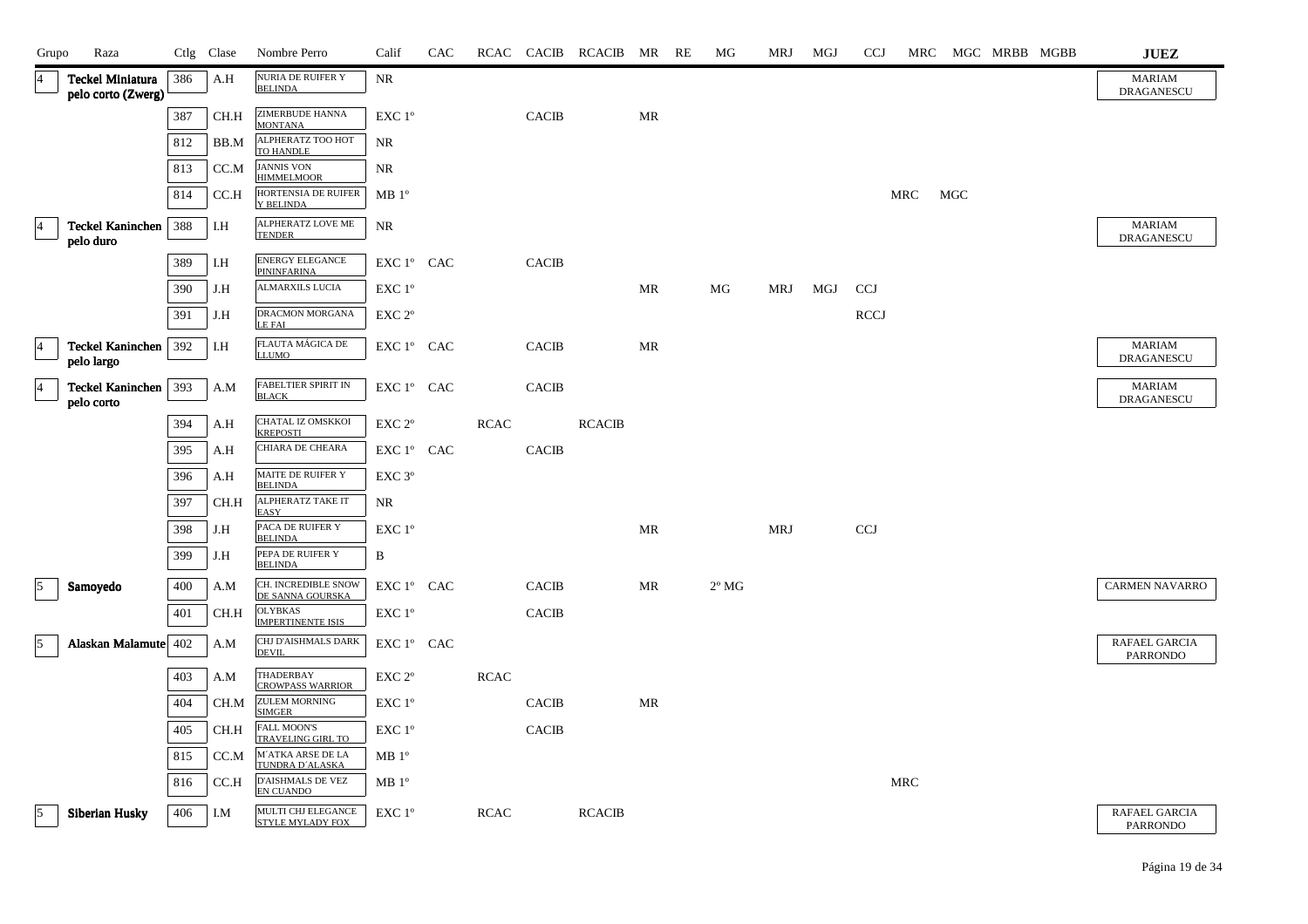| Grupo          | Raza                        |     | Ctlg Clase | Nombre Perro                                          | Calif                | CAC |             |              | RCAC CACIB RCACIB MR RE |    | МG             | MRJ        | MGJ | <b>CCJ</b>  |            |            |             | MRC MGC MRBB MGBB | <b>JUEZ</b>                      |
|----------------|-----------------------------|-----|------------|-------------------------------------------------------|----------------------|-----|-------------|--------------|-------------------------|----|----------------|------------|-----|-------------|------------|------------|-------------|-------------------|----------------------------------|
| 15             | <b>Siberian Husky</b>       | 407 | A.M        | MAVERICK DOS<br>ABRUÑEIROS                            | EXC 1° CAC           |     |             | <b>CACIB</b> |                         |    |                |            |     |             |            |            |             |                   | RAFAEL GARCIA<br><b>PARRONDO</b> |
|                |                             | 408 | A.M        | SHIMANI JACK WELSH                                    | EXC 2°               |     |             |              |                         |    |                |            |     |             |            |            |             |                   |                                  |
|                |                             | 409 | I.H        | LAURA INGALLS OF<br><b>ARTIC OCEAN</b>                | EXC 1 <sup>°</sup>   |     |             |              |                         |    |                |            |     |             |            |            |             |                   |                                  |
|                |                             | 410 | A.H        | <b>IOWA DE ARTICGRANA</b>                             | EXC 1° CAC           |     |             |              |                         |    |                |            |     |             |            |            |             |                   |                                  |
|                |                             | 411 | A.H        | KARASOMA DOLCE<br><b>VITA</b>                         | $EXC 2^{\circ}$      |     | <b>RCAC</b> |              |                         |    |                |            |     |             |            |            |             |                   |                                  |
|                |                             | 412 | CH.H       | <b>CH GEYSHA DE</b><br><b>ARTICGRANA</b>              | EXC 1°               |     |             | <b>CACIB</b> |                         | MR | $3^{\circ}$ MG |            |     |             |            |            |             |                   |                                  |
|                |                             | 413 | J.H        | <b>CHJ DARK</b><br>RESURRECTION DE                    | EXC 2 <sup>o</sup>   |     |             |              |                         |    |                |            |     | <b>RCCJ</b> |            |            |             |                   |                                  |
|                |                             | 414 | J.H        | <b>GLARE ICE'S LEYENDA</b><br><b>NÓRDICA</b>          | EXC 1°               |     |             |              |                         |    |                | MRJ        | MGJ | <b>CCJ</b>  |            |            |             |                   |                                  |
|                |                             | 415 | J.H        | LOBEZNO WIND OF<br><b>CHANGE</b>                      | EXC 3°               |     |             |              |                         |    |                |            |     |             |            |            |             |                   |                                  |
|                |                             | 817 | BB.M       | CHASE DOS<br>ABRUÑEIROS                               | $MB 2^{\circ}$       |     |             |              |                         |    |                |            |     |             |            |            |             |                   |                                  |
|                |                             | 818 | BB.M       | KENZO DE ARTIC<br><b>GRANA</b>                        | MB 1 <sup>o</sup>    |     |             |              |                         |    |                |            |     |             |            |            | <b>MRBB</b> |                   |                                  |
|                |                             | 819 | CC.H       | <b>MULTI BPIS</b><br>MOONLIGHT DE                     | $\rm MB$ $1^{\circ}$ |     |             |              |                         |    |                |            |     |             | <b>MRC</b> | <b>MGC</b> |             |                   |                                  |
| $\overline{5}$ | Perro de osos de<br>Carelia | 416 | CH.M       | <b>BJORNEHUSETS SAYID</b>                             | EXC 1°               |     |             | <b>CACIB</b> |                         | MR |                |            |     |             |            |            |             |                   | RAFAEL GARCIA<br><b>PARRONDO</b> |
|                |                             | 417 | A.H        | Ñ'SEMPER FI DE LA                                     | EXC 1° CAC           |     |             | <b>CACIB</b> |                         |    |                |            |     |             |            |            |             |                   |                                  |
|                |                             | 418 | J.H        | <b>FORTEA</b><br>QRAIGH NA DUN DE LA<br><b>FORTEA</b> | NR                   |     |             |              |                         |    |                |            |     |             |            |            |             |                   |                                  |
| $\overline{5}$ | Spitz pequeño               | 419 | A.M        | EVRIDAY STAR SPAS IZ<br><b>KNYAGININO</b>             | EXC 1° CAC           |     |             | <b>CACIB</b> |                         | MR |                |            |     |             |            |            |             |                   | ZAZA OMAROV                      |
|                | naranja, gris y<br>otros    |     |            |                                                       |                      |     |             |              |                         |    |                |            |     |             |            |            |             |                   |                                  |
|                | colors(Kleinspitz)          |     |            |                                                       |                      |     |             |              |                         |    |                |            |     |             |            |            |             |                   |                                  |
| $\vert$ 5      | Spitz enano<br>(Pomerania)  | 420 | I.M        | DAN STAR ARMANI<br>GOLD                               | EXC <sub>2°</sub>    |     |             |              |                         |    |                |            |     |             |            |            |             |                   | ZAZA OMAROV                      |
|                |                             | 421 | I.M        | THAI SILK DOMANI<br><b>ALTRO FILM</b>                 | EXC 1°               |     |             |              |                         |    |                |            |     |             |            |            |             |                   |                                  |
|                |                             | 422 | A.M        | GREBLASPOMS LITTLE<br><b>BIG MAN</b>                  | EXC 1° CAC           |     |             | <b>CACIB</b> |                         | MR |                |            |     |             |            |            |             |                   |                                  |
|                |                             | 423 | J.M        | TITO POMS TOUS BEAR                                   | EXC 1°               |     |             |              |                         |    |                | <b>MRJ</b> |     | <b>CCJ</b>  |            |            |             |                   |                                  |
|                |                             | 424 | J.H        | APOLLO ALVAREZ<br><b>GIVENCHY</b>                     | EXC 1°               |     |             |              |                         |    |                |            |     |             |            |            |             |                   |                                  |
|                |                             | 425 | J.H        | <b>GREBLASPOMS MY</b><br>WHIM WOMAN                   | EXC 2 <sup>o</sup>   |     |             |              |                         |    |                |            |     |             |            |            |             |                   |                                  |
|                |                             | 426 | J.H        | KALIMBA DE LUNA<br>ENIGMA INSOLITA                    | EXC 4°               |     |             |              |                         |    |                |            |     |             |            |            |             |                   |                                  |
|                |                             | 427 | J.H        | SIMVOL GODA TABITA                                    | EXC <sub>3°</sub>    |     |             |              |                         |    |                |            |     |             |            |            |             |                   |                                  |
|                |                             | 820 | BB.H       | <b>GREBLAS POMS KISS</b><br>ME A LOT                  | $\rm MB$ $1^{\rm o}$ |     |             |              |                         |    |                |            |     |             |            |            | MRBB        |                   |                                  |
|                |                             | 821 | CC.M       | <b>GARBO DE MY PUPPIES</b><br><b>GOLDEN DREAM</b>     | <b>NR</b>            |     |             |              |                         |    |                |            |     |             |            |            |             |                   |                                  |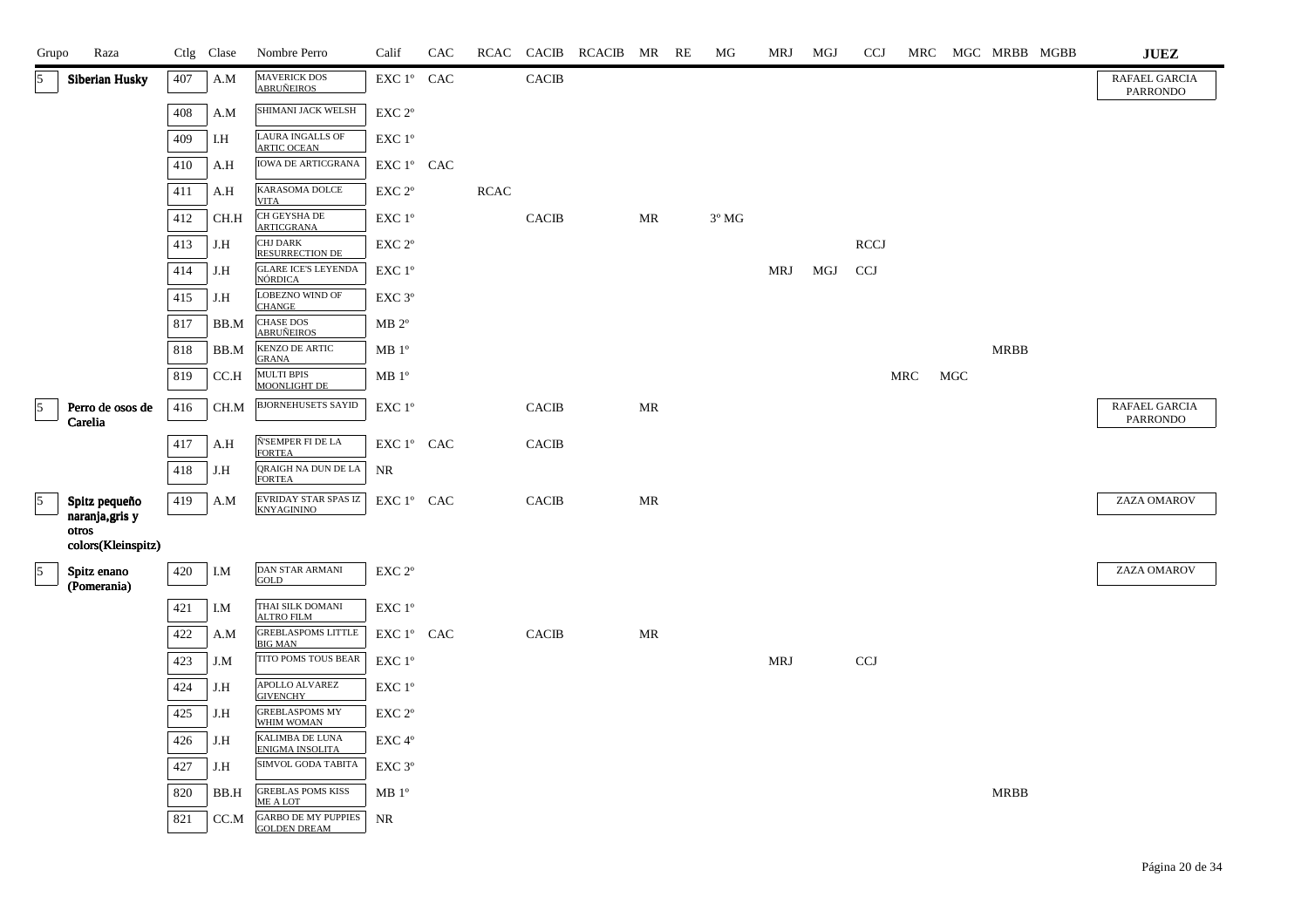| Grupo          | Raza                               |     | Ctlg Clase   | Nombre Perro                                    | Calif                                                              | <b>CAC</b> |             | RCAC CACIB   | RCACIB MR     |    | RE | МG | MRJ        | MGJ | <b>CCJ</b> | MRC        | MGC MRBB MGBB |           | ${\bf JUEZ}$                     |
|----------------|------------------------------------|-----|--------------|-------------------------------------------------|--------------------------------------------------------------------|------------|-------------|--------------|---------------|----|----|----|------------|-----|------------|------------|---------------|-----------|----------------------------------|
| 5              | Spitz enano<br>(Pomerania)         | 822 | CC.H         | CANCROQUIS LLUNA                                | $\rm MB$ $1^{\rm o}$                                               |            |             |              |               |    |    |    |            |     |            | MRC        |               |           | ZAZA OMAROV                      |
| $\sqrt{5}$     | Chow chow                          | 428 | CH.M         | KING OF EGYPT DE LOS<br>PERROS DE BIGO          | EXC 1°                                                             |            |             | <b>CACIB</b> |               | MR |    | MG |            |     |            |            |               |           | ANGEL GARACH                     |
|                |                                    | 429 | J.M          | WINTER SOLSTICE DE<br><b>LOS PERROS DE BIGO</b> | $EXC1^{\circ}$                                                     |            |             |              |               |    |    |    |            |     | <b>CCJ</b> |            |               |           |                                  |
|                |                                    | 430 | A.H          | <b>LATTE LIETUVOS</b><br><b>LIUTAS</b>          | EXC 1° CAC                                                         |            |             |              |               |    |    |    |            |     |            |            |               |           |                                  |
|                |                                    | 431 | $_{\rm J.H}$ | MISS KYLIEE AT<br><b>GOODTYMES LASKA</b>        | EXC 1 <sup>o</sup>                                                 |            |             |              |               |    |    |    | <b>MRJ</b> | NR  | <b>CCJ</b> |            |               |           |                                  |
|                |                                    | 823 | BB.M         | RENDEZ VOUS LASKA<br><b>FAINA</b>               | $\rm MB$ $1^{\rm o}$                                               |            |             |              |               |    |    |    |            |     |            |            |               | MRBB MGBB |                                  |
|                |                                    | 824 | CC.H         | PLATINUMCHOWS<br>BLACK REVOLUTION               | $MB1^{\circ}$                                                      |            |             |              |               |    |    |    |            |     |            | <b>MRC</b> |               |           |                                  |
| $\overline{5}$ | Eurasier                           | 432 | CH.M         | FLETCHER DE KYODAI                              | EXC 1°                                                             |            |             | <b>CACIB</b> |               | MR |    |    |            |     |            |            |               |           | RAFAEL GARCIA<br><b>PARRONDO</b> |
| 5              | Akita                              | 433 | A.M          | HAKU KA YO'YOI<br>TOMODACHI                     | EXC 1° CAC                                                         |            |             | <b>CACIB</b> |               | MR |    |    |            |     |            |            |               |           | JOSE HOMEM DE<br>MELLO           |
|                |                                    | 434 | CH.M         | MULTI CH.TAIKOU GO<br>SHUN'YOU KENSHA           | <b>NR</b>                                                          |            |             |              |               |    |    |    |            |     |            |            |               |           |                                  |
| $\overline{5}$ | Akita Americano                    | 435 | A.M          | MINIOSOS BEAR<br><b>BALINOR AT</b>              | EXC 1° CAC                                                         |            |             | <b>CACIB</b> |               | MR |    |    |            |     |            |            |               |           | ANGEL GARACH                     |
|                |                                    | 436 | J.H          | AKIORO SCARLETT                                 | EXC 1°                                                             |            |             |              |               |    |    |    | <b>MRJ</b> |     | <b>CCJ</b> |            |               |           |                                  |
|                |                                    | 825 | BB.M         | KYODAI EL DIABLO                                | MB 1 <sup>o</sup>                                                  |            |             |              |               |    |    |    |            |     |            |            | <b>MRBB</b>   |           |                                  |
| $\sqrt{5}$     | Shiba                              | 437 | CH.M         | TOUSHIN NO TAIRA GO<br>KISHUU TOUSHINSOU        | EXC 1°                                                             |            |             | <b>CACIB</b> |               | MR |    |    |            |     |            |            |               |           | RAFAEL GARCIA<br><b>PARRONDO</b> |
| $\sqrt{5}$     | Perro de los<br>Faraones           | 826 | CC.M         | REEDLY ROAD<br><b>PAMPARIX</b>                  | MB 1 <sup>o</sup>                                                  |            |             |              |               |    |    |    |            |     |            | MRC        |               |           | RAFAEL GARCIA<br><b>PARRONDO</b> |
| $\vert$ 5      | Perro sin pelo<br>mejicano mediano | 438 | A.M          | HUNAB KU DU COEUR<br><b>DES TENEBRES</b>        | EXC 2°                                                             |            | <b>RCAC</b> |              | <b>RCACIB</b> |    |    |    |            |     |            |            |               |           | RAFAEL GARCIA<br><b>PARRONDO</b> |
|                |                                    | 439 | A.M          | JAADAR DU COEUR<br><b>DES TENEBRES</b>          | EXC 1° CAC                                                         |            |             | <b>CACIB</b> |               | MR |    | NR |            |     |            |            |               |           |                                  |
| $\sqrt{5}$     | Perro sin pelo<br>mejicano         | 440 | A.H          | <b>GLABROUS</b><br>PUGNACIOUS AZTEC             | EXC 1° CAC                                                         |            |             | <b>CACIB</b> |               | MR |    |    |            |     |            |            |               |           | RAFAEL GARCIA<br>PARRONDO        |
|                | miniatura                          |     |              |                                                 |                                                                    |            |             |              |               |    |    |    |            |     |            |            |               |           |                                  |
| $\sqrt{5}$     | Podenco Ibicenco<br>pelo corto     | 441 | I.M          | <b>KAN D'ANTRILLES</b>                          | $\mathop{\rm EXC}\nolimits 1^{\circ }$ $\mathop{\rm CAC}\nolimits$ |            |             | <b>CACIB</b> |               |    |    |    |            |     |            |            |               |           | <b>ALEX PALACIN</b>              |
|                |                                    | 442 | I.M          | NERON DE LA<br><b>MONTAÑERA</b>                 | EXC 2°                                                             |            | <b>RCAC</b> |              |               |    |    |    |            |     |            |            |               |           |                                  |
|                |                                    | 443 | CH.M         | $\rm NOU$                                       | EXC 1 <sup>°</sup>                                                 |            |             |              | <b>RCACIB</b> |    |    |    |            |     |            |            |               |           |                                  |
|                |                                    | 444 | J.M          | <b>RIKY</b>                                     | EXC 1°                                                             |            |             |              |               |    |    |    |            |     | <b>CCJ</b> |            |               |           |                                  |
|                |                                    | 445 | I.H          | KALIMA 1 D'ANTRILLES                            | EXC 1°                                                             |            | <b>RCAC</b> |              |               |    |    |    |            |     |            |            |               |           |                                  |
|                |                                    | 446 | I.H          | <b>NERONA</b>                                   | NR                                                                 |            |             |              |               |    |    |    |            |     |            |            |               |           |                                  |
|                |                                    | 447 | A.H          | <b>TARA</b>                                     | EXC 1° CAC                                                         |            |             |              | <b>RCACIB</b> |    |    |    |            |     |            |            |               |           |                                  |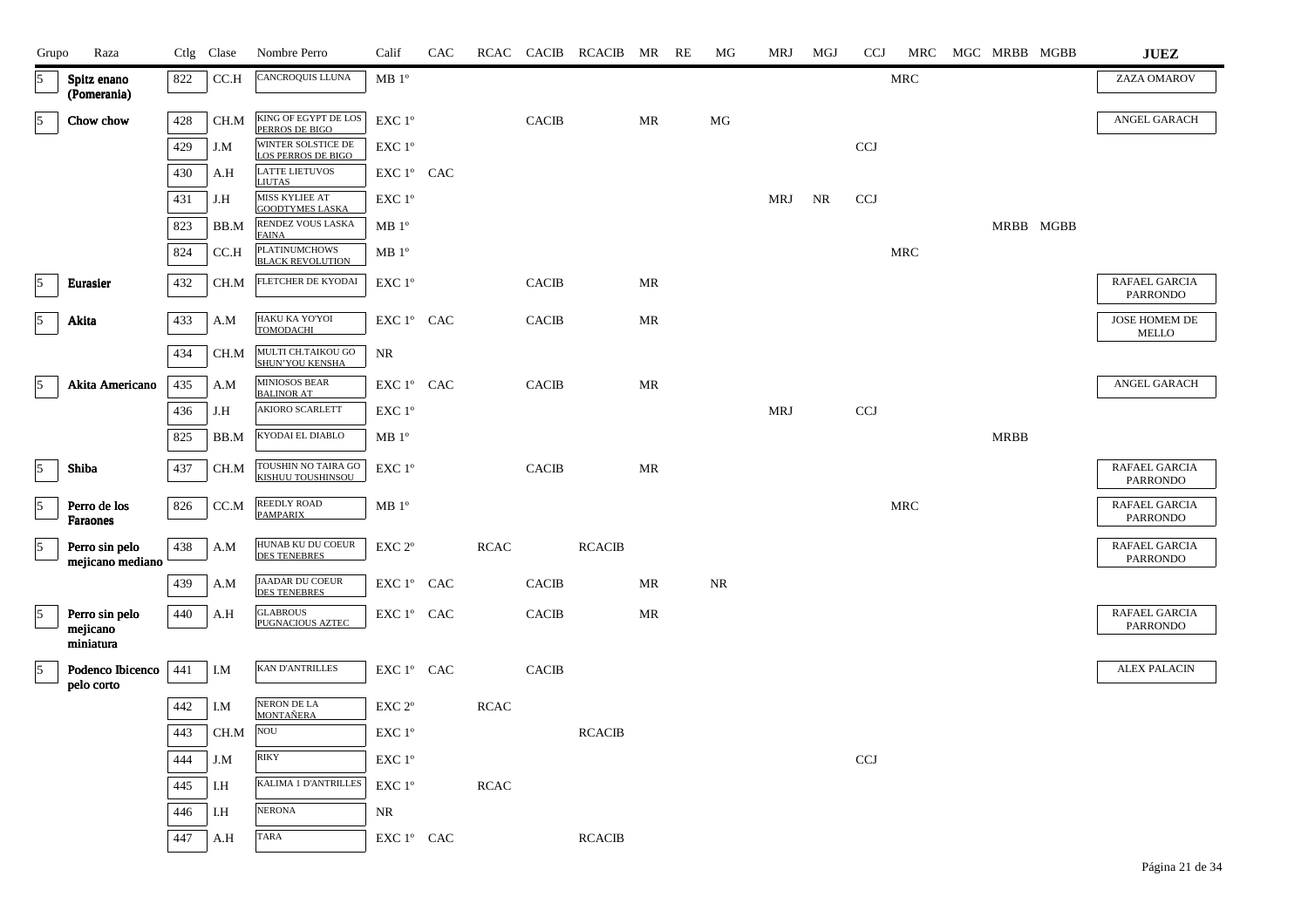| Grupo          | Raza                                   |     | Ctlg Clase | Nombre Perro                                    | Calif                                      | CAC |             |              | RCAC CACIB RCACIB MR RE |       | МG             | MRJ        | MGJ       | <b>CCJ</b>   | MRC        | MGC MRBB MGBB | <b>JUEZ</b>                   |
|----------------|----------------------------------------|-----|------------|-------------------------------------------------|--------------------------------------------|-----|-------------|--------------|-------------------------|-------|----------------|------------|-----------|--------------|------------|---------------|-------------------------------|
| 5              | Podenco Ibicenco<br>pelo corto         | 448 | CH.H       | $\mathbf{DAIA}$                                 | EXC 1°                                     |     |             | CACIB        |                         |       |                |            |           |              |            |               | <b>ALEX PALACIN</b>           |
|                |                                        | 449 | J.H        | <b>ALANA DE LA</b><br><b>MONTAÑERA</b>          | EXC <sub>2°</sub>                          |     |             |              |                         |       |                |            |           | <b>RCCJ</b>  |            |               |                               |
|                |                                        | 450 | J.H        | DAHOGA RONDA                                    | EXC 1°                                     |     |             |              |                         | MR RE |                | <b>MRJ</b> |           | <b>CCJ</b>   |            |               |                               |
|                |                                        | 827 | CC.M       | <b>MARCANTONIO</b><br><b>D'ANTRILLES</b>        | MB 1 <sup>o</sup>                          |     |             |              |                         |       |                |            |           |              | MRC        |               |                               |
|                |                                        | 828 | CC.H       | <b>MALENA D'ANTRILLES</b>                       | NR                                         |     |             |              |                         |       |                |            |           |              |            |               |                               |
| 5              | Podenco andaluz<br>peq pelo corto      | 451 | $J.H$      | CHELO DE LOS<br><b>URCITANOS</b>                | EXC 1°                                     |     |             |              |                         | MR RE |                | MRJ        | <b>NR</b> | <b>CCJ</b>   |            |               | <b>MANUEL</b><br>SANTAMARIA   |
| $\overline{5}$ | Thai Ridgeback<br>Dog                  | 452 | I.H        | <b>SIAM GRAND LY-CHEE</b><br>BY D-D-P           | EXC 1° CAC                                 |     |             | <b>CACIB</b> |                         | MR    |                |            |           |              |            |               | RAFAEL GARCIA<br>PARRONDO     |
| 6              | <b>Petit Basset</b><br>Griffon Vendéen | 453 | A.M        | <b>SOLETRADER CHIP</b><br><b>N'PIN</b>          | EXC 1° CAC                                 |     |             | <b>CACIB</b> |                         | MR    | MG             |            |           |              |            |               | JOSE HOMEM DE<br>MELLO        |
| 6              | <b>Basset Hound</b>                    | 454 | CH.M       | MULTI.CH. XANTHOS<br>DE TRES MANZANAS           | EXC 1°                                     |     |             | <b>CACIB</b> |                         |       |                |            |           |              |            |               | JOSE HOMEM DE<br>MELLO        |
|                |                                        | 455 | I.H        | CHJ.ESP. ZARPA DE<br>TRES MANZANAS              | EXC 1° CAC                                 |     |             | CACIB        |                         | MR    | $2^{\circ}$ MG |            |           |              |            |               |                               |
|                |                                        | 456 | A.H        | CH.HWW.BUFFOBASS<br><b>MAFALDA TRES</b>         | EXC 1°                                     |     | <b>RCAC</b> |              |                         |       |                |            |           |              |            |               |                               |
|                |                                        | 457 | CH.H       | MULTI. CH. GABBANA<br>VAN HOLLANDHEIM           | EXC 1 <sup>°</sup>                         |     |             |              | <b>RCACIB</b>           |       |                |            |           |              |            |               |                               |
|                |                                        | 458 | J.H        | LULU DU HARAS DE LA<br><b>VERGNE</b>            | EXC 1°                                     |     |             |              |                         |       |                | MRJ        |           | CCJ          |            |               |                               |
|                |                                        | 829 | CC.H       | <b>SUN FLOWERS OLEA</b><br><b>BULL'S</b>        | $MB1^{\circ}$                              |     |             |              |                         |       |                |            |           |              | <b>MRC</b> |               |                               |
| 6              | <b>Beagle</b>                          | 459 | I.M        | DAIRUN SPIRIT OF THE<br><b>CHASE</b>            | EXC 1° CAC                                 |     |             | <b>CACIB</b> |                         |       |                |            |           |              |            |               | JOSE HOMEM DE<br><b>MELLO</b> |
|                |                                        | 460 | J.M        | ALTAJARA MARTIN<br><b>LUTHER KING</b>           | EXC <sub>2°</sub>                          |     |             |              |                         |       |                |            |           | <b>RCCJ</b>  |            |               |                               |
|                |                                        | 461 | J.M        | JUANES DE EL<br><b>IMPERIO CANINO</b>           | $\ensuremath{\mathrm{EXC}}$ $1^\mathrm{o}$ |     |             |              |                         | MR    | $3^{\circ}$ MG | MRJ        |           | $_{\rm CCJ}$ |            |               |                               |
|                |                                        | 462 | I.H        | <b>ESCORPIÓN DE EL</b><br><b>IMPERIO CANINO</b> | EXC 1° CAC                                 |     |             | <b>CACIB</b> |                         |       |                |            |           |              |            |               |                               |
|                |                                        | 830 | BB.H       | DAIRUN MALIKAT<br><b>ALSSAHARA</b>              | MB 1 <sup>o</sup>                          |     |             |              |                         |       |                |            |           |              |            | MRBB MGBB     |                               |
|                |                                        | 831 | BB.H       | OLAYA DEL IMPERIO<br><b>CANINO</b>              | $MB 2^{\circ}$                             |     |             |              |                         |       |                |            |           |              |            |               |                               |
|                |                                        | 832 | CC.M       | THOR DE LA VILLA DE<br><b>INIESTA</b>           | B                                          |     |             |              |                         |       |                |            |           |              |            |               |                               |
|                |                                        | 833 | CC.H       | NALA DE JJ BEAGLES                              | B                                          |     |             |              |                         |       |                |            |           |              |            |               |                               |
| $ 6\rangle$    | Rhodesian<br>ridgeback                 | 463 | A.M        | AFRUDE IMBA<br>FABULOUS DIEGO                   | EXC 1° CAC                                 |     |             | <b>CACIB</b> |                         | MR    |                |            |           |              |            |               | RAFAEL ESCAR                  |
|                |                                        | 464 | CH.M       | ARESVUMA HA-SHAH                                | EXC 1°                                     |     |             |              | <b>RCACIB</b>           |       |                |            |           |              |            |               |                               |
|                |                                        | 465 | CH.M       | CH SHANGANI ESHE<br><b>YACHTER</b>              | NR                                         |     |             |              |                         |       |                |            |           |              |            |               |                               |
|                |                                        | 466 | I.H        | SHANGANI<br><b>LAMBARENE PRINCESS</b>           | NR                                         |     |             |              |                         |       |                |            |           |              |            |               |                               |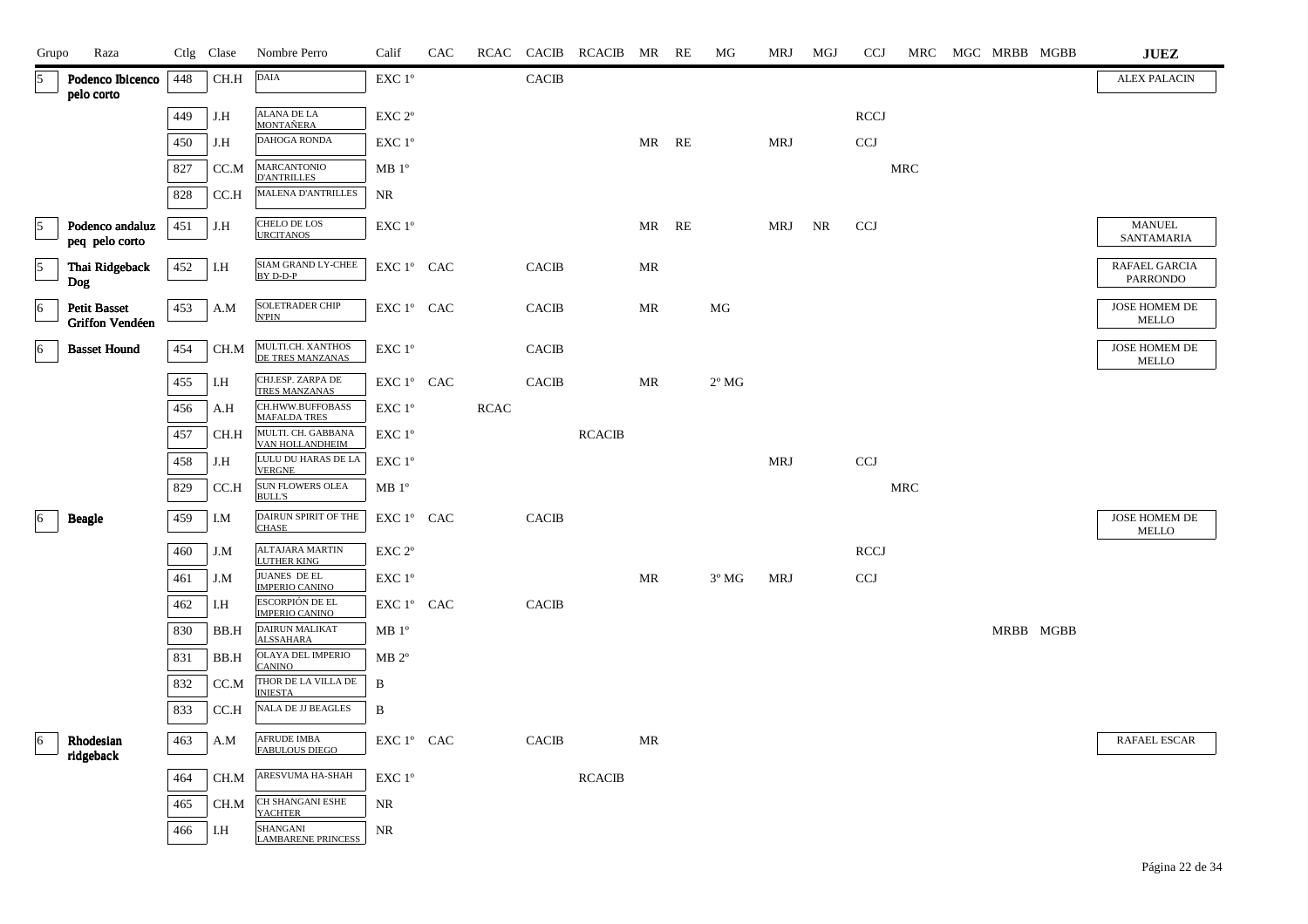| Grupo | Raza                          |     | Ctlg Clase | Nombre Perro                                    | Calif                            | CAC |             |              | RCAC CACIB RCACIB MR RE |    | МG             | MRJ        | MGJ | <b>CCJ</b> |     |     | MRC MGC MRBB MGBB |           | <b>JUEZ</b>            |
|-------|-------------------------------|-----|------------|-------------------------------------------------|----------------------------------|-----|-------------|--------------|-------------------------|----|----------------|------------|-----|------------|-----|-----|-------------------|-----------|------------------------|
| 16    | Rhodesian<br>ridgeback        | 467 | A.H        | <b>CH SHANGANI GREAT</b><br>CHUMBE CHIKADZI     | <b>NR</b>                        |     |             |              |                         |    |                |            |     |            |     |     |                   |           | RAFAEL ESCAR           |
|       |                               | 468 | A.H        | CH SHANGANI JEKA<br><b>LADY LIONESS</b>         | $\rm NR$                         |     |             |              |                         |    |                |            |     |            |     |     |                   |           |                        |
|       |                               | 469 | A.H        | KISANGANI JODY<br><b>FOSTER</b>                 | EXC <sub>2°</sub>                |     | <b>RCAC</b> |              |                         |    |                |            |     |            |     |     |                   |           |                        |
|       |                               | 470 | A.H        | SHANGANI JARA<br><b>MASAI MARA</b>              | EXC 1° CAC                       |     |             |              |                         |    |                |            |     |            |     |     |                   |           |                        |
|       |                               | 471 | CH.H       | CH SHANGANI GASHLE<br><b>CHELESA</b>            | NR                               |     |             |              |                         |    |                |            |     |            |     |     |                   |           |                        |
|       |                               | 472 | CH.H       | CH. G-ZULU DE VALLE<br><b>DOS LOBOS</b>         | EXC <sub>3°</sub>                |     |             |              |                         |    |                |            |     |            |     |     |                   |           |                        |
|       |                               | 473 | CH.H       | <b>GLORIA DE KENYA DE</b><br>LA MUELA DE CORTES | EXC 1°                           |     |             | <b>CACIB</b> |                         |    |                |            |     |            |     |     |                   |           |                        |
|       |                               | 474 | CH.H       | MERIGAL'S ZETA<br>MOLEMA MUA ROO                | EXC 2°                           |     |             |              | <b>RCACIB</b>           |    |                |            |     |            |     |     |                   |           |                        |
|       |                               | 475 | J.H        | MASAI MARA DE LA<br><b>MUELA DE CORTES</b>      | $EXC1^{\circ}$                   |     |             |              |                         |    |                | <b>MRJ</b> |     | <b>CCJ</b> |     |     |                   |           |                        |
|       |                               | 834 | BB.H       | TINA TRADING INSSA<br><b>IRADA</b>              | $MB1^{\circ}$                    |     |             |              |                         |    |                |            |     |            |     |     | <b>MRBB</b>       |           |                        |
|       |                               | 835 | CC.H       | AKANI'S CLAN BADIA<br><b>ZURI</b>               | $MB1^{\circ}$                    |     |             |              |                         |    |                |            |     |            | MRC | MGC |                   |           |                        |
|       |                               | 836 | CC.H       | RUBIA PLATINO DE LA<br><b>MUELA DE CORTES</b>   | $MB 2^{\circ}$                   |     |             |              |                         |    |                |            |     |            |     |     |                   |           |                        |
| 6     | Dálmata<br>(Dalmatinac)       | 476 | A.M        | ALÍ-KATE DE<br><b>DALMARAN</b>                  | EXC 2°                           |     | <b>RCAC</b> |              | <b>RCACIB</b>           |    |                |            |     |            |     |     |                   |           | JOSE HOMEM DE<br>MELLO |
|       |                               | 477 | A.M        | $\rm DE$ LA BLANCA<br><b>AZALEA BRAVE SOUL</b>  | EXC 1° CAC                       |     |             | CACIB        |                         |    |                |            |     |            |     |     |                   |           |                        |
|       |                               | 478 | A.M        | DE PORTOLAGOA CÍES<br><b>ISLANDS</b>            | EXC 3 <sup>o</sup>               |     |             |              |                         |    |                |            |     |            |     |     |                   |           |                        |
|       |                               | 479 | I.H        | DE LA BLANCA<br><b>AZALEA DANCING</b>           | ${\rm EXC}$ $1^{\circ}$ $\;$ CAC |     |             | <b>CACIB</b> |                         |    |                |            |     |            |     |     |                   |           |                        |
|       |                               | 480 | A.H        | MIMIUM DE CLIVEAL                               | EXC 1°                           |     | <b>RCAC</b> |              | <b>RCACIB</b>           |    |                |            |     |            |     |     |                   |           |                        |
|       |                               | 481 | J.H        | RAIGDESOL DE LA<br>LLIBRA-CASANOVA              | EXC 1°                           |     |             |              |                         | MR |                | MRJ        | MGJ | <b>CCJ</b> |     |     |                   |           |                        |
|       | Braco alemán de<br>pelo corto | 482 | CH.H       | AKIRA VON GODZILLA<br><b>HAUS</b>               | EXC 1°                           |     |             | <b>CACIB</b> |                         | MR | $3^{\circ}$ MG |            |     |            |     |     |                   |           | CARMEN NAVARRO         |
| 7     | Braco de Weimar<br>pelo corto | 483 | I.M        | <b>GREY CLASSIC'S OBI</b><br><b>WAN KENOBI</b>  | EXC 1°                           |     | <b>RCAC</b> |              | <b>RCACIB</b>           |    |                |            |     |            |     |     |                   |           | <b>CARMEN NAVARRO</b>  |
|       |                               | 484 | A.M        | PLUTO DE MEMORIAS<br><b>DE AFRICA</b>           | EXC 1° CAC                       |     |             | <b>CACIB</b> |                         |    |                |            |     |            |     |     |                   |           |                        |
|       |                               | 485 | I.H        | DALMA D'CUORE<br><b>ARGENTUM DE</b>             | EXC 1° CAC                       |     |             |              | <b>RCACIB</b>           |    |                |            |     |            |     |     |                   |           |                        |
|       |                               | 486 | CH.H       | CH.J.ESPAÑA,<br>GIBRALTAR,                      | EXC 1°                           |     |             | <b>CACIB</b> |                         | MR | MG             |            |     |            |     |     |                   |           |                        |
|       |                               | 837 | BB.M       | DINOSO DE ELS<br><b>GEGANTS D'ARGENT</b>        | MB 1 <sup>o</sup>                |     |             |              |                         |    |                |            |     |            |     |     |                   | MRBB MGBB |                        |
|       |                               | 838 | BB.M       | VAIU WIND GOD FROM<br><b>SEPTEMCOLLES</b>       | $MB 2^{\circ}$                   |     |             |              |                         |    |                |            |     |            |     |     |                   |           |                        |
|       |                               | 839 | BB.H       | <b>LAMBDA DE ELS</b><br><b>GEGANTS D'ARGENT</b> | MB1°                             |     |             |              |                         |    |                |            |     |            |     |     |                   |           |                        |
|       |                               | 840 | CC.H       | <b>GREY CLASSIC'S</b><br>PEACHES N CREAM        | MB1°                             |     |             |              |                         |    |                |            |     |            | MRC | MGC |                   |           |                        |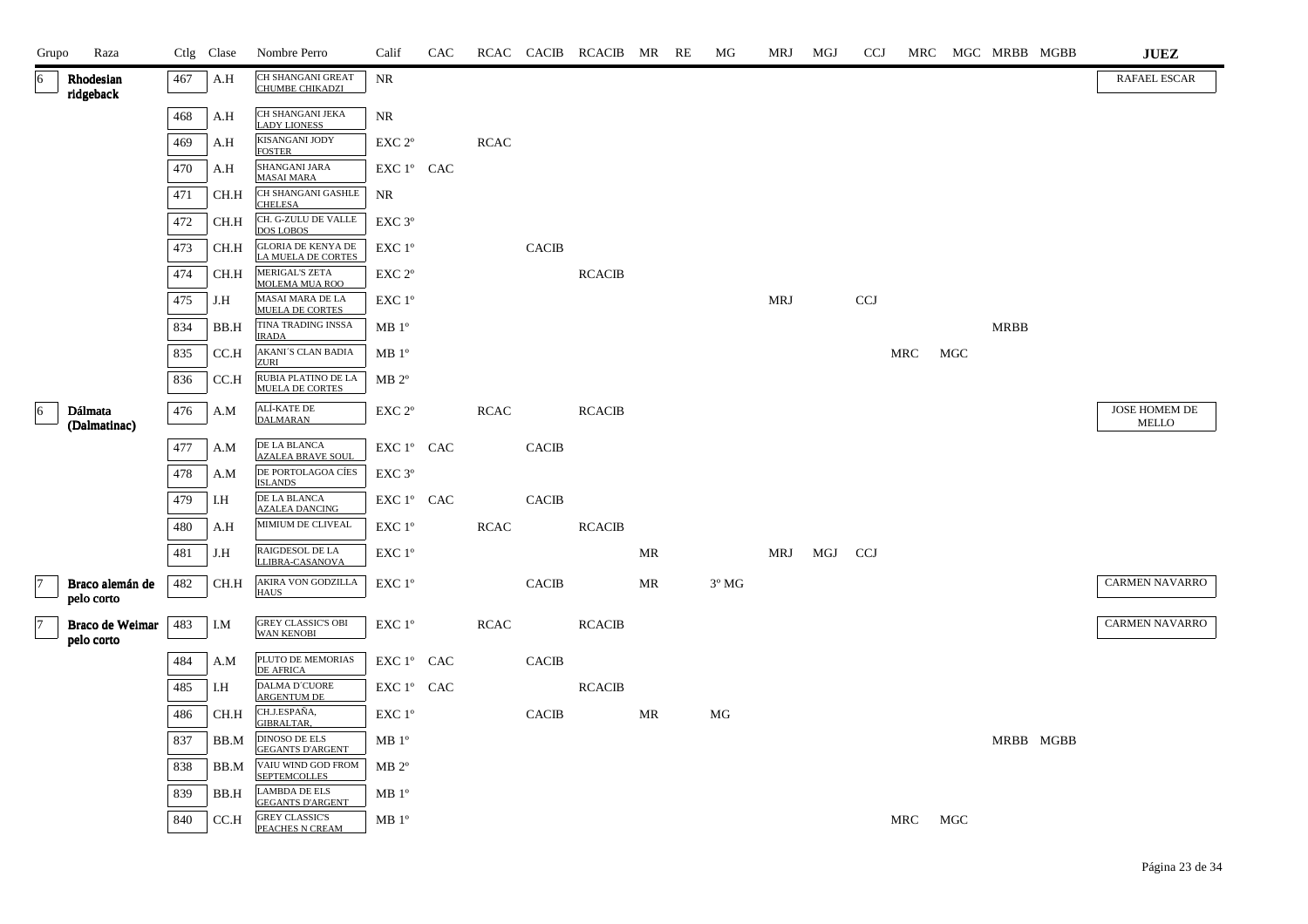| Grupo          | Raza                             |     | Ctlg Clase | Nombre Perro                              | Calif             | CAC |             |              | RCAC CACIB RCACIB MR RE |    | MG             | MRJ | MGJ | <b>CCJ</b>                |     | MRC MGC MRBB MGBB | <b>JUEZ</b>           |
|----------------|----------------------------------|-----|------------|-------------------------------------------|-------------------|-----|-------------|--------------|-------------------------|----|----------------|-----|-----|---------------------------|-----|-------------------|-----------------------|
| 7              | Braco húngaro<br>pelo corto      | 487 | CH.M       | RHETT BUTLER DE LA<br>MUELA DE CORTES     | EXC 1°            |     |             | <b>CACIB</b> |                         | MR |                |     |     |                           |     |                   | <b>CARMEN NAVARRO</b> |
| $\overline{7}$ | Epagneul breton                  | 488 | CH.H       | ABISS                                     | EXC 1°            |     |             | <b>CACIB</b> |                         | MR | $2^{\circ}$ MG |     |     |                           |     |                   | <b>CARMEN NAVARRO</b> |
| $\overline{7}$ | Pointer                          | 489 | A.M        | MONILU'S DON JUAN<br><b>TENORIO</b>       | EXC 1° CAC        |     |             | <b>CACIB</b> |                         |    |                |     |     |                           |     |                   | RAFAEL ESCAR          |
|                |                                  | 490 | CH.M       | FRANZINI XCIO                             | NR                |     |             |              |                         |    |                |     |     |                           |     |                   |                       |
|                |                                  | 491 | J.H        | MISWAKI'S FIRE MOON                       | EXC 1°            |     |             |              |                         | MR |                | MRJ |     | CCJ                       |     |                   |                       |
|                |                                  | 841 | CC.M       | <b>RAGNAR DEL</b><br><b>BAIXMAESTRAT</b>  | $MB1^{\circ}$     |     |             |              |                         |    |                |     |     |                           | MRC |                   |                       |
|                |                                  | 842 | CC.H       | FRIDA DEL ALMOJON                         | $MB1^{\circ}$     |     |             |              |                         |    |                |     |     |                           |     |                   |                       |
| 7              | Setter Irlandés<br>Rojo          | 492 | CH.M       | OAKDENE MEET FIFTY<br><b>SHADES</b>       | EXC 1°            |     |             | <b>CACIB</b> |                         | MR |                |     |     |                           |     |                   | RAFAEL ESCAR          |
| 8              | <b>Curly-Coated</b><br>Retriever | 493 | A.H        | CHESSCURL ANIMA                           | NR                |     |             |              |                         |    |                |     |     |                           |     |                   | ANGEL GARACH          |
| $\bf 8$        | <b>Flat-Coated</b><br>Retriever  | 494 | I.H        | KAINUU KISS DE<br>MOINHO DO CEU           | MB 1 <sup>o</sup> |     |             |              |                         |    |                |     |     |                           |     |                   | ANGEL GARACH          |
|                |                                  | 495 | A.H        | WORK OF TIME'S<br>WORTH EVERY PENNY       | EXC 1° CAC        |     |             | <b>CACIB</b> |                         |    |                |     |     |                           |     |                   |                       |
|                |                                  | 496 | J.H        | <b>LLANTRUSSA AUDREY</b>                  | EXC 1°            |     |             |              |                         | MR |                | MRJ |     | <b>CCJ</b>                |     |                   |                       |
| 8              | Labrador Retriever 497           |     | I.M        | KOWALSKI BROADWAY                         | NR                |     |             |              |                         |    |                |     |     |                           |     |                   | RAFAEL ESCAR          |
|                |                                  | 498 | I.M        | KOWALSKI DORADO                           | NR                |     |             |              |                         |    |                |     |     |                           |     |                   |                       |
|                |                                  | 499 | I.M        | VIKINGOS DO ULLA<br><b>DREAMS AWAY</b>    | EXC 1°            |     |             |              |                         |    |                |     |     |                           |     |                   |                       |
|                |                                  | 500 | A.M        | BRISA DEL MAR<br><b>NICOLAS</b>           | EXC               |     |             |              |                         |    |                |     |     |                           |     |                   |                       |
|                |                                  | 501 | A.M        | CH. JR BRISA DEL MAR<br><b>AARON</b>      | EXC 2°            |     | <b>RCAC</b> |              |                         |    |                |     |     |                           |     |                   |                       |
|                |                                  | 502 | A.M        | <b>HELVET CAN B-THOR</b>                  | EXC 1° CAC        |     |             |              | <b>RCACIB</b>           |    |                |     |     |                           |     |                   |                       |
|                |                                  | 503 | CH.M       | <b>KOWALSKI</b><br><b>CHESTERFIELD</b>    | NR                |     |             |              |                         |    |                |     |     |                           |     |                   |                       |
|                |                                  | 504 | CH.M       | MULTI CH. HELVET<br><b>CAN KANDINSKY</b>  | EXC 1°            |     |             | <b>CACIB</b> |                         |    |                |     |     |                           |     |                   |                       |
|                |                                  | 505 | J.M        | <b>BRISA DEL MAR</b><br><b>COEUR D'OR</b> | EXC 1°            |     |             |              |                         |    |                |     |     | $\ensuremath{\text{CCJ}}$ |     |                   |                       |
|                |                                  | 506 | J.M        | <b>INAMORATO</b><br><b>BAMBOLEO</b>       | EXC <sub>2°</sub> |     |             |              |                         |    |                |     |     | <b>RCCJ</b>               |     |                   |                       |
|                |                                  | 507 | J.M        | KOWALSKI WILLIOT                          | NR                |     |             |              |                         |    |                |     |     |                           |     |                   |                       |
|                |                                  | 508 | I.H        | <b>ANTONELA</b><br><b>DEMANGIRON</b>      | NR                |     |             |              |                         |    |                |     |     |                           |     |                   |                       |
|                |                                  | 509 | I.H        | BRISA DEL MAR AEAEA                       | EXC 1°            |     | <b>RCAC</b> |              |                         |    |                |     |     |                           |     |                   |                       |
|                |                                  | 510 | A.H        | CH JR. ENDAGORA<br><b>CHARMING GRACE</b>  | EXC <sub>2°</sub> |     |             |              |                         |    |                |     |     |                           |     |                   |                       |
|                |                                  | 511 | A.H        | CH. JR BRISA DEL MAR<br>AN ANGEL          | EXC 1° CAC        |     |             |              | <b>RCACIB</b>           |    |                |     |     |                           |     |                   |                       |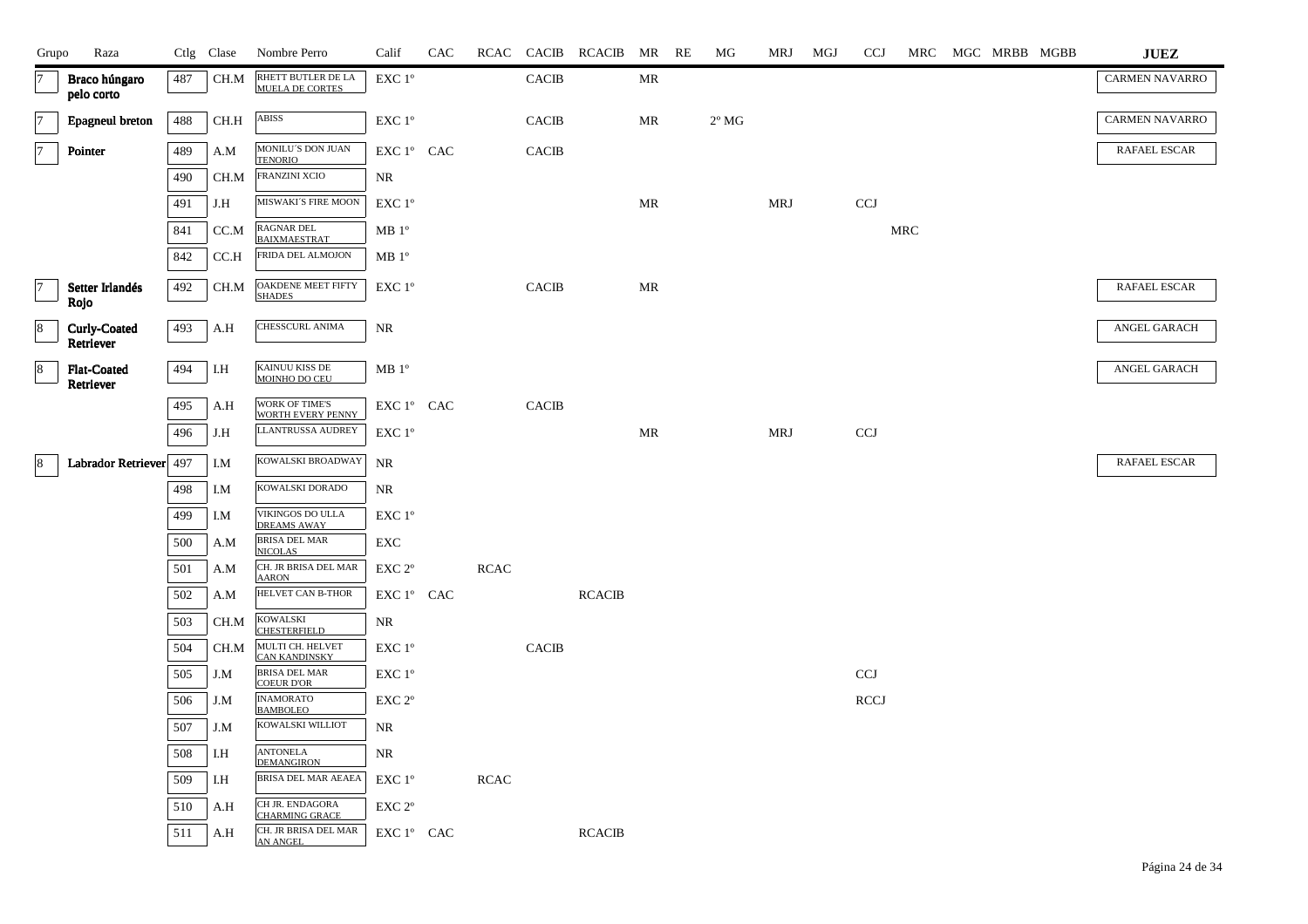| Grupo                   | Raza                            | Ctlg Clase |      | Nombre Perro                                      | Calif              | CAC |             |              | RCAC CACIB RCACIB MR RE |    | МG             | MRJ        | MGJ     | <b>CCJ</b>  |     |     | MRC MGC MRBB MGBB | <b>JUEZ</b>                         |
|-------------------------|---------------------------------|------------|------|---------------------------------------------------|--------------------|-----|-------------|--------------|-------------------------|----|----------------|------------|---------|-------------|-----|-----|-------------------|-------------------------------------|
| 8                       | Labrador Retriever 512          |            | A.H  | KOWALSKI ADRIANA                                  | NR                 |     |             |              |                         |    |                |            |         |             |     |     |                   | RAFAEL ESCAR                        |
|                         |                                 | 513        | A.H  | MILKA                                             | NR                 |     |             |              |                         |    |                |            |         |             |     |     |                   |                                     |
|                         |                                 | 514        | CH.H | ENDAGORA HOPES<br><b>AND DREAMS</b>               | $EXC1^{\circ}$     |     |             | <b>CACIB</b> |                         | MR | $3^{\circ}$ MG |            |         |             |     |     |                   |                                     |
|                         |                                 | 515        | J.H  | BRISA DEL MAR ME<br>AND YOU                       | EXC 2 <sup>o</sup> |     |             |              |                         |    |                |            |         | <b>RCCJ</b> |     |     |                   |                                     |
|                         |                                 | 516        | J.H  | EVERLABS AMELIE                                   | $EXC1^{\circ}$     |     |             |              |                         |    |                | <b>MRJ</b> |         | <b>CCJ</b>  |     |     |                   |                                     |
|                         |                                 | 517        | J.H  | KOWALSKI LEOPOLDA                                 | NR                 |     |             |              |                         |    |                |            |         |             |     |     |                   |                                     |
|                         |                                 | 843        | CC.M | ENDAGORA ONE AND<br><b>ONLY</b>                   | NR                 |     |             |              |                         |    |                |            |         |             |     |     |                   |                                     |
|                         |                                 | 844        | CC.H | ENDAGORA ENDLESS<br><b>LOVE</b>                   | NR                 |     |             |              |                         |    |                |            |         |             |     |     |                   |                                     |
|                         |                                 | 845        | CC.H | <b>ENDAGORA</b><br><b>PEACH&amp;CREAM</b>         | MB 1 <sup>o</sup>  |     |             |              |                         |    |                |            |         |             | MRC | MGC |                   |                                     |
| 8                       | Golden Retriever                | 518        | A.M  | HUGO DE DOLCHE CAN                                | EXC 1° CAC         |     |             |              | <b>RCACIB</b>           |    |                |            |         |             |     |     |                   | <b>JUAN CENTELLES</b>               |
|                         |                                 | 519        | CH.M | MELODENIS EDEN'S<br><b>DREAM</b>                  | EXC 1 <sup>°</sup> |     |             | <b>CACIB</b> |                         |    |                |            |         |             |     |     |                   |                                     |
|                         |                                 | 520        | J.M  | ASTRAPE CANINE<br><b>GENETICS</b>                 | NR                 |     |             |              |                         |    |                |            |         |             |     |     |                   |                                     |
|                         |                                 | 521        | J.M  | <b>GOD OF WAR CANINE</b><br><b>GENETICS</b>       | EXC 2 <sup>o</sup> |     |             |              |                         |    |                |            |         |             |     |     |                   |                                     |
|                         |                                 | 522        | J.M  | LANCELOT DE DOLCHE<br><b>CAN</b>                  | EXC 1°             |     |             |              |                         |    |                | MRJ        | MGJ CCJ |             |     |     |                   |                                     |
|                         |                                 | 523        | I.H  | THEVENET<br>PRIMEVERA DEL                         | EXC 2°             |     |             |              |                         |    |                |            |         |             |     |     |                   |                                     |
|                         |                                 | 524        | I.H  | TOP SECRET DE<br>VALLSERRAT                       | EXC 1° CAC         |     |             | <b>CACIB</b> |                         | MR | $2^{\circ}$ MG |            |         |             |     |     |                   |                                     |
|                         |                                 | 525        | T.H  | <b>GOOD PICKAXE OF</b><br>TUTTI FRUTTI ISLAND     | EXC 1°             |     |             |              |                         |    |                |            |         |             |     |     |                   |                                     |
|                         |                                 | 526        | A.H  | <b>BELLA DE CAL TAULER</b>                        | EXC 2 <sup>o</sup> |     |             |              |                         |    |                |            |         |             |     |     |                   |                                     |
|                         |                                 | 527        | A.H  | CH JCH TRULY YOURS<br>DE LOS CINCO                | EXC 1°             |     | RCAC        |              |                         |    |                |            |         |             |     |     |                   |                                     |
|                         |                                 | 528        | CH.H | ISLE OF COCO OF<br>TUTTI FRUTTI ISLAND            | EXC 1°             |     |             |              | <b>RCACIB</b>           |    |                |            |         |             |     |     |                   |                                     |
|                         |                                 | 529        | J.H  | AFTODITA CNIDEA<br><b>CANINE GENETICS</b>         | NR                 |     |             |              |                         |    |                |            |         |             |     |     |                   |                                     |
|                         |                                 | 530        | J.H  | MAMA PEPA CANIN G.                                | EXC 2 <sup>o</sup> |     |             |              |                         |    |                |            |         |             |     |     |                   |                                     |
|                         |                                 | 531        | J.H  | PALAS ATENEA<br><b>CANINE GENETICS</b>            | EXC 1°             |     |             |              |                         |    |                |            |         |             |     |     |                   |                                     |
|                         |                                 | 532        | J.H  | PEPA DE LA PLANA<br><b>ALTA</b>                   | NR                 |     |             |              |                         |    |                |            |         |             |     |     |                   |                                     |
|                         |                                 | 533        | J.H  | VALKIRIA DE ZULEMA                                | EXC                |     |             |              |                         |    |                |            |         |             |     |     |                   |                                     |
|                         |                                 | 846        | CC.M | <b>ROMAN PEARCE</b><br><b>GOLDEN'S CAL TAULER</b> | MB 1 <sup>o</sup>  |     |             |              |                         |    |                |            |         |             |     |     |                   |                                     |
|                         |                                 | 847        | CC.H | MISS SUNSHINE DE<br><b>DOLCHE CAN</b>             | MB 1 <sup>o</sup>  |     |             |              |                         |    |                |            |         |             | MRC |     |                   |                                     |
| $\overline{\mathbf{8}}$ | <b>Cocker Spaniel</b><br>Ingles | 534        | I.M  | <b>CANFALI BONFIRE</b>                            | EXC 2°             |     | <b>RCAC</b> |              |                         |    |                |            |         |             |     |     |                   | <b>GERMAN GOMEZ</b><br><b>SOLER</b> |
|                         |                                 | 535        | I.M  | <b>GESSA D'ARAN STAR</b><br><b>ATTRACTION</b>     | EXC 1° CAC         |     |             |              |                         |    |                |            |         |             |     |     |                   |                                     |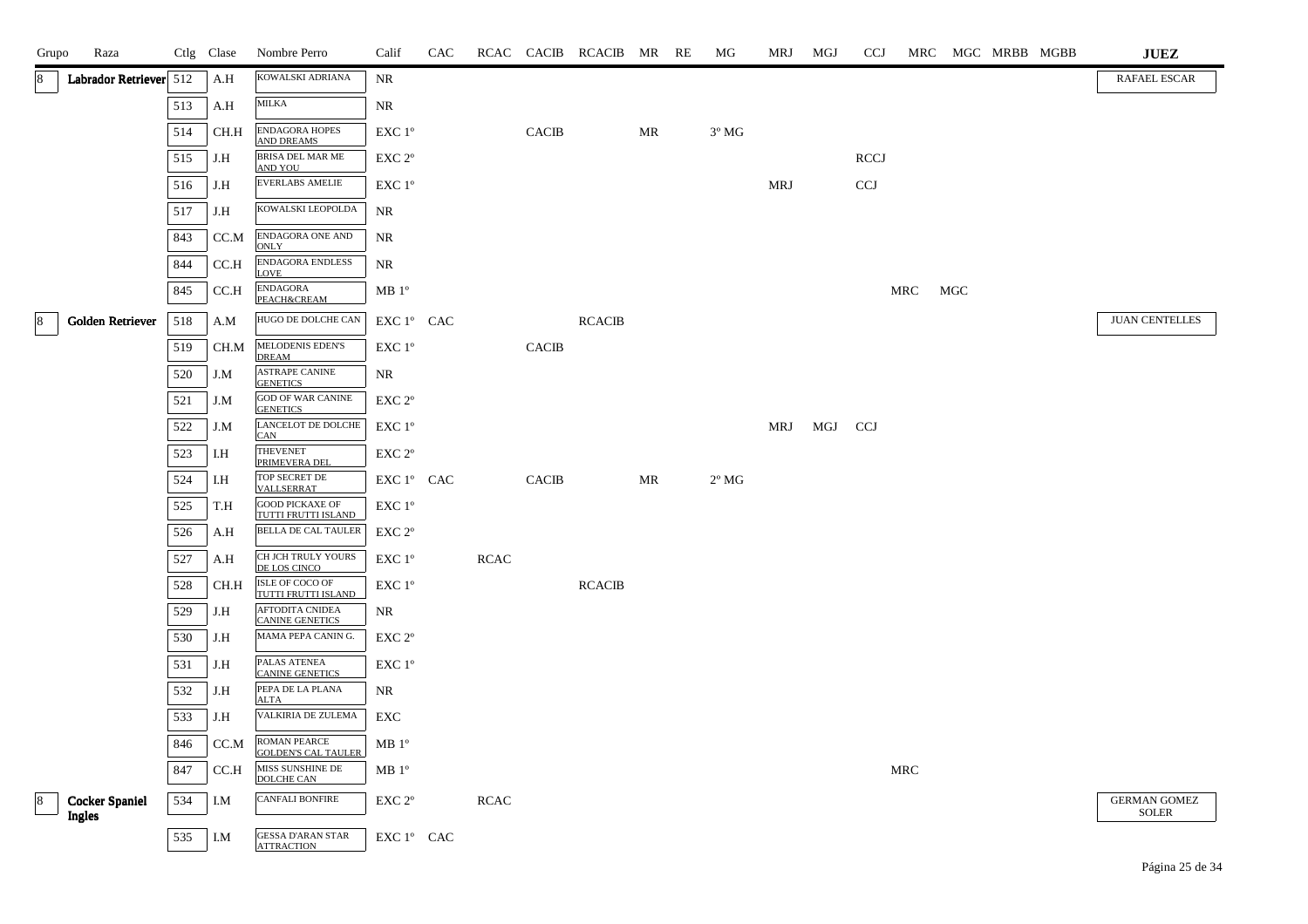| Grupo | Raza                               |     | Ctlg Clase   | Nombre Perro                                  | Calif                                        | CAC |             |                        | RCAC CACIB RCACIB MR RE |    | МG | <b>MRJ</b> | MGJ | <b>CCJ</b>                |                      | MRC MGC MRBB MGBB | ${\bf JUEZ}$                        |
|-------|------------------------------------|-----|--------------|-----------------------------------------------|----------------------------------------------|-----|-------------|------------------------|-------------------------|----|----|------------|-----|---------------------------|----------------------|-------------------|-------------------------------------|
|       | <b>Cocker Spaniel</b><br>Ingles    | 536 | A.M          | LOVE ME DO BROWN<br><b>SUGAR</b>              | NR                                           |     |             |                        |                         |    |    |            |     |                           |                      |                   | <b>GERMAN GOMEZ</b><br><b>SOLER</b> |
|       |                                    | 537 | CH.M         | CH SCHUSS DE MR.<br><b>COCKER</b>             | $\ensuremath{\mathrm{EXC}}$ $3^{\mathrm{o}}$ |     |             |                        |                         |    |    |            |     |                           |                      |                   |                                     |
|       |                                    | 538 | $\rm CH.M$   | CH.LOS OMBUES<br><b>WARREN</b>                | $\ensuremath{\mathrm{EXC}}$ $2^{\mathrm{o}}$ |     |             |                        | <b>RCACIB</b>           |    |    |            |     |                           |                      |                   |                                     |
|       |                                    | 539 | CH.M         | <b>GESSA D'ARAN COFFEE</b><br><b>TOFFEE</b>   | EXC 1°                                       |     |             | <b>CACIB</b>           |                         | MR |    |            |     |                           |                      |                   |                                     |
|       |                                    | 540 | J.M          | <b>CORRALET AMOR</b><br><b>BRUJO</b>          | EXC 1°                                       |     |             |                        |                         |    |    | MRJ        | NR  | <b>CCJ</b>                |                      |                   |                                     |
|       |                                    | 541 | V.M          | CH. ESP., CH GIB.<br><b>LUJESA FIORENZA</b>   | $\ensuremath{\mathrm{EXC}}$ $1^{\mathrm{o}}$ |     |             |                        |                         |    |    |            |     |                           |                      |                   |                                     |
|       |                                    | 542 | I.H          | CH. PT. LIZA MINNELLI<br><b>DES HAUTS DE</b>  | EXC 3°                                       |     |             |                        |                         |    |    |            |     |                           |                      |                   |                                     |
|       |                                    | 543 | I.H          | CHJ. WITHIFLOR PURE<br><b>FICTION</b>         | $\ensuremath{\mathrm{EXC}}$ $2^{\mathrm{o}}$ |     |             |                        |                         |    |    |            |     |                           |                      |                   |                                     |
|       |                                    | 544 | I.H          | <b>CORRALET BETTY</b><br><b>DAVIS</b>         | NR                                           |     |             |                        |                         |    |    |            |     |                           |                      |                   |                                     |
|       |                                    | 545 | I.H          | LOS OMBUES AFTER<br><b>FOREST BELLE</b>       | EXC 1° CAC                                   |     |             | <b>CACIB</b>           |                         |    |    |            |     |                           |                      |                   |                                     |
|       |                                    | 546 | A.H          | <b>CANFALI BELLA ROSE</b>                     | $\ensuremath{\mathrm{EXC}}$ $2^{\mathrm{o}}$ |     |             |                        |                         |    |    |            |     |                           |                      |                   |                                     |
|       |                                    | 547 | A.H          | <b>LOS MAMPAO</b><br><b>BABILONIA</b>         | NR                                           |     |             |                        |                         |    |    |            |     |                           |                      |                   |                                     |
|       |                                    | 548 | A.H          | <b>SERENADE DE</b><br><b>ANDABA XEY</b>       | EXC 1°                                       |     | <b>RCAC</b> |                        | <b>RCACIB</b>           |    |    |            |     |                           |                      |                   |                                     |
|       |                                    | 549 | J.H          | <b>GESSA D'ARAN NEVER</b><br><b>SAY NEVER</b> | $\ensuremath{\mathrm{EXC}}$ $2^{\mathrm{o}}$ |     |             |                        |                         |    |    |            |     | <b>RCCJ</b>               |                      |                   |                                     |
|       |                                    | 550 | J.H          | LOS MAMPAO CRYSTEL                            | <b>NR</b>                                    |     |             |                        |                         |    |    |            |     |                           |                      |                   |                                     |
|       |                                    | 551 | J.H          | LOS OMBUES BETTY<br><b>BOO</b>                | EXC 1°                                       |     |             |                        |                         |    |    |            |     | $\ensuremath{\text{CCJ}}$ |                      |                   |                                     |
|       |                                    | 848 | CC.M         | <b>HARADWATER</b><br><b>TROUBLEMAKER</b>      | $\rm MB$ $1^{\circ}$                         |     |             |                        |                         |    |    |            |     |                           |                      |                   |                                     |
|       |                                    | 849 | CC.H         | <b>BETFEEL SKYE</b>                           | $\rm MB$ $1^{\rm o}$                         |     |             |                        |                         |    |    |            |     |                           | $\operatorname{MRC}$ |                   |                                     |
| 8     | <b>Welsh Springer</b><br>Spaniel   | 552 | CH.M         | CORMALLEN STORM                               | EXC 1°                                       |     |             | <b>CACIB</b>           |                         | MR |    |            |     |                           |                      |                   | ZAZA OMAROV                         |
|       |                                    | 553 | J.H          | CORMALLEN HOLLY                               | EXC 1°                                       |     |             |                        |                         |    |    | <b>MRJ</b> |     | <b>CCJ</b>                |                      |                   |                                     |
|       |                                    | 850 | CC.M         | CORMALLEN PERFECT                             | MB 1 <sup>o</sup>                            |     |             |                        |                         |    |    |            |     |                           | $\operatorname{MRC}$ |                   |                                     |
| 18    | <b>Cocker Spaniel</b><br>Americano | 554 | I.M          | CARFI CHAMPION                                | EXC 1° CAC                                   |     |             | $\operatorname{CACIB}$ |                         | MR | MG |            |     |                           |                      |                   | ZAZA OMAROV                         |
|       |                                    | 555 | J.M          | <b>CARFI VERDI</b>                            | NR                                           |     |             |                        |                         |    |    |            |     |                           |                      |                   |                                     |
|       |                                    | 556 | $_{\rm J.M}$ | CRAZY IN LOVE<br><b>D'ZALAO SPAIN</b>         | NR                                           |     |             |                        |                         |    |    |            |     |                           |                      |                   |                                     |
|       |                                    | 557 | J.M          | YANO MAS DE LA<br><b>GRAN ALDEA</b>           | EXC 1°                                       |     |             |                        |                         |    |    | <b>MRJ</b> |     | CCJ                       |                      |                   |                                     |
|       | Perro de Agua<br>Español           | 558 | CC.M         | JANOSIK BONA ESPERO                           | MB 1 <sup>o</sup>                            |     |             |                        |                         |    |    |            |     |                           |                      |                   | MANUEL<br>SANTAMARIA                |
|       |                                    | 559 | I.M          | <b>LEON D'ANTRILLES</b>                       | EXC 1° CAC                                   |     |             | <b>CACIB</b>           |                         |    |    |            |     |                           |                      |                   |                                     |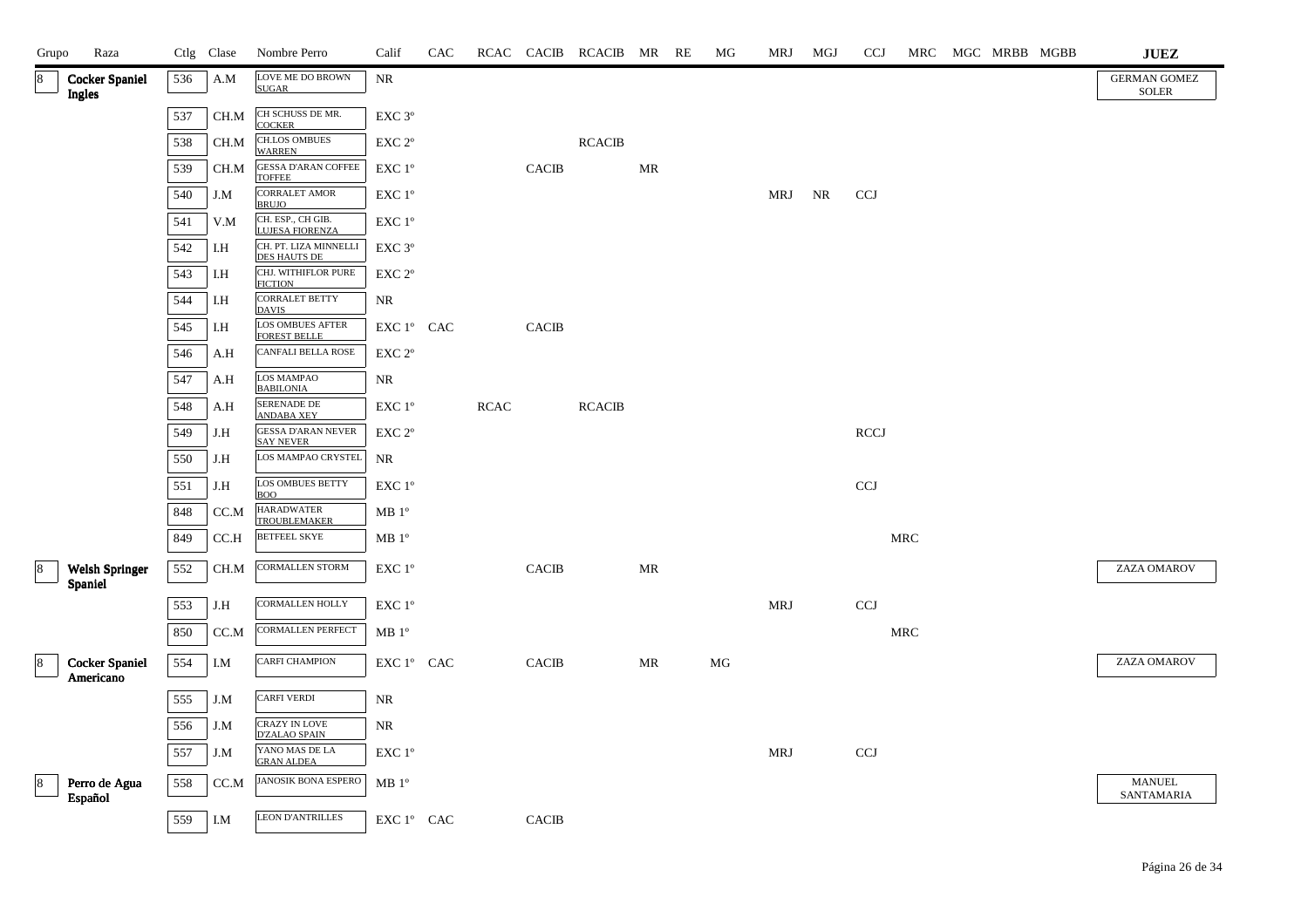| Grupo | Raza                     |     | Ctlg Clase              | Nombre Perro                                 | Calif                                       | CAC |             |              | RCAC CACIB RCACIB MR RE |       | МG | MRJ | MGJ | <b>CCJ</b>   |     | MRC MGC MRBB MGBB | ${\bf JUEZ}$                |
|-------|--------------------------|-----|-------------------------|----------------------------------------------|---------------------------------------------|-----|-------------|--------------|-------------------------|-------|----|-----|-----|--------------|-----|-------------------|-----------------------------|
| 8     | Perro de Agua<br>Español | 560 | $I.M$                   | <b>LUKY</b>                                  | NR                                          |     |             |              |                         |       |    |     |     |              |     |                   | <b>MANUEL</b><br>SANTAMARIA |
|       |                          | 561 | A.M                     | <b>BAMBINO DE</b><br><b>J.MACELIA</b>        | EXC 2°                                      |     |             |              |                         |       |    |     |     |              |     |                   |                             |
|       |                          | 562 | A.M                     | CH.J ABRAHAM DE<br>S.ALHAMILLA               | EXC 3°                                      |     |             |              |                         |       |    |     |     |              |     |                   |                             |
|       |                          | 563 | A.M                     | PICARO DE LAS BRISAS<br><b>DEL MAR</b>       | NR                                          |     |             |              |                         |       |    |     |     |              |     |                   |                             |
|       |                          | 564 | A.M                     | QUIRRIN                                      | EXC 4°                                      |     |             |              |                         |       |    |     |     |              |     |                   |                             |
|       |                          | 565 | A.M                     | VITORIO DE LASELES                           | EXC 1 <sup>o</sup>                          |     | <b>RCAC</b> |              | <b>RCACIB</b>           |       |    |     |     |              |     |                   |                             |
|       |                          | 566 | J.M                     | ${\rm ENOL}$ DE LA SENDA<br>DEL EO           | EXC 1 <sup>o</sup>                          |     |             |              |                         | MR RE |    | MRJ |     | CCJ          |     |                   |                             |
|       |                          | 567 | J.M                     | <b>LOBO DE ANARRES</b>                       | EXC 3 <sup>o</sup>                          |     |             |              |                         |       |    |     |     |              |     |                   |                             |
|       |                          | 568 | J.M                     | LUCAS I D'ANTRILLES                          | $\rm NR$                                    |     |             |              |                         |       |    |     |     |              |     |                   |                             |
|       |                          | 569 | $_{\rm J.M}$            | MALTRAVIESO DE<br>CAÑADAS Y VEREDAS          | EXC 2°                                      |     |             |              |                         |       |    |     |     | <b>RCCJ</b>  |     |                   |                             |
|       |                          | 570 | J.M                     | ROSCO                                        | $\ensuremath{\mathrm{EXC}}\,4^{\mathrm{o}}$ |     |             |              |                         |       |    |     |     |              |     |                   |                             |
|       |                          | 571 | V.M                     | <b>DORAIMON</b>                              | $\ensuremath{\mathrm{EXC}}$ $1^\mathrm{o}$  |     |             |              |                         |       |    |     |     |              |     |                   |                             |
|       |                          | 572 | T.H                     | <b>BLACKYBORIJ</b>                           | EXC 1 <sup>°</sup>                          |     | RCAC        |              |                         |       |    |     |     |              |     |                   |                             |
|       |                          | 573 | A.H                     | <b>BIDAI DE LA SENDA</b><br>DEL EO           | EXC 1° CAC                                  |     |             | <b>CACIB</b> |                         |       |    |     |     |              |     |                   |                             |
|       |                          | 574 | $\mathbf{A}.\mathbf{H}$ | <b>JUST BE A STAR</b>                        | NR                                          |     |             |              |                         |       |    |     |     |              |     |                   |                             |
|       |                          | 575 | A.H                     | MAYA DE AGUA<br><b>SALADA</b>                | NR                                          |     |             |              |                         |       |    |     |     |              |     |                   |                             |
|       |                          | 576 | A.H                     | PALOMA                                       | EXC 2°                                      |     |             |              |                         |       |    |     |     |              |     |                   |                             |
|       |                          | 577 | A.H                     | VIVIANA DE LAS ELES                          | NR                                          |     |             |              |                         |       |    |     |     |              |     |                   |                             |
|       |                          | 578 | A.H                     | WANDA I DE LASELES                           | EXC 3 <sup>o</sup>                          |     |             |              |                         |       |    |     |     |              |     |                   |                             |
|       |                          | 579 | CH.H                    | <b>DARIA CANIS MARINUS</b>                   | $\ensuremath{\mathrm{EXC}}$ $1^\mathrm{o}$  |     |             |              |                         |       |    |     |     |              |     |                   |                             |
|       |                          | 580 | J.H                     | DAMA DEL CORTIJO LA<br><b>ARJONA</b>         | EXC 2°                                      |     |             |              |                         |       |    |     |     | <b>RCCJ</b>  |     |                   |                             |
|       |                          | 581 | J.H                     | <b>LUCERA DE ANARRES</b>                     | EXC 3°                                      |     |             |              |                         |       |    |     |     |              |     |                   |                             |
|       |                          | 582 | J.H                     | <b>LUZ DE ANARRES</b>                        | EXC 4°                                      |     |             |              |                         |       |    |     |     |              |     |                   |                             |
|       |                          | 583 | J.H                     | <b>OCURI DE CAÑADAS Y</b><br><b>VEREDAS</b>  | $\ensuremath{\mathrm{EXC}}$ $1^\mathrm{o}$  |     |             |              |                         |       |    |     |     | $_{\rm CCJ}$ |     |                   |                             |
|       |                          | 584 | $_{\rm V.H}$            | MARA DEL RABADAN                             | $\ensuremath{\mathrm{EXC}}$ $1^\mathrm{o}$  |     |             |              |                         |       |    |     |     |              |     |                   |                             |
|       |                          | 851 | CC.M                    | <b>UBRIQUELEOMORAB</b><br><b>RASTA</b>       | NR                                          |     |             |              |                         |       |    |     |     |              |     |                   |                             |
|       |                          | 852 | CC.H                    | <b>BULERIA DE AIRES DE</b><br><b>MARISMA</b> | $MB1^{\circ}$                               |     |             |              |                         |       |    |     |     |              | MRC |                   |                             |
| 9     | <b>Bichón Maltés</b>     | 585 | A.M                     | POLAR SECRETS SHOW<br>MUST GO ON             | EXC 1° CAC                                  |     |             | <b>CACIB</b> |                         | MR    |    |     |     |              |     |                   | CARMEN NAVARRO              |
|       |                          | 586 | J.M                     | LES LLUNES PICASSO                           | EXC 1°                                      |     |             |              |                         |       |    | MRJ |     | <b>CCJ</b>   |     |                   |                             |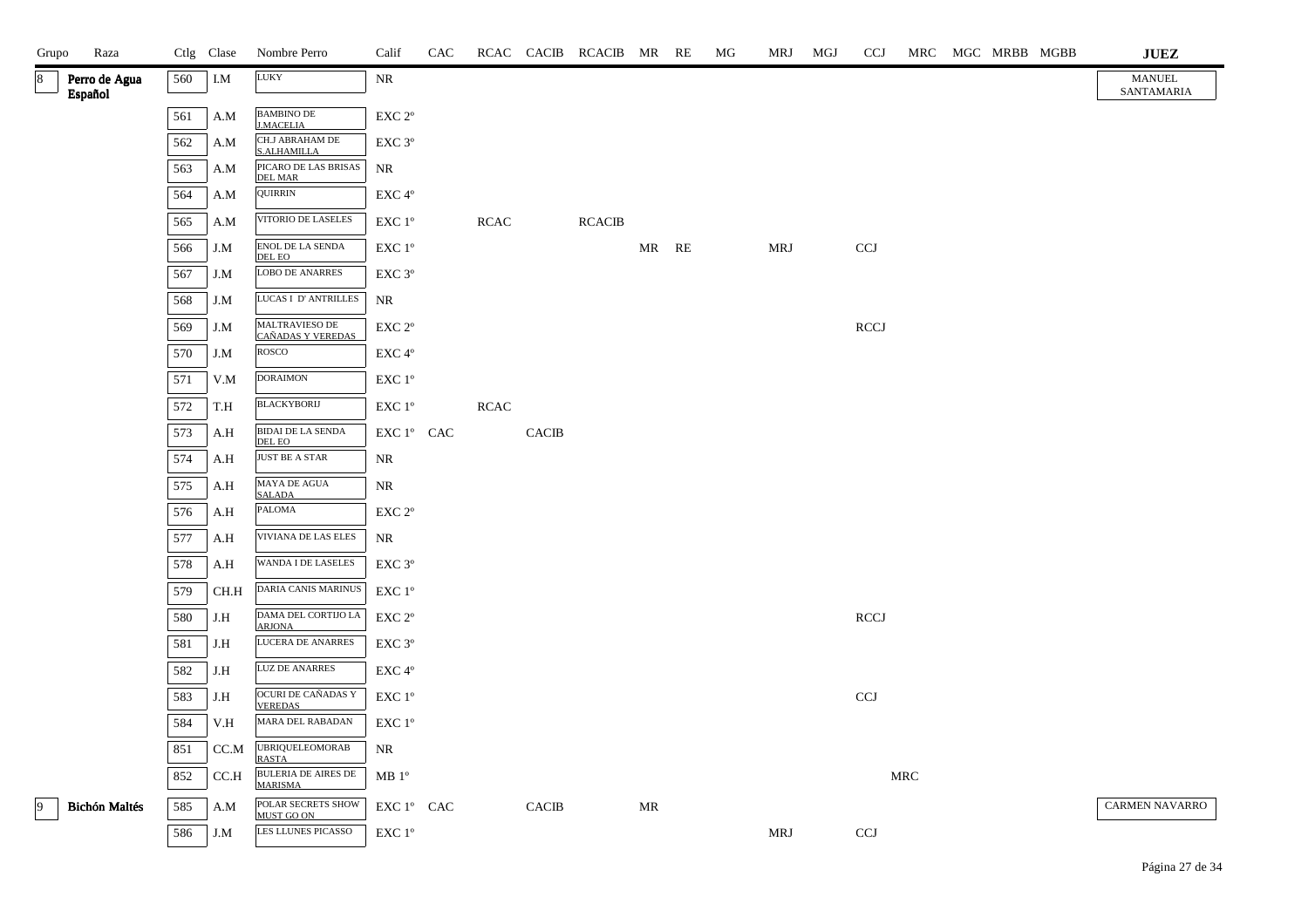| Grupo           | Raza                                    |     | Ctlg Clase | Nombre Perro                                    | Calif                | <b>CAC</b> |             |              | RCAC CACIB RCACIB MR RE |           | MG | MRJ        | MGJ | <b>CCJ</b>   | MRC        | MGC MRBB MGBB | <b>JUEZ</b>           |
|-----------------|-----------------------------------------|-----|------------|-------------------------------------------------|----------------------|------------|-------------|--------------|-------------------------|-----------|----|------------|-----|--------------|------------|---------------|-----------------------|
| 9               | <b>Bichón Maltés</b>                    | 587 | I.H        | KIRIKIÑO ENYA                                   | NR                   |            |             |              |                         |           |    |            |     |              |            |               | <b>CARMEN NAVARRO</b> |
|                 |                                         | 588 | J.H        | REBECCA DE JUNIOR'S<br><b>CAN</b>               | NR                   |            |             |              |                         |           |    |            |     |              |            |               |                       |
|                 |                                         | 853 | BB.H       | <b>BELLA</b>                                    | MB 1 <sup>o</sup>    |            |             |              |                         |           |    |            |     |              |            | <b>MRBB</b>   |                       |
|                 |                                         | 854 | BB.H       | MARGARITA                                       | $MB 2^{\circ}$       |            |             |              |                         |           |    |            |     |              |            |               |                       |
|                 |                                         | 855 | CC.M       | MAGIC STAR DE<br><b>MIKYSA</b>                  | NR                   |            |             |              |                         |           |    |            |     |              |            |               |                       |
|                 |                                         | 856 | CC.H       | <b>ESCARLETT DE</b><br><b>MALTAYORK</b>         | NR                   |            |             |              |                         |           |    |            |     |              |            |               |                       |
|                 |                                         | 857 | CC.H       | OLIVA DE JUNIOR'S<br><b>CAN</b>                 | NR                   |            |             |              |                         |           |    |            |     |              |            |               |                       |
|                 |                                         | 858 | CC.H       | OPRAH DE JUNIOR'S<br><b>CAN</b>                 | $\rm MB$ $1^{\rm o}$ |            |             |              |                         |           |    |            |     |              | MRC        |               |                       |
| $\overline{9}$  | Bichón Habanero                         | 589 | A.M        | ICE-TEA DU<br>PRINTEMPS DES                     | EXC 1° CAC           |            |             | <b>CACIB</b> |                         |           |    |            |     |              |            |               | <b>CARMEN NAVARRO</b> |
|                 |                                         | 590 | J.M        | <b>LIMON DU PRINTEMPS</b><br><b>DES OLIVETS</b> | $EXC1^{\circ}$       |            |             |              |                         | MR        |    | MRJ        |     | <b>CCJ</b>   |            |               |                       |
|                 |                                         | 591 | J.H        | HOLMSAASEN'S<br><b>AURORA POLARIS</b>           | EXC 1°               |            |             |              |                         |           |    |            |     | <b>CCJ</b>   |            |               |                       |
|                 |                                         | 859 | BB.M       | PEEK A BOO DE LA<br>VALLÉE DU RÊVE              | MB 1 <sup>o</sup>    |            |             |              |                         |           |    |            |     |              |            | <b>MRBB</b>   |                       |
| $ 9\rangle$     | Bichón Frisé                            | 592 | A.M        | VOLZHSKIY ARKOS<br><b>ALVAREZ</b>               | EXC 1° CAC           |            |             |              | <b>RCACIB</b>           |           |    |            |     |              |            |               | CARMEN NAVARRO        |
|                 |                                         | 593 | CH.M       | REGINA BICHON MOON<br><b>DANCER</b>             | EXC 1°               |            |             | <b>CACIB</b> |                         | <b>MR</b> |    |            |     |              |            |               |                       |
|                 |                                         | 594 | CH.H       | AMAZING BUT TRUE<br>DE NARNOA                   | EXC 1°               |            |             | CACIB        |                         |           |    |            |     |              |            |               |                       |
|                 |                                         | 595 | J.H        | ABSOLJUT TRIUMF<br><b>JENEVIEVA</b>             | EXC 1 <sup>o</sup>   |            |             |              |                         |           |    | <b>MRJ</b> |     | $_{\rm CCJ}$ |            |               |                       |
|                 |                                         | 860 | CC.M       | <b>REGINA BICHON MADE</b><br>OF STARS           | MB 1 <sup>o</sup>    |            |             |              |                         |           |    |            |     |              | <b>MRC</b> |               |                       |
| $\vert 9 \vert$ | Coton de Tuléar                         | 596 | CH.M       | FLAMENCOTON HE'S<br><b>MINE</b>                 | EXC 1 <sup>o</sup>   |            |             | <b>CACIB</b> |                         | MR        |    |            |     |              |            |               | <b>CARMEN NAVARRO</b> |
|                 |                                         | 597 | A.H        | FLAMENCOTON IN<br><b>LOVE AGAIN</b>             | EXC 1° CAC           |            |             | <b>CACIB</b> |                         |           |    |            |     |              |            |               |                       |
|                 |                                         | 598 | V.H        | <b>BRITTANY DU</b><br><b>DOMAINE DE LA</b>      | EXC 1°               |            |             |              |                         |           |    |            |     |              |            |               |                       |
| $\overline{9}$  | <b>Caniche Gigante</b><br><b>Negro</b>  | 599 | A.M        | CONNOR                                          | EXC 2 <sup>o</sup>   |            | <b>RCAC</b> |              | <b>RCACIB</b>           |           |    |            |     |              |            |               | CARMEN NAVARRO        |
|                 |                                         | 600 | A.M        | DEL RIUESLA MI TITIN                            | EXC 3°               |            |             |              |                         |           |    |            |     |              |            |               |                       |
|                 |                                         | 601 | A.M        | DEL ZARZOSO                                     | EXC 1° CAC           |            |             | <b>CACIB</b> |                         | MR        | MG |            |     |              |            |               |                       |
|                 |                                         | 602 | A.M        | <b>OUIEREME SIEMPRE</b><br><b>SWEET BLANCK</b>  | NR                   |            |             |              |                         |           |    |            |     |              |            |               |                       |
|                 |                                         | 603 | I.H        | <b>DIAMOND DANDI</b><br>EDIVETTE YOU AND I      | EXC 1°               |            | RCAC        |              |                         |           |    |            |     |              |            |               |                       |
|                 |                                         | 604 | A.H        | ORISHA YEMAYA                                   | EXC 1° CAC           |            |             | <b>CACIB</b> |                         |           |    |            |     |              |            |               |                       |
| $\vert 9 \vert$ | <b>Caniche Gigante</b><br><b>Blanco</b> | 605 | I.H        | <b>BELLA BIANCA</b><br><b>JONTARI</b>           | EXC 1° CAC           |            |             |              | <b>RCACIB</b>           |           |    |            |     |              |            |               | <b>CARMEN NAVARRO</b> |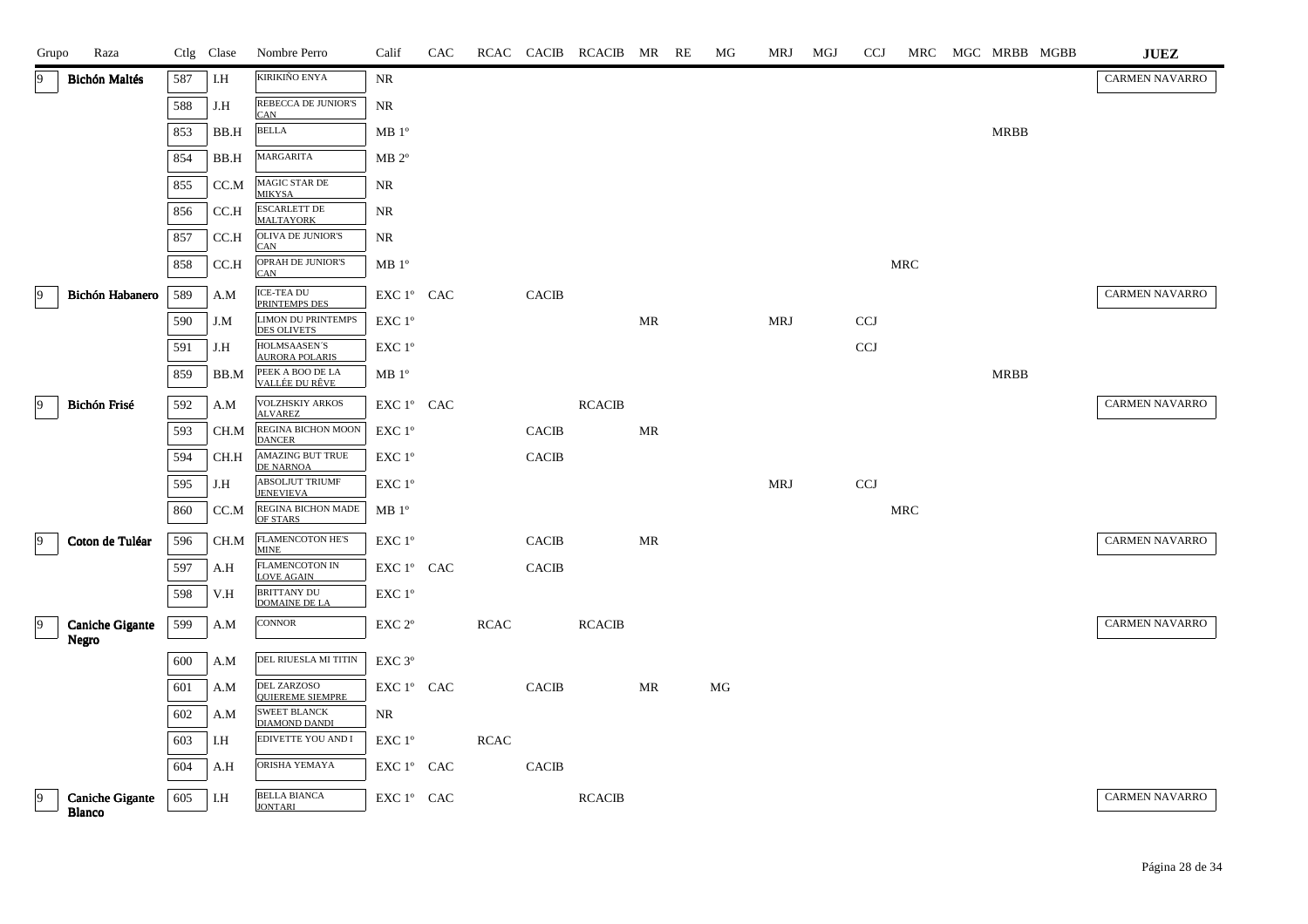| Grupo          | Raza                            |     | Ctlg Clase | Nombre Perro                                          | Calif                                | CAC |             |              | RCAC CACIB RCACIB MR RE |    | MG | MRJ        | MGJ | <b>CCJ</b>  |            | MRC MGC MRBB MGBB | <b>JUEZ</b>           |
|----------------|---------------------------------|-----|------------|-------------------------------------------------------|--------------------------------------|-----|-------------|--------------|-------------------------|----|----|------------|-----|-------------|------------|-------------------|-----------------------|
| $\overline{9}$ | <b>Caniche Mediano</b><br>Negro | 606 | A.M        | BEDINGFIELD HE'S A<br><b>DARK SECRET</b>              | EXC 2°                               |     |             |              |                         |    |    |            |     |             |            |                   | ZAZA OMAROV           |
|                |                                 | 607 | A.M        | $\overline{\text{MAGIC}}$ SHAMROCK<br>LOVE OF MY LIFE | EXC 1° CAC                           |     |             | CACIB        |                         |    |    |            |     |             |            |                   |                       |
|                |                                 | 608 | A.H        | <b>BEDINGFIELD SECRET</b><br><b>EXPECTATION</b>       | EXC 2 <sup>o</sup>                   |     |             |              |                         |    |    |            |     |             |            |                   |                       |
|                |                                 | 609 | A.H        | TRAMUNTANA DE CA<br><b>LA RUTH</b>                    | ${\rm EXC}\ 1^{\circ}$ $\hbox{ CAC}$ |     |             | <b>CACIB</b> |                         |    |    |            |     |             |            |                   |                       |
| $\vert$ 9      | Caniche Mediano<br>Marrón       | 610 | J.M        | FONSEARA ALYDAR                                       | EXC 1°                               |     |             |              |                         | MR |    | MRJ        |     | <b>CCJ</b>  |            |                   | ZAZA OMAROV           |
|                |                                 | 611 | J.M        | NESSUM DORMA                                          | NR                                   |     |             |              |                         |    |    |            |     |             |            |                   |                       |
|                |                                 | 612 | J.H        | FONSEARA ARETHA<br><b>FRANKLIN</b>                    | EXC 1 <sup>o</sup>                   |     |             |              |                         |    |    |            |     | <b>CCJ</b>  |            |                   |                       |
| 9              | Caniche Enano<br>Marrón         | 861 | CC.M       | STREETS OF FIRE DE<br><b>TORKENTALL</b>               | MB1°                                 |     |             |              |                         |    |    |            |     |             | <b>MRC</b> |                   | ZAZA OMAROV           |
| $\vert$ 9      | Caniche Enano<br>Gris           | 613 | A.M        | SILVERGREY BONES<br><b>SEDUCTOR</b>                   | EXC 1° CAC                           |     |             | <b>CACIB</b> |                         | MR |    |            |     |             |            |                   | ZAZA OMAROV           |
| 9              | Caniche Enano<br>Apricot        | 614 | I.H        | <b>DERBAKE'S LOST</b><br><b>ISLAND MARTINA</b>        | EXC 1° CAC                           |     |             |              |                         |    |    |            |     |             |            |                   | ZAZA OMAROV           |
| $\overline{9}$ | Caniche<br>miniatura todos      | 615 | A.M        | WHISKY DE<br><b>TORKENTALL</b>                        | EXC 1° CAC                           |     |             |              |                         |    |    |            |     |             |            |                   | ZAZA OMAROV           |
|                | (toy)                           |     |            |                                                       |                                      |     |             |              |                         |    |    |            |     |             |            |                   |                       |
|                |                                 | 616 | J.M        | <b>L'ERMONTOFF IZ</b><br><b>SEVERNOY IMPERII</b>      | EXC <sub>2°</sub>                    |     |             |              |                         |    |    |            |     | <b>RCCJ</b> |            |                   |                       |
|                |                                 | 617 | J.M        | SOLNES T'NIGHT IS<br><b>POISON</b>                    | EXC 1°                               |     |             |              |                         | MR |    | <b>MRJ</b> |     | CCJ         |            |                   |                       |
|                |                                 | 618 | I.H        | VIVE LA VIDA LOCA DE<br><b>TORKENTALL</b>             | NR                                   |     |             |              |                         |    |    |            |     |             |            |                   |                       |
|                |                                 | 619 | A.H        | <b>GOLDEN STRIK JILDA</b>                             | ${\rm EXC}\ 1^{\circ}$ $\hbox{ CAC}$ |     |             | CACIB        |                         |    |    |            |     |             |            |                   |                       |
|                |                                 | 620 | A.H        | <b>GOLDEN STRIKE NOA II</b>                           | NR                                   |     |             |              |                         |    |    |            |     |             |            |                   |                       |
|                |                                 | 621 | J.H        | D' BOHEMIA DE<br><b>TORKENTALL</b>                    | EXC 1°                               |     |             |              |                         |    |    |            |     | <b>CCJ</b>  |            |                   |                       |
|                |                                 | 862 | CC.M       | <b>BECAUSE THE NIGHT</b><br>DENIS DE TORKENTALL       | $MB1^{\circ}$                        |     |             |              |                         |    |    |            |     |             |            |                   |                       |
|                |                                 | 863 | CC.H       | <b>INAPAT'S FLASH IN</b><br>THE NIGHT                 | MB1°                                 |     |             |              |                         |    |    |            |     |             | <b>MRC</b> |                   |                       |
|                |                                 | 864 | CC.H       | JONTARI PULGARCITA                                    | $MB 2^{\circ}$                       |     |             |              |                         |    |    |            |     |             |            |                   |                       |
| $\overline{9}$ | Griffon de<br><b>Bruselas</b>   | 622 | A.M        | <b>J CH/MULTI CH</b><br><b>ATTBORG RIGHT ON</b>       | $\rm NR$                             |     |             |              |                         |    |    |            |     |             |            |                   | <b>CARMEN NAVARRO</b> |
| $\overline{9}$ | Perro chino<br>crestado         | 623 | A.M        | HUMULUS AD GLORIAM                                    | EXC 1° CAC                           |     |             | <b>CACIB</b> |                         |    |    |            |     |             |            |                   | <b>CARMEN NAVARRO</b> |
|                |                                 | 624 | J.M        | BIG TALKING MAN<br>DELLA CASTAFIORE                   | $EXC1^{\circ}$                       |     |             |              |                         |    |    | MRJ        |     | <b>CCJ</b>  |            |                   |                       |
|                |                                 | 625 | I.H        | СНІС ТО СНІС<br><b>BONAVENTURE JEANS</b>              | EXC 1°                               |     | <b>RCAC</b> |              | <b>RCACIB</b>           |    |    |            |     |             |            |                   |                       |
|                |                                 | 626 | A.H        | CH BRIANA WINNING<br><b>SMILE</b>                     | ${\rm EXC}$ $1^{\circ}$ $\;$ CAC     |     |             | <b>CACIB</b> |                         | MR |    |            |     |             |            |                   |                       |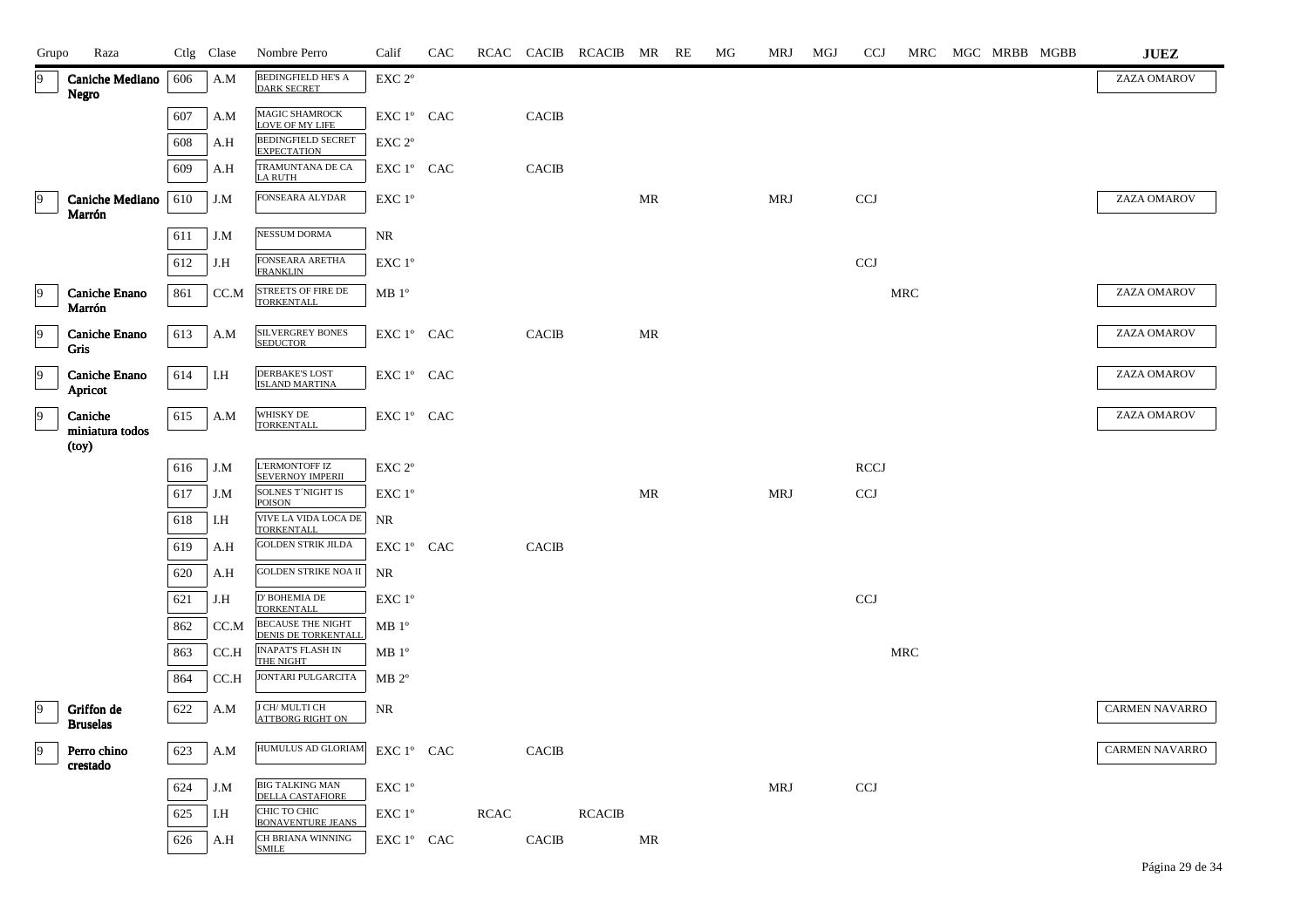| Grupo          | Raza                    |     | Ctlg Clase | Nombre Perro                                   | Calif                   | CAC |             |                | RCAC CACIB RCACIB MR RE |    | МG                     | MRJ | MGJ | <b>CCJ</b>  |     | MRC MGC MRBB MGBB | <b>JUEZ</b>                   |
|----------------|-------------------------|-----|------------|------------------------------------------------|-------------------------|-----|-------------|----------------|-------------------------|----|------------------------|-----|-----|-------------|-----|-------------------|-------------------------------|
| $\overline{9}$ | Perro chino<br>crestado | 627 | A.H        | JASIONE AD GLORIAM                             | $EXC$ 3 $^{\circ}$      |     |             |                |                         |    |                        |     |     |             |     |                   | CARMEN NAVARRO                |
|                |                         | 628 | A.H        | VALKREST THE FIRST<br><b>LADY</b>              | EXC 2 <sup>o</sup>      |     |             |                |                         |    |                        |     |     |             |     |                   |                               |
| $\overline{9}$ | Tibetan terrier         | 629 | CH.H       | ENJOY THE SILENCE FROM TASTE OF                | EXC 1°                  |     |             | <b>CACIB</b>   |                         | MR |                        |     |     |             |     |                   | <b>CARMEN NAVARRO</b>         |
| $\overline{9}$ | Chihuahua pelo<br>corto | 630 | I.M        | NICOLAS DE<br><b>LEYENDAS DE PASION</b>        | EXC 1 <sup>o</sup>      |     |             |                |                         |    |                        |     |     |             |     |                   | JOSE HOMEM DE<br>MELLO        |
|                |                         | 631 | A.M        | CH MONTALES DELLA<br><b>DOLCEMELA</b>          | EXC 2°                  |     | <b>RCAC</b> |                |                         |    |                        |     |     |             |     |                   |                               |
|                |                         | 632 | A.M        | CH. MISTY MEA RAIN<br><b>MAN</b>               | EXC 1° CAC              |     |             |                | <b>RCACIB</b>           |    |                        |     |     |             |     |                   |                               |
|                |                         | 633 | CH.M       | HEADSTAR JUNIOR                                | $EXC1^{\circ}$          |     |             | <b>CACIB</b>   |                         |    |                        |     |     |             |     |                   |                               |
|                |                         | 634 | J.M        | <b>CHARLY</b>                                  | B                       |     |             |                |                         |    |                        |     |     |             |     |                   |                               |
|                |                         | 635 | J.M        | HEADSTAR JOHN THE<br><b>REVELATOR</b>          | EXC 1°                  |     |             |                |                         |    |                        | MRJ | MGJ | <b>CCJ</b>  |     |                   |                               |
|                |                         | 636 | J.M        | <b>KEENAUGHTS</b><br><b>BLOSSOM BILLY</b>      | EXC 2°                  |     |             |                |                         |    |                        |     |     | <b>RCCJ</b> |     |                   |                               |
|                |                         | 637 | J.M        | <b>MARIVANIET DARDO</b>                        | NR                      |     |             |                |                         |    |                        |     |     |             |     |                   |                               |
|                |                         | 638 | J.M        | THE KING OF THE RING<br>DE JOLETACAN           | MB                      |     |             |                |                         |    |                        |     |     |             |     |                   |                               |
|                |                         | 639 | I.H        | <b>BURRYTA DE DASILVA</b>                      | EXC 2 <sup>o</sup>      |     |             |                |                         |    |                        |     |     |             |     |                   |                               |
|                |                         | 640 | I.H        | THE BEST FRIENDSHIP<br>DE CHIHUAHUA DEL        | EXC 1°                  |     |             |                |                         |    |                        |     |     |             |     |                   |                               |
|                |                         | 641 | A.H        | <b>BITTERSWEET</b>                             | EXC 3°                  |     |             |                |                         |    |                        |     |     |             |     |                   |                               |
|                |                         | 642 | A.H        | MATILDA II DE ARLEJO                           | EXC 1° CAC              |     |             | $\mbox{CACIB}$ |                         | MR | $3^{\rm o}\, {\rm MG}$ |     |     |             |     |                   |                               |
|                |                         | 643 | A.H        | THE LEVINSON<br>VICTORIA FEDERICA              | $EXC 2^{\circ}$         |     | RCAC        |                | <b>RCACIB</b>           |    |                        |     |     |             |     |                   |                               |
|                |                         | 644 | CH.H       | ALIVE DE CHIHUAHUA<br><b>DEL VALLE</b>         | NR                      |     |             |                |                         |    |                        |     |     |             |     |                   |                               |
|                |                         | 645 | J.H        | DON DE DOGO INSIDE<br><b>OUT</b>               | EXC 1 <sup>o</sup>      |     |             |                |                         |    |                        |     |     | <b>CCJ</b>  |     |                   |                               |
|                |                         | 865 | BB.H       | CHIHUAHUA DEL<br><b>VALLE CANT LIVE</b>        | $MB1^{\circ}$           |     |             |                |                         |    |                        |     |     |             |     | <b>MRBB</b>       |                               |
|                |                         | 866 | BB.H       | THE LEVINSON MIAH<br>ARE TO ME                 | $MB 2^{\circ}$          |     |             |                |                         |    |                        |     |     |             |     |                   |                               |
|                |                         | 867 | CC.M       | CHIHUAHUA DEL<br>VALLE STILL HERE              | $MB1^{\circ}$           |     |             |                |                         |    |                        |     |     |             | MRC |                   |                               |
|                |                         | 868 | CC.M       | DE SANDRA INDIANA<br><b>JONES FOR WHITE</b>    | NR                      |     |             |                |                         |    |                        |     |     |             |     |                   |                               |
|                |                         | 869 | CC.H       | <b>CANDYLICIOUS</b><br><b>MIDNIGHT MADNESS</b> | B                       |     |             |                |                         |    |                        |     |     |             |     |                   |                               |
|                |                         | 870 | CC.H       | TOMASITA DE ENANOS<br><b>NAQUERANOS</b>        | B                       |     |             |                |                         |    |                        |     |     |             |     |                   |                               |
| $ 9\rangle$    | Chihuahua pelo<br>largo | 646 | A.M        | DOLLHOUSE HOBBY'S<br><b>CHOCOLATE</b>          | NR                      |     |             |                |                         |    |                        |     |     |             |     |                   | JOSE HOMEM DE<br><b>MELLO</b> |
|                |                         | 647 | A.M        | MAGNIFICO DI SAN<br><b>GIMIGNANO</b>           | ${\rm EXC}$ $2^{\rm o}$ |     | <b>RCAC</b> |                |                         |    |                        |     |     |             |     |                   |                               |
|                |                         | 648 | A.M        | ONE CENT MAGENTA<br>STELLA DI ZUCCHERO         | EXC 1° CAC              |     |             | <b>CACIB</b>   |                         | MR |                        |     |     |             |     |                   |                               |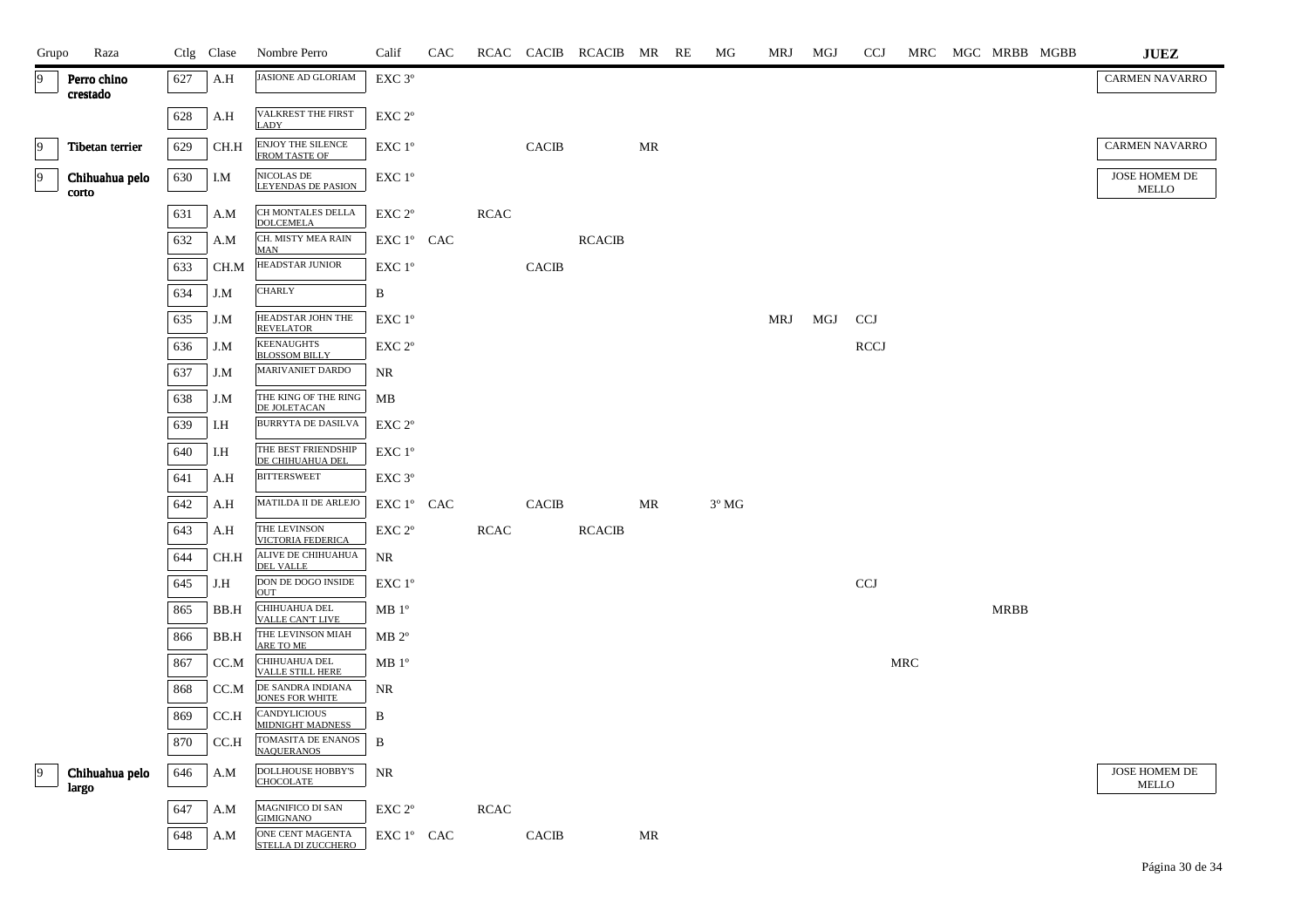| Grupo          | Raza                                           |     | Ctlg Clase | Nombre Perro                                   | Calif              | CAC | RCAC        | <b>CACIB</b> | RCACIB MR     |                                   | RE | MG        | MRJ | MGJ | <b>CCJ</b>   | MRC                  |             | MGC MRBB MGBB | $\mathbf{J}\mathbf{U}\mathbf{E}\mathbf{Z}$ |
|----------------|------------------------------------------------|-----|------------|------------------------------------------------|--------------------|-----|-------------|--------------|---------------|-----------------------------------|----|-----------|-----|-----|--------------|----------------------|-------------|---------------|--------------------------------------------|
| 9              | Chihuahua pelo<br>largo                        | 649 | CH.M       | <b>GOLDEN BOY SECRET</b><br>OF ANGEL           | EXC 1°             |     |             |              | <b>RCACIB</b> |                                   |    |           |     |     |              |                      |             |               | JOSE HOMEM DE<br>MELLO                     |
|                |                                                | 650 | CH.M       | MULTI CH. SHAH<br><b>ARPILIN LEO</b>           | EXC 2°             |     |             |              |               |                                   |    |           |     |     |              |                      |             |               |                                            |
|                |                                                | 651 | I.H        | RASYTA DE DASILVA                              | MB                 |     |             |              |               |                                   |    |           |     |     |              |                      |             |               |                                            |
|                |                                                | 652 | CH.H       | NANA YLYCE DE<br><b>DASILVA</b>                | EXC 1°             |     |             | <b>CACIB</b> |               |                                   |    |           |     |     |              |                      |             |               |                                            |
|                |                                                | 653 | J.H        | <b>BARBERRY BLUE</b><br>DOROTHY FROM THE       | EXC 1°             |     |             |              |               | $\ensuremath{\mathsf{MR}}\xspace$ |    |           |     |     | <b>CCJ</b>   |                      |             |               |                                            |
|                |                                                | 654 | J.H        | OLA DOMYNO DE<br><b>DASILVA</b>                | EXC 2 <sup>o</sup> |     |             |              |               |                                   |    |           |     |     | <b>RCCJ</b>  |                      |             |               |                                            |
|                |                                                | 871 | BB.M       | MUÑECO DE LOS SIETE<br><b>ENANITOS</b>         | MB 1 <sup>o</sup>  |     |             |              |               |                                   |    |           |     |     |              |                      | <b>MRBB</b> |               |                                            |
|                |                                                | 872 | BB.H       | NIKA CHIHUA IN<br><b>UKRAINE (LONG)</b>        | B                  |     |             |              |               |                                   |    |           |     |     |              |                      |             |               |                                            |
|                |                                                | 873 | CC.M       | <b>CANDYLICIOUS I LOVE</b><br>YOU              | MB 1 <sup>o</sup>  |     |             |              |               |                                   |    |           |     |     |              |                      |             |               |                                            |
|                |                                                | 874 | CC.H       | CANDYLICIOUS HONEY<br><b>ROSE</b>              | MB 1 <sup>o</sup>  |     |             |              |               |                                   |    |           |     |     |              | <b>MRC</b>           |             |               |                                            |
| 9              | <b>Cavalier King</b><br><b>Charles</b> Spaniel | 655 | J.M        | JACOMO SALIKA SOUL                             | NR                 |     |             |              |               |                                   |    |           |     |     |              |                      |             |               | <b>CARMEN NAVARRO</b>                      |
| 9              | Pekinés                                        | 656 | A.M        | <b>GUSTAVE DES LUTINS</b><br><b>DU PAI</b>     | EXC 1° CAC         |     |             | CACIB        |               | MR                                |    | NR        |     |     |              |                      |             |               | <b>CARMEN NAVARRO</b>                      |
|                |                                                | 875 | BB.M       | <b>GHOST ADVENTURE OF</b><br><b>LOVERVILLE</b> | MB 1 <sup>o</sup>  |     |             |              |               |                                   |    |           |     |     |              |                      |             | MRBB MGBB     |                                            |
| $\overline{9}$ | Spaniel                                        | 657 | A.H        | IAANA GAEWA DES<br>PETITS PRINCES DE           | $\rm NR$           |     |             |              |               |                                   |    |           |     |     |              |                      |             |               | <b>CARMEN NAVARRO</b>                      |
|                | continental enano<br>(Papillón) orj.dcha<br>s. |     |            |                                                |                    |     |             |              |               |                                   |    |           |     |     |              |                      |             |               |                                            |
| $ 9\rangle$    | Peq perro Ruso<br>(Russkiy Toy)<br>pelo        | 658 | CH.M       | <b>ETALON VEKA</b><br>RUSSKAIA DUSHA           | EXC 1°             |     |             | <b>CACIB</b> |               |                                   |    |           |     |     |              |                      |             |               | CARMEN NAVARRO                             |
|                | largo(Acep.Provisi<br>.)                       |     |            |                                                |                    |     |             |              |               |                                   |    |           |     |     |              |                      |             |               |                                            |
|                |                                                | 659 | J.M        | SEMICVETIK KRAFT<br><b>BONUS</b>               | EXC 1°             |     |             |              |               |                                   |    |           |     |     | $_{\rm CCJ}$ |                      |             |               |                                            |
|                |                                                | 660 | A.H        | ANNI BANCH EVA<br><b>BEAUTY</b>                | EXC 2°             |     | <b>RCAC</b> |              |               |                                   |    |           |     |     |              |                      |             |               |                                            |
|                |                                                | 661 | A.H        | CH. ANASTASIA IZ<br>ROSSII MATUSHKI            | EXC 1° CAC         |     |             |              | <b>RCACIB</b> |                                   |    |           |     |     |              |                      |             |               |                                            |
|                |                                                | 662 | CH.H       | ANNI BANCH DINASTIA<br><b>LUBVI</b>            | EXC 1°             |     |             | <b>CACIB</b> |               | $\ensuremath{\mathsf{MR}}\xspace$ |    | <b>NR</b> |     |     |              |                      |             |               |                                            |
|                |                                                | 663 | J.H        | <b>SEMICVETIK</b><br><b>KATERINA BELLEZA</b>   | EXC 1°             |     |             |              |               |                                   |    |           | MRJ | NR  | <b>CCJ</b>   |                      |             |               |                                            |
|                |                                                | 876 | CC.H       | HELLO KITTY DE<br><b>ALIDOG</b>                | $MB 2^{\circ}$     |     |             |              |               |                                   |    |           |     |     |              |                      |             |               |                                            |
|                |                                                | 877 | CC.H       | KHAILAS RUSSKAYA<br><b>KRASAVITSA</b>          | MB 1 <sup>o</sup>  |     |             |              |               |                                   |    |           |     |     |              | $\operatorname{MRC}$ |             |               |                                            |
| $ 9\rangle$    | <b>Bulldog francés</b>                         | 664 | I.M        | <b>EXTASE LIVE BUFFALO</b><br><b>BILL</b>      | $EXC1^{\circ}$     |     | <b>RCAC</b> |              | <b>RCACIB</b> |                                   |    |           |     |     |              |                      |             |               | <b>CHRISTOFER HABIG</b>                    |
|                |                                                | 665 | A.M        | ARMANI DE FRABEDAN                             | EXC <sub>3°</sub>  |     |             |              |               |                                   |    |           |     |     |              |                      |             |               |                                            |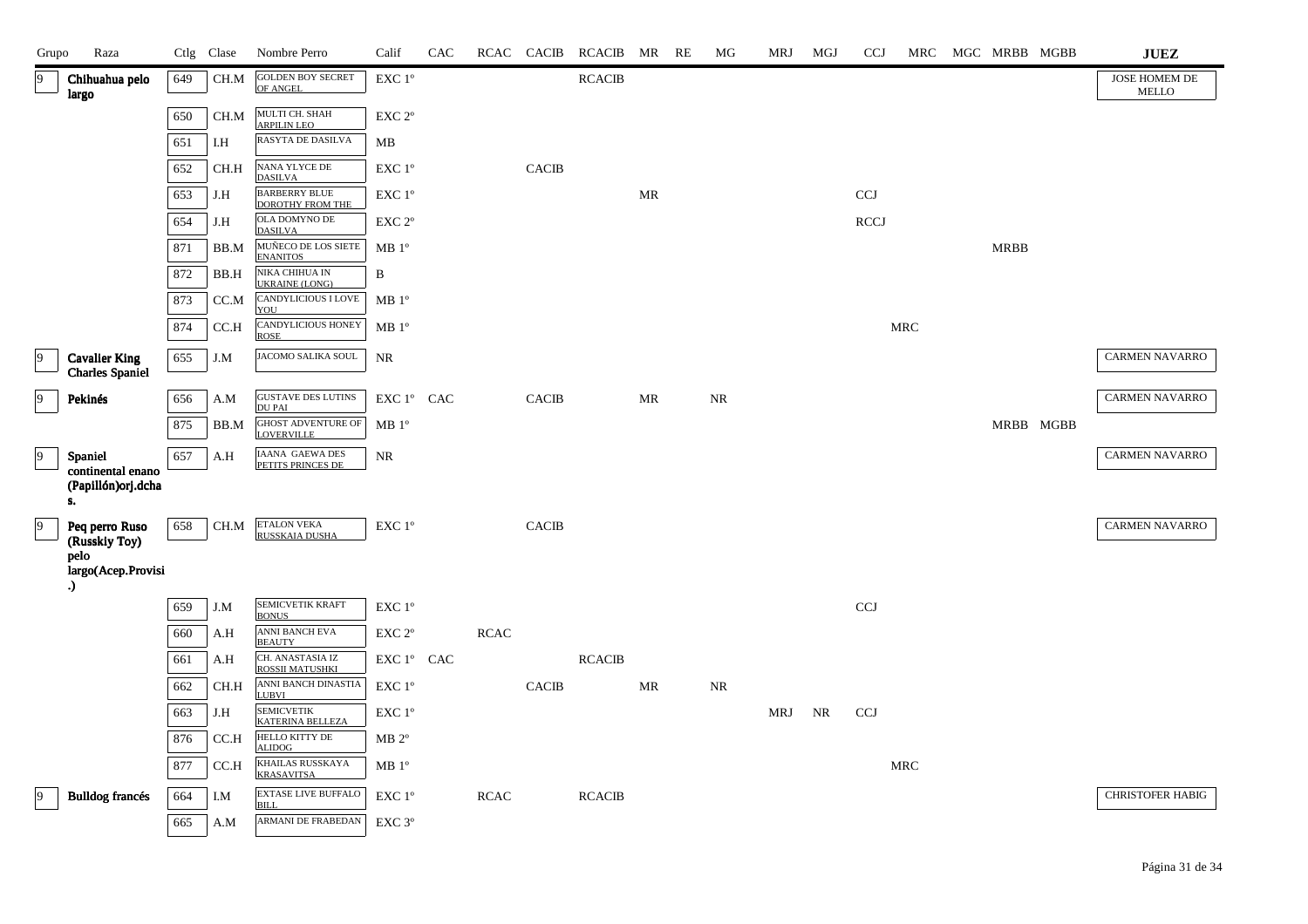| Grupo | Raza                   |     | Ctlg Clase | Nombre Perro                                       | Calif              | CAC |             |              | RCAC CACIB RCACIB MR RE |    | MG             | MRJ | MGJ | <b>CCJ</b>  | MRC        |     | MGC MRBB MGBB | <b>JUEZ</b>                   |
|-------|------------------------|-----|------------|----------------------------------------------------|--------------------|-----|-------------|--------------|-------------------------|----|----------------|-----|-----|-------------|------------|-----|---------------|-------------------------------|
| 9     | <b>Bulldog</b> francés | 666 | A.M        | <b>NOVIZALA DIESEL AT</b><br><b>CANIPALMA</b>      | EXC 1° CAC         |     |             | <b>CACIB</b> |                         |    |                |     |     |             |            |     |               | <b>CHRISTOFER HABIG</b>       |
|       |                        | 667 | A.M        | PHAMTON OF THE<br><b>OPERA SM</b>                  | EXC 2°             |     |             |              |                         |    |                |     |     |             |            |     |               |                               |
|       |                        | 668 | J.M        | <b>BOULE &amp; ONUBA</b><br><b>PROMETEUS</b>       | $EXC 2^{\circ}$    |     |             |              |                         |    |                |     |     | RCCJ        |            |     |               |                               |
|       |                        | 669 | J.M        | <b>KLEINE KEIZER</b><br><b>CAROLVS</b>             | EXC 1 <sup>o</sup> |     |             |              |                         |    |                |     |     | CCJ         |            |     |               |                               |
|       |                        | 670 | J.M        | ZANDAPLATZ UZI<br><b>UMBERTO</b>                   | NR                 |     |             |              |                         |    |                |     |     |             |            |     |               |                               |
|       |                        | 671 | I.H        | <b>EXQUISE CHÈRIE DU</b><br><b>DIEUDONÉE</b>       | EXC 1°             |     | <b>RCAC</b> |              |                         |    |                |     |     |             |            |     |               |                               |
|       |                        | 672 | A.H        | ALYSSA DE FRABEDAN                                 | EXC 1° CAC         |     |             |              |                         |    |                |     |     |             |            |     |               |                               |
|       |                        | 673 | A.H        | <b>BRIDGET DU</b><br><b>DIEUDONÉE</b>              | EXC 2°             |     |             |              |                         |    |                |     |     |             |            |     |               |                               |
|       |                        | 674 | CH.H       | AFRICAN SOUL DE<br><b>COTE BASQUE</b>              | EXC 2°             |     |             |              | <b>RCACIB</b>           |    |                |     |     |             |            |     |               |                               |
|       |                        | 675 | CH.H       | <b>IRON COUNTY I GINA</b>                          | EXC 1 <sup>°</sup> |     |             | <b>CACIB</b> |                         |    |                |     |     |             |            |     |               |                               |
|       |                        | 676 | J.H        | <b>FIORELLA DU</b><br><b>DIEUDONÈE</b>             | EXC 1°             |     |             |              |                         | MR |                | MRJ |     | <b>CCJ</b>  |            |     |               |                               |
|       |                        | 677 | J.H        | MI GRAN AMIGO<br><b>SCARLETT</b>                   | NR.                |     |             |              |                         |    |                |     |     |             |            |     |               |                               |
|       |                        | 678 | J.H        | NIZA                                               | EXC 2°             |     |             |              |                         |    |                |     |     | <b>RCCJ</b> |            |     |               |                               |
|       |                        | 878 | BB.H       | CHANEL DE FRABEDAN                                 | $MB 2^{\circ}$     |     |             |              |                         |    |                |     |     |             |            |     |               |                               |
|       |                        | 879 | BB.H       | SAFIRA FRENCHIES DE<br><b>TAUROCAN</b>             | MB 1 <sup>o</sup>  |     |             |              |                         |    |                |     |     |             |            |     | <b>MRBB</b>   |                               |
|       |                        | 880 | CC.M       | <b>CHIC &amp; VINTAGE</b><br>COCLEARCOCO           | MB 1 <sup>o</sup>  |     |             |              |                         |    |                |     |     |             |            |     |               |                               |
|       |                        | 881 | CC.M       | VIC TORETTO DE LA<br><b>VIREYNA</b>                | NR                 |     |             |              |                         |    |                |     |     |             |            |     |               |                               |
|       |                        | 882 | CC.H       | CARBALLEIRA D'GUIA<br><b>BOHEMIA</b>               | MB 1 <sup>o</sup>  |     |             |              |                         |    |                |     |     |             | <b>MRC</b> | MGC |               |                               |
|       |                        | 883 | CC.H       | <b>CHIC &amp; VINTAGE</b><br><b>EBONY PRINCESS</b> | NR                 |     |             |              |                         |    |                |     |     |             |            |     |               |                               |
| 9     | Carlino (Pug)          | 679 | A.M        | FIO RINGELMANN<br><b>HAUS</b>                      | EXC 1° CAC         |     |             |              |                         |    |                |     |     |             |            |     |               | ZAZA OMAROV                   |
|       |                        | 680 | A.M        | <b>MARBELTON PAPER</b><br><b>CHASE</b>             | NR                 |     |             |              |                         |    |                |     |     |             |            |     |               |                               |
|       |                        | 681 | CH.M       | <b>DIABOLBRIC'S RUMOR</b><br>OF WAR                | EXC 1°             |     |             | <b>CACIB</b> |                         | MR | $2^{\circ}$ MG |     |     |             |            |     |               |                               |
|       |                        | 682 | I.H        | TANGETOPPEN'S<br><b>ZAMBA IN THE NIGHT</b>         | EXC 1° CAC         |     |             | <b>CACIB</b> |                         |    |                |     |     |             |            |     |               |                               |
|       |                        | 884 | BB.H       | FLYING TO THE MOON<br>DE CAN JUNAGO                | NR                 |     |             |              |                         |    |                |     |     |             |            |     |               |                               |
|       |                        | 885 | CC.H       | <b>DONNYMOOR BLACK</b><br><b>BETTY</b>             | MB1°               |     |             |              |                         |    |                |     |     |             | <b>MRC</b> |     |               |                               |
| 9     | <b>Boston</b> terrier  | 683 | I.M        | HILLTOP'S BORN TO BE<br><b>ROYAL</b>               | MB                 |     |             |              |                         |    |                |     |     |             |            |     |               | JOSE HOMEM DE<br><b>MELLO</b> |
|       |                        | 684 | A.M        | RADAN ROLO EWABO                                   | $EXC1^{\circ}$ CAC |     |             |              | <b>RCACIB</b>           |    |                |     |     |             |            |     |               |                               |
|       |                        | 685 | CH.M       | CH. KENNEDY'S<br>SPECIAL STORY BEE                 | EXC 1 <sup>o</sup> |     |             | <b>CACIB</b> |                         |    |                |     |     |             |            |     |               |                               |
|       |                        | 686 | I.H        | AMY AIRES DE GREDOS                                | EXC 1° CAC         |     |             |              | <b>RCACIB</b>           |    |                |     |     |             |            |     |               |                               |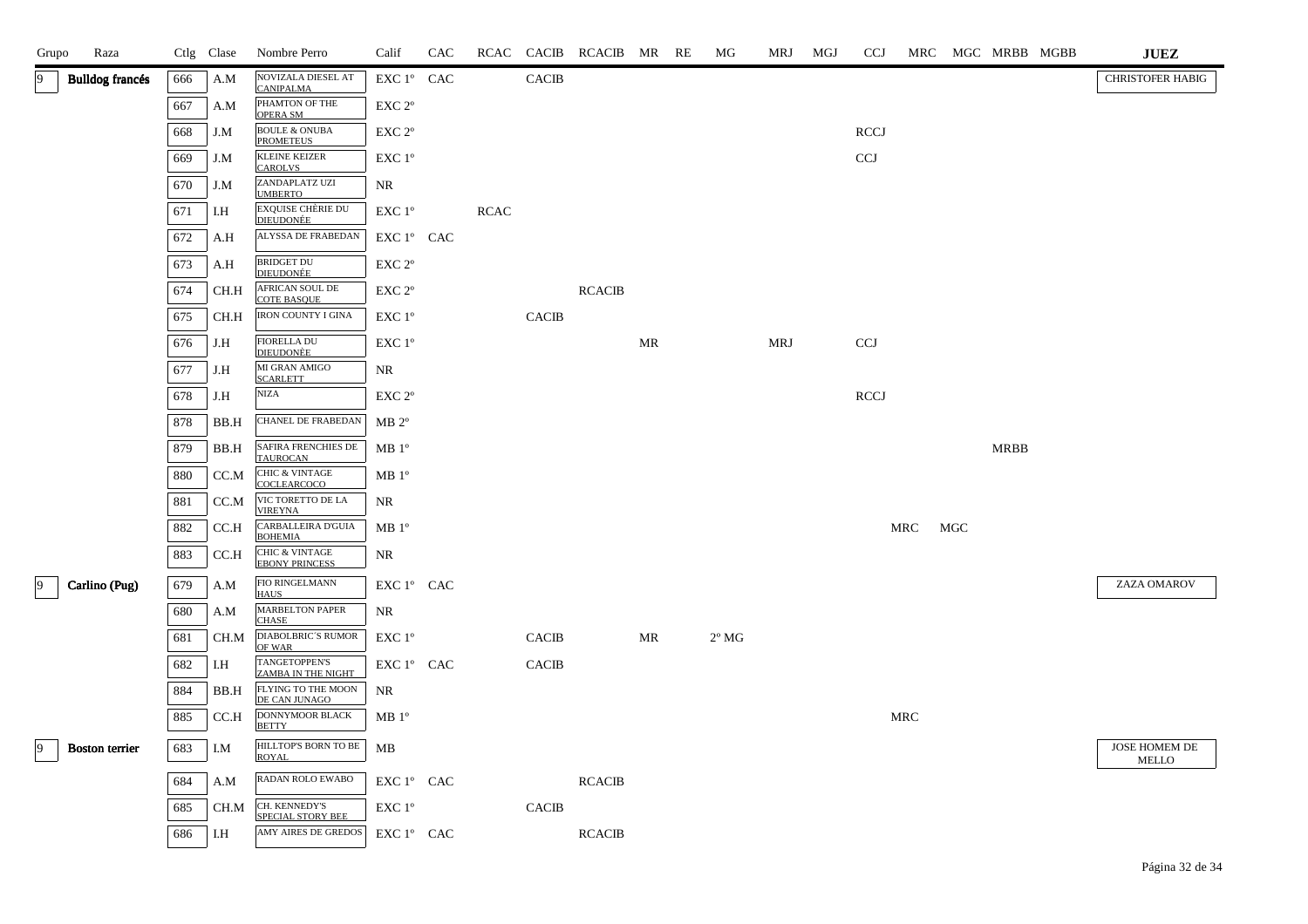| Grupo        | Raza                   |     | Ctlg Clase | Nombre Perro                                       | Calif              | CAC |             |              | RCAC CACIB RCACIB MR RE |    | MG             | MRJ | MGJ | <b>CCJ</b>  |            |     | MRC MGC MRBB MGBB | <b>JUEZ</b>                   |
|--------------|------------------------|-----|------------|----------------------------------------------------|--------------------|-----|-------------|--------------|-------------------------|----|----------------|-----|-----|-------------|------------|-----|-------------------|-------------------------------|
| 9            | <b>Boston</b> terrier  | 687 | I.H        | LUXURY DOGS LOVE<br><b>STORIES</b>                 | EXC <sub>2°</sub>  |     | <b>RCAC</b> |              |                         |    |                |     |     |             |            |     |                   | JOSE HOMEM DE<br><b>MELLO</b> |
|              |                        | 688 | CH.H       | CH. BOSTON STYLE<br><b>CHOICE THE BEST</b>         | EXC 1°             |     |             | <b>CACIB</b> |                         | MR |                |     |     |             |            |     |                   |                               |
|              |                        | 886 | BB.H       | OLOP MY LUXURY<br>DOG'S                            | MB 1 <sup>o</sup>  |     |             |              |                         |    |                |     |     |             |            |     | <b>MRBB</b>       |                               |
|              |                        | 887 | CC.H       | LUXURY DOG'S<br><b>EUPHORIA</b>                    | MB 1 <sup>o</sup>  |     |             |              |                         |    |                |     |     |             | <b>MRC</b> |     |                   |                               |
| $ 10\rangle$ | Galgo Afgano           | 689 | I.M        | <b>COSMIC INFINITY DE</b><br><b>MARISCALATO</b>    | EXC 1°             |     | <b>RCAC</b> |              | <b>RCACIB</b>           |    |                |     |     |             |            |     |                   | <b>MANUEL</b>                 |
|              |                        | 690 | A.M        | ANUM                                               | EXC 1º CAC         |     |             | <b>CACIB</b> |                         |    |                |     |     |             |            |     |                   | SANTAMARIA                    |
|              |                        | 691 | J.M        | <b>GOLDDRAGON</b>                                  | EXC 1°             |     |             |              |                         |    |                |     |     | <b>CCJ</b>  |            |     |                   |                               |
|              |                        | 692 | I.H        | <b>CAPTAIN AMERICA</b><br><b>GOLDDRAGON UTOPIA</b> | EXC 1°             |     | <b>RCAC</b> |              |                         |    |                |     |     |             |            |     |                   |                               |
|              |                        |     |            | <b>DESTINY</b><br>CH GOLDDRAGON                    |                    |     |             |              |                         |    |                |     |     |             |            |     |                   |                               |
|              |                        | 693 | A.H        | <b>SWEET DREAMS</b>                                | EXC 1° CAC         |     |             |              | <b>RCACIB</b>           |    |                |     |     |             |            |     |                   |                               |
|              |                        | 694 | A.H        | GOLDDRAGON ONE<br><b>MOMENT IN TIME</b>            | NR                 |     |             |              |                         |    |                |     |     |             |            |     |                   |                               |
|              |                        | 695 | A.H        | TAIFA'S VENUS MOON                                 | EXC 2 <sup>o</sup> |     |             |              |                         |    |                |     |     |             |            |     |                   |                               |
|              |                        | 696 | CH.H       | CH.GOLDDRAGON MISS<br><b>KITTIN</b>                | $EXC1^{\circ}$     |     |             | <b>CACIB</b> |                         | MR | $2^{\circ}$ MG |     |     |             |            |     |                   |                               |
|              |                        | 697 | J.H        | AFGHAN'S ADDICTION<br><b>INDIRA SWEET HEART</b>    | EXC 2 <sup>o</sup> |     |             |              |                         |    |                |     |     | <b>RCCJ</b> |            |     |                   |                               |
|              |                        | 698 | J.H        | HEARTBREAKER DE<br><b>AFGHAN'S ADDICTION</b>       | EXC 1°             |     |             |              |                         |    |                | MRJ |     | <b>CCJ</b>  |            |     |                   |                               |
|              |                        | 888 | CC.H       | POLO'S CITYWINDS<br><b>BLUE CHINA</b>              | MB <sup>o</sup>    |     |             |              |                         |    |                |     |     |             | MRC        | MGC |                   |                               |
| 10           | Borzoi                 | 699 | I.H        | LOVNA DU CLOS<br><b>VREMONTOIS</b>                 | EXC 1° CAC         |     |             | <b>CACIB</b> |                         | MR |                |     |     |             |            |     |                   | <b>RAFAEL ESCAR</b>           |
|              |                        | 889 | BB.H       | <b>SIMPLE OBSESSION</b><br><b>ENDLESS FREEDOM</b>  | NR                 |     |             |              |                         |    |                |     |     |             |            |     |                   |                               |
| 10           | <b>Irish Wolfhound</b> | 700 | A.M        | <b>DUNHILL ZLOTE</b><br><b>WROTA</b>               | EXC 1° CAC         |     |             | <b>CACIB</b> |                         | MR |                |     |     |             |            |     |                   | <b>RAFAEL ESCAR</b>           |
|              |                        | 701 | J.M        | APOLLO DE<br><b>CANIPALMA</b>                      | EXC 1°             |     |             |              |                         |    |                | MRJ | MGJ | CCJ         |            |     |                   |                               |
| 10           | Galgo Español          | 702 | A.H        | <b>CHANEL</b>                                      | EXC <sub>3°</sub>  |     |             |              |                         |    |                |     |     |             |            |     |                   | <b>RAFAEL ESCAR</b>           |
|              |                        | 703 | A.H        | DAMA I DE LA MESTA                                 | EXC 1° CAC         |     |             | <b>CACIB</b> |                         |    | MR RE 3°MG     |     |     |             |            |     |                   |                               |
|              |                        | 704 | A.H        | <b>MERIDA</b>                                      | EXC 2°             |     | <b>RCAC</b> |              | <b>RCACIB</b>           |    |                |     |     |             |            |     |                   |                               |
|              |                        | 890 | CC.M       | RAYMA CONQUERIDOR                                  | MB 1 <sup>o</sup>  |     |             |              |                         |    |                |     |     |             | <b>MRC</b> |     |                   |                               |
| 10           | Whippet                | 705 | A.M        | <b>GRÉGOIRE DE LA</b><br><b>ROMANCE DES</b>        | $EXC 2^{\circ}$    |     | <b>RCAC</b> |              | <b>RCACIB</b>           |    |                |     |     |             |            |     |                   | <b>MANUEL</b><br>SANTAMARIA   |
|              |                        | 706 | A.M        | IGOR DE LA ROMANCE<br><b>DES DAMOISEAUX</b>        | EXC 1° CAC         |     |             | <b>CACIB</b> |                         |    |                |     |     |             |            |     |                   |                               |
|              |                        | 707 | J.M        | PITU                                               | EXC 1°             |     |             |              |                         | MR | MG             | MRJ |     | <b>CCJ</b>  |            |     |                   |                               |
|              |                        | 708 | A.H        | CASTELBUDRIA<br><b>CAIPIROSHKA</b>                 | EXC <sub>2°</sub>  |     | <b>RCAC</b> |              | <b>RCACIB</b>           |    |                |     |     |             |            |     |                   |                               |
|              |                        | 709 | A.H        | <b>JANIS JOPLIN DES</b><br><b>PLANES BRUYERES</b>  | EXC 1° CAC         |     |             | <b>CACIB</b> |                         |    |                |     |     |             |            |     |                   |                               |